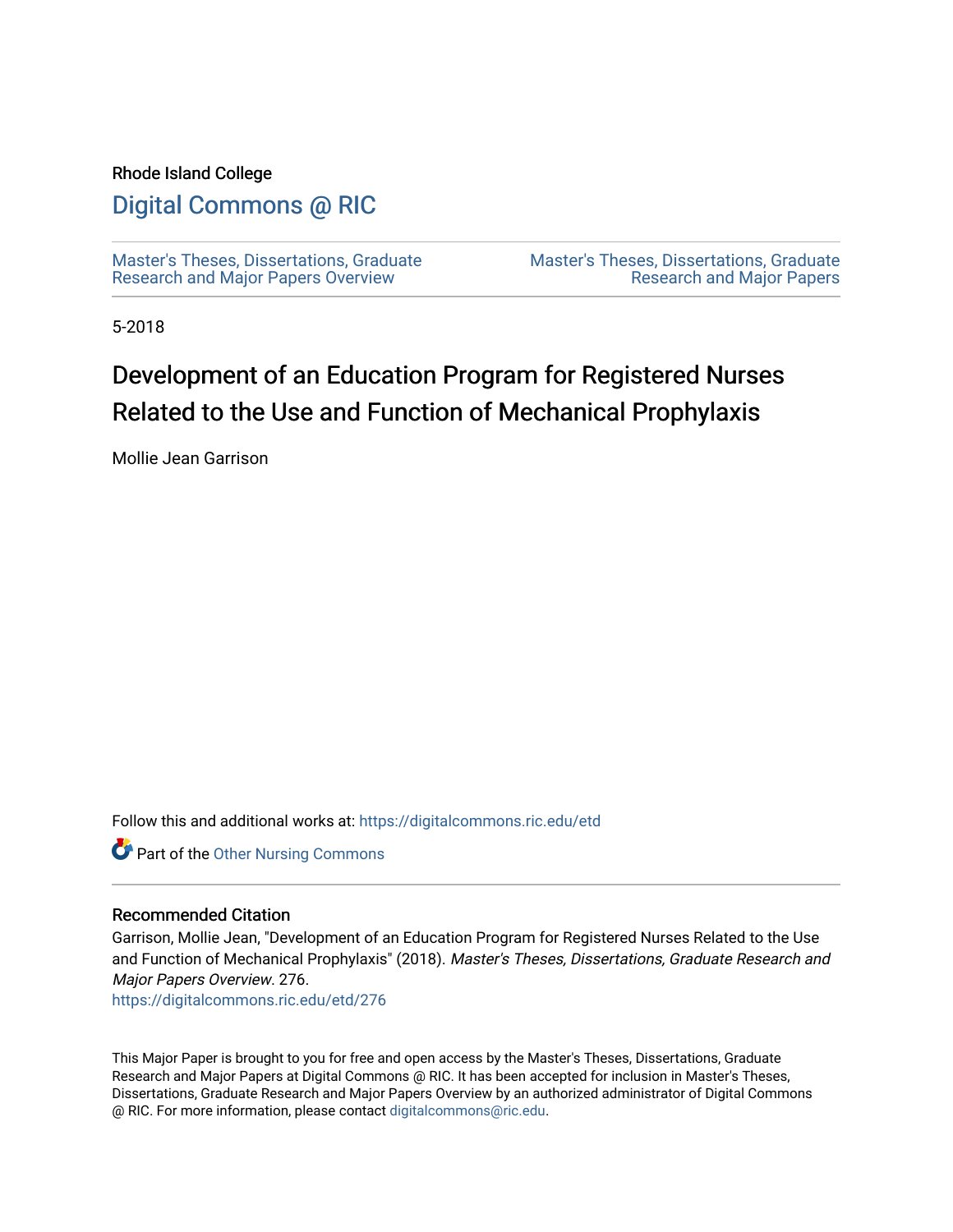# DEVELOPMENT OF AN EDUCATION PROGRAM FOR REGISTERED NURSES RELATED TO THE USE AND FUNCTION OF MECHANICAL PROPHYLAXIS IN VTE PREVENTION

by

Mollie Jean Garrison

A Major Paper Submitted in Partial Fulfillment

of the Requirements for the Degree of

Master of Science in Nursing

in

The School of Nursing

Rhode Island College

2018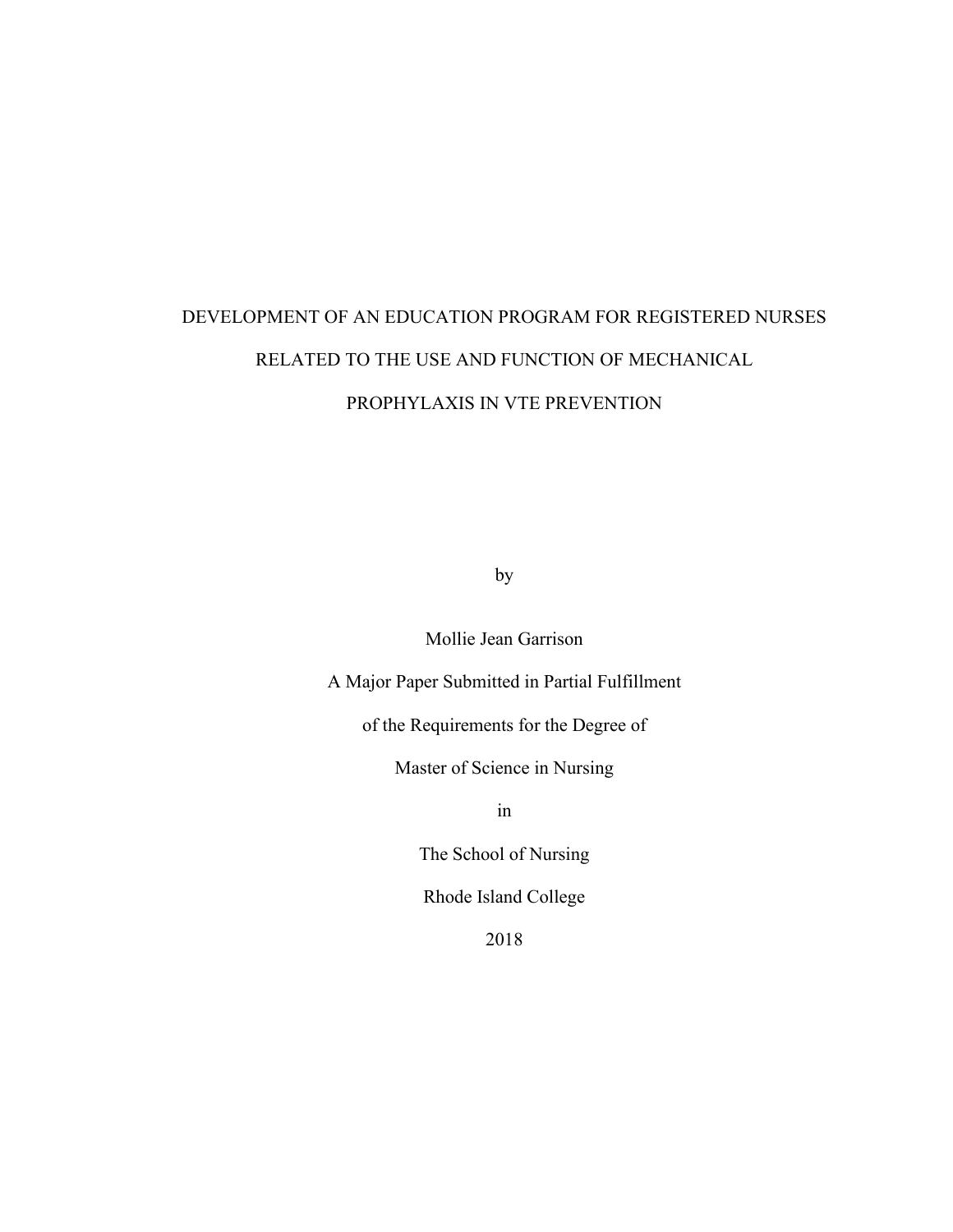#### **Abstract**

Venous thromboembolism events (VTE) are one of nine hospital-acquired events monitored by organizations, such as The Joint Commission, that are considered preventable when the proper safeguards are in place. Practice recommendations by the National Institute for Health and Care Excellence and The American College of Chest Physicians include adhering to pharmacological and nonpharmacological therapy for at risk patients. In patients with contraindications to pharmacological prophylaxis, mechanical therapy provides adequate protection against VTE when used correctly. Registered nurses within the acute care setting are key players in ensuring that mechanical therapy is implemented and maintained at the bedside. The purpose of this quality improvement project was to assess nurse understanding on the use and function of mechanical prophylaxis. The project included a pretest, educational program, and posttest design on a surgical unit at Rhode Island Hospital. The Logic Model Framework guided the quality improvement project. Twenty-one nurses completed the pretest (66%) and 21 attended the educational sessions and completed the posttest (66%). Pretest scores ranged from 2.4 to 4.2 out of a possible 5 points for each question, with a mean response rate of 3.6. In comparison, posttest scores ranged from 3.5 to 4.6, with a mean response rate of 4.3. The average posttest response rate increased by 0.7 points. Seventeen nurses completed a program evaluation  $(n=17; 60\%)$ . Three themes were derived after analysis of open ended responses by nurses from the program evaluation. Overall, the findings supported increased understanding on the use and function of mechanical prophylaxis by nurses after attending the educational program. Further research is needed to determine if incorporating this educational program in new hire orientation or developing a formal nursing policy on mechanical prophylaxis would increase nurse and patient compliance.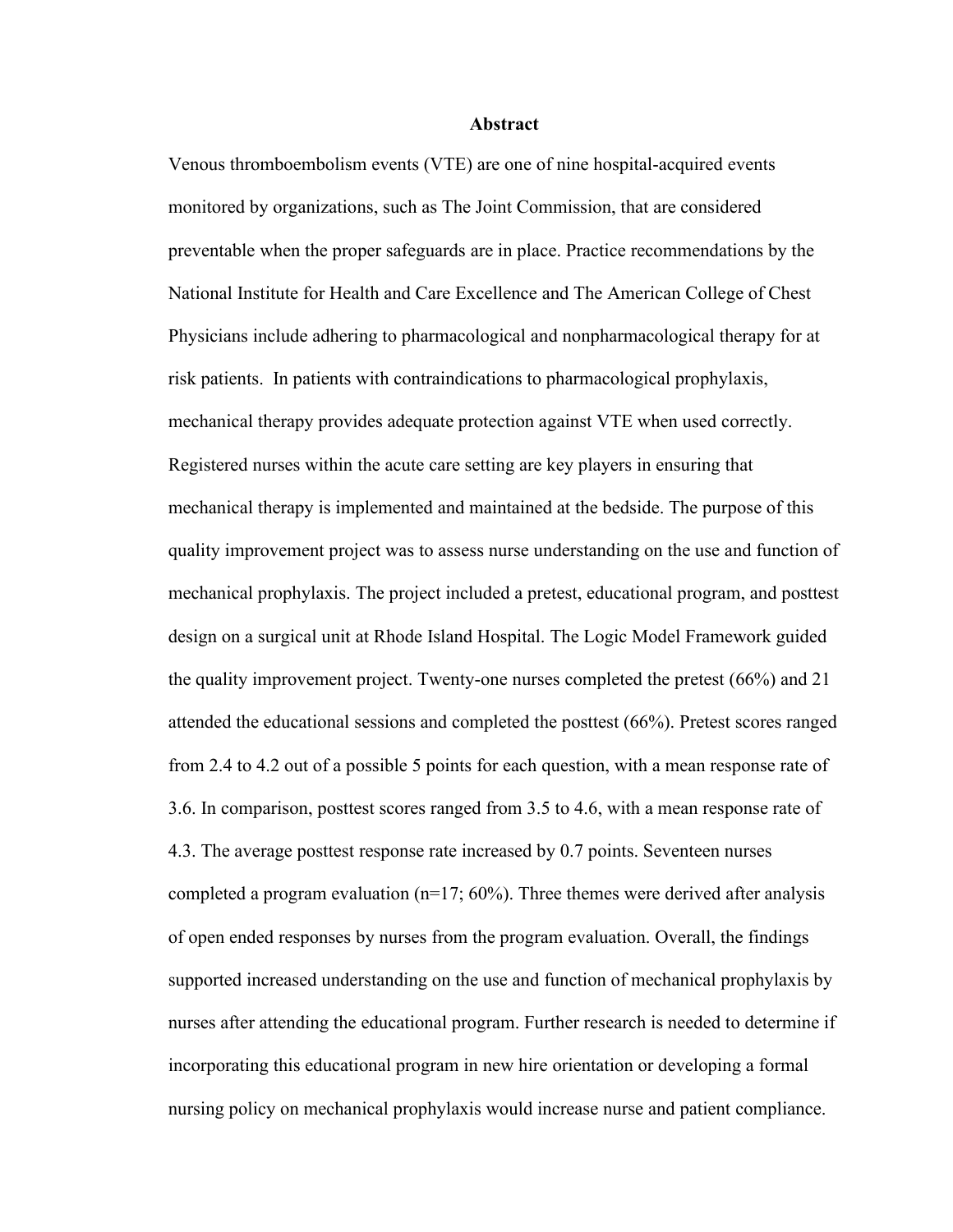#### **Acknowledgements**

I would like to acknowledge Cindy Padula, my first reader, for her support and patience throughout this entire process. I would also like to thank my second and third readers, Joan Walsh and Chris Kearns, for dedicating time and taking part in this project. Chris, you have been especially generous, and you never hesitated when I asked for help. You are a role model and your efforts at Rhode Island Hospital do not go unnoticed. You are a true asset to the nursing profession.

I owe everything to my husband, Billy. Your love and encouragement gave me the confidence I needed to complete this project. We make a great team.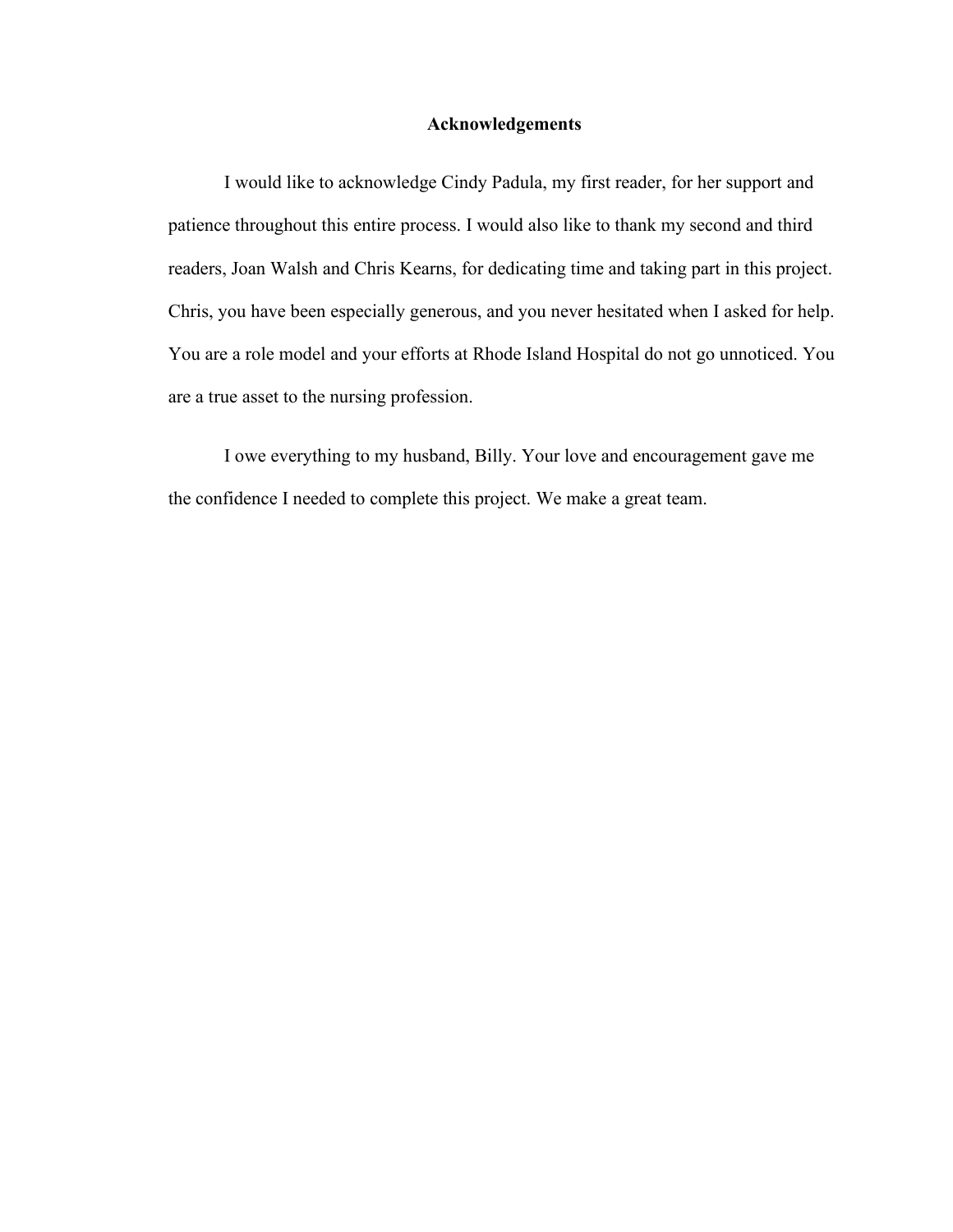## **Table of Contents**

| Recommendations and Implications for Advanced Nursing Practice  52 |  |
|--------------------------------------------------------------------|--|
|                                                                    |  |
|                                                                    |  |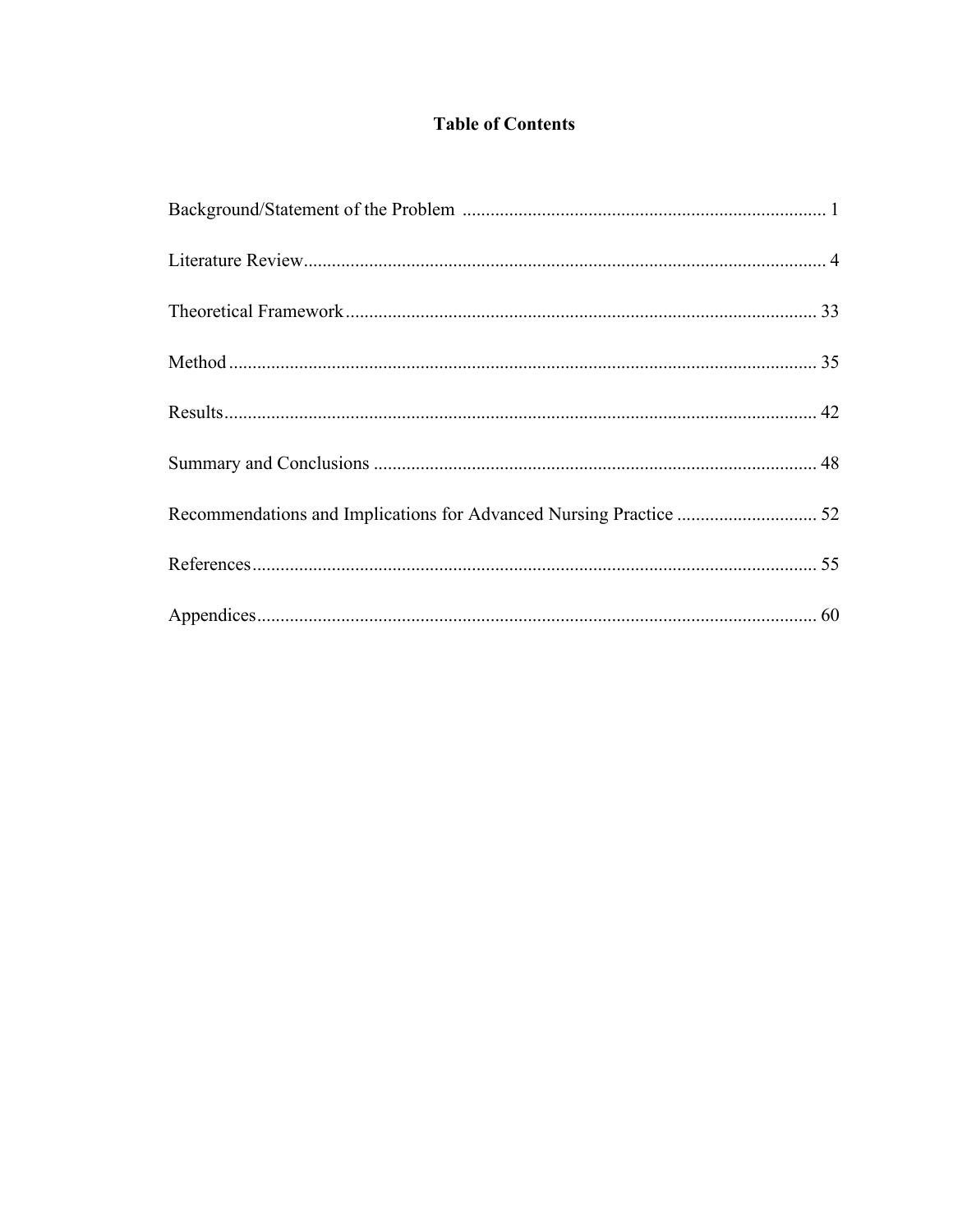Development of an Education Program for Registered Nurses related to the Use and Function of Mechanical Prophylaxis in VTE Prevention

#### **Background/Statement of the Problem**

When patients are admitted to the hospital to undergo a surgical procedure, they are entrusting healthcare providers to leave them in better condition than when they arrived. During the postoperative period, the diligence of the healthcare team in preventing unnecessary injury is equally important as maintaining sterile technique. Venous thromboembolism events (VTE) are among the many complications considered to be preventable. Deep vein thrombosis (DVT) and pulmonary embolism (PE) are blood clots that arise from immobility, injury, and prolonged hospitalization. Vichow's Triad explains the pathophysiology of clot formation as the product of venous stasis, vessel injury, and coagulation abnormalities (Nettina, 2010). When the deep vessels of the leg develop a clot, it has the potential to break off and travel to the lungs where it can cause significant harm or even death. Increased age, obesity, pregnancy, hormone therapy, malignancy, trauma, and prolonged hospitalization related to surgery endorses clot formation. Persons with these risk factors are at high-risk of a VTE event including fatal PE (Sprizza & Witko, 2003).

According to the Centers for Disease Control (CDC), 900,000 Americans are affected by VTE, resulting in 100,000 premature deaths and \$10 billion in healthcare costs each year. Hospital-acquired VTEs account for half of persons diagnosed with blood clots and it is estimated that 70% of VTEs are preventable (2016). The Joint Commission has teamed up with the Centers for Medicaid and Medicare to combat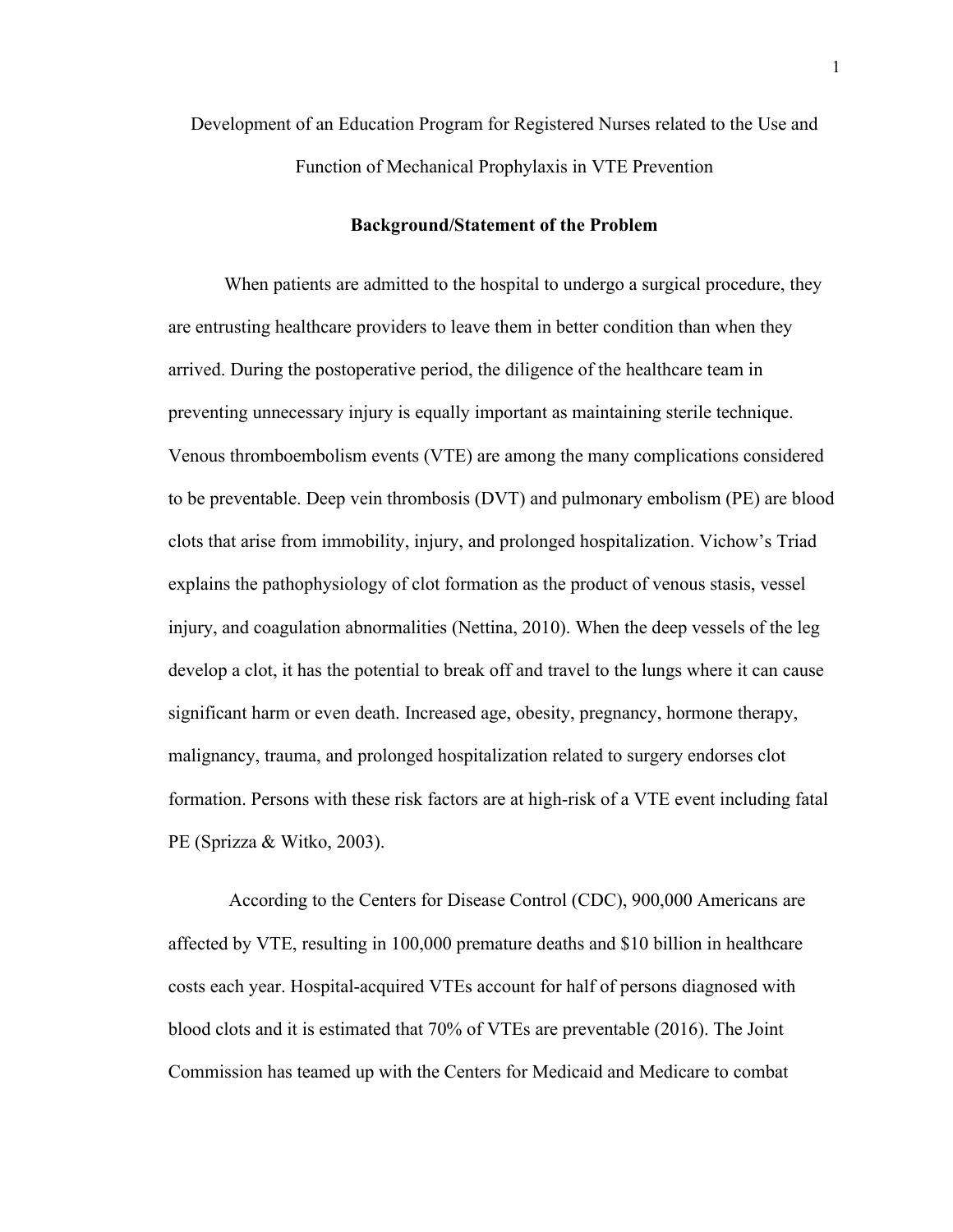venous thrombosis events with a goal to reduce hospital-acquired VTE by 40% nationally (Agency for Healthcare Research and Quality, 2015). Professional organizations such as the American Heart Association, the American College of Chest Physicians (Geerts, Bergqvist, & Pineo, 2008) and the Association of Perioperative Registered Nurses (AORN) (Wicklin, 2011). provide guidelines for VTE prevention for healthcare providers. These organizations urge the development and use of protocols to identify high-risk patients and to reduce practice variation among providers. The implementation of the Affordable Care Act makes quality of care a top priority. When providers take every measure to prevent complications, VTE prophylaxis can contribute to higher revenue for facilities and better outcomes for patients.

Despite the evidence supporting the need for formal protocols on VTE prophylaxis, compliance with professional recommendations is poor (Dunn & Ramos, 2017). For patients without contraindications, a multimodal approach of pharmacological and mechanical prophylaxis is encouraged. For those patients who cannot receive pharmacological prophylaxis due to risk of bleeding, including those with hemorrhagic stroke, trauma, or thrombocytopenia, strict mechanical prophylaxis is imperative in preventing DVT (National Institute for Health and Care Excellence, 2010). Registered nurses provide direct patient care and serve as advocates to ensure patients receive quality care. Educating patients on the importance of mechanical prophylaxis and promoting its use starts and ends with nurses. Nurse adherence with mechanical prophylaxis directly impacts patient outcomes. Nurses must be equipped with adequate tools and knowledge on how to care for at risk patients. By taking a closer look at current practices of VTE prevention, among nurses caring for post-operative and trauma patients,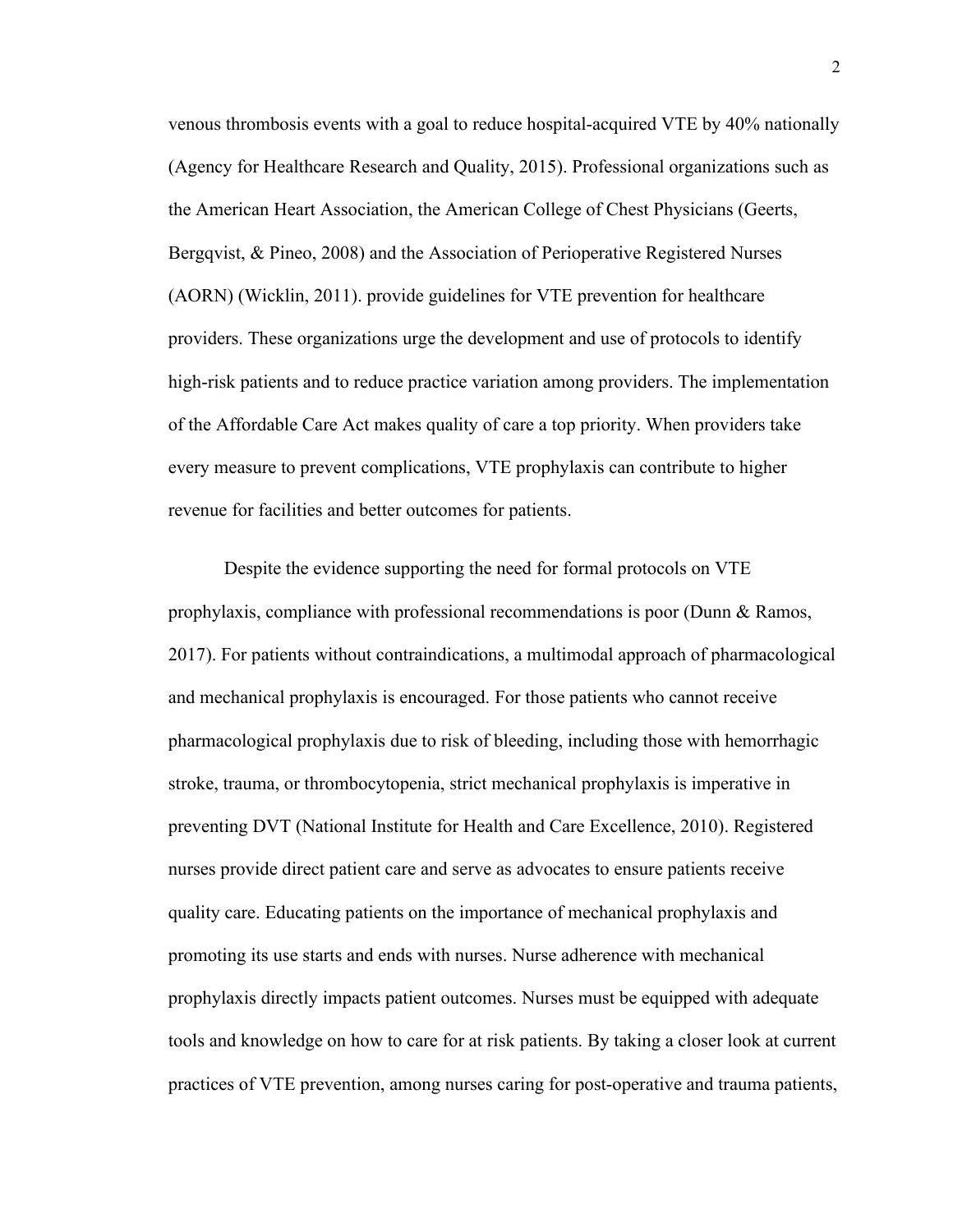knowledge deficits can be identified and remediation can begin. The purpose of this project was to assess nurse understanding on the use and function of VTE prophylaxis, specifically mechanical prophylaxis.

Next, a review of the literature will be discussed.

.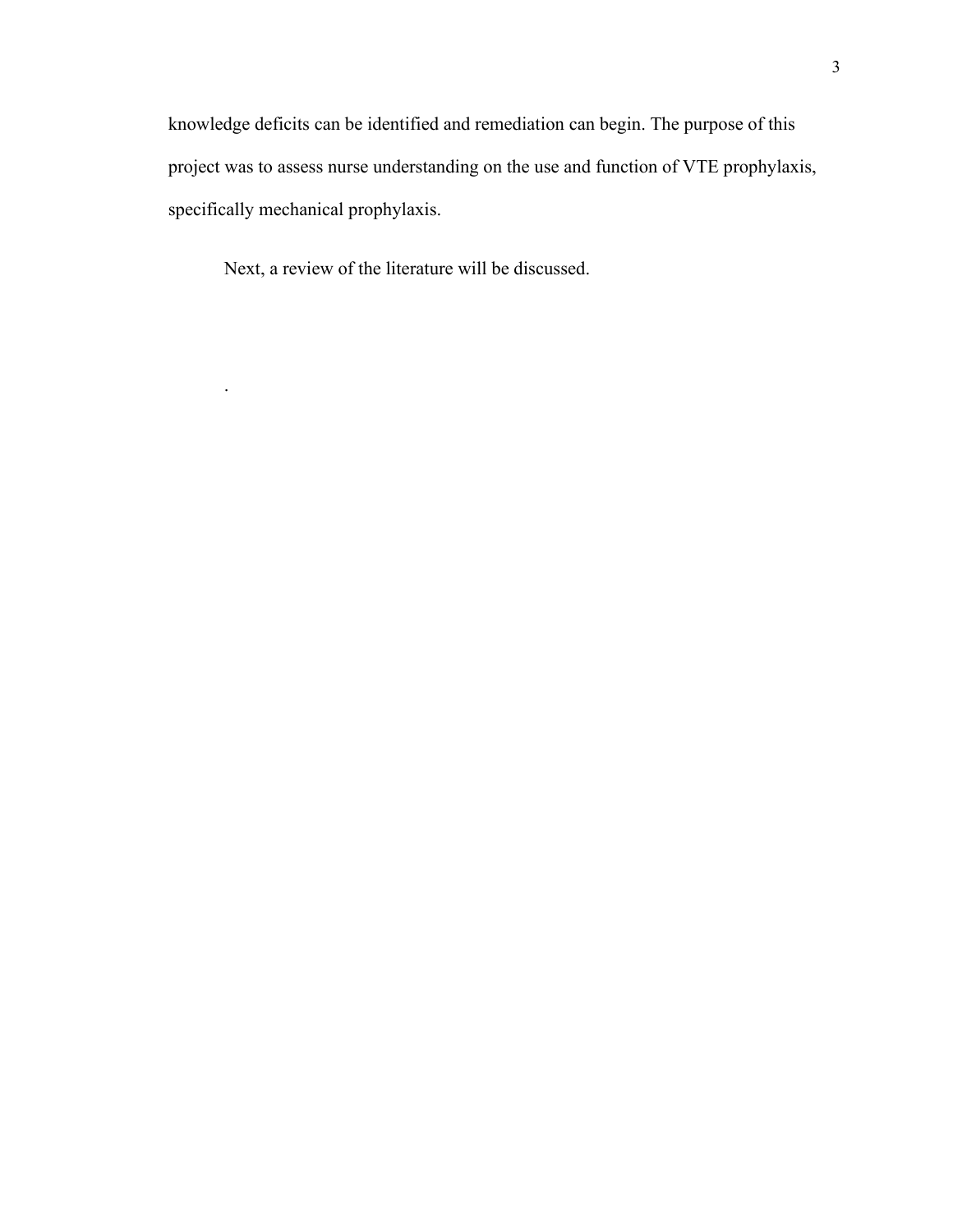#### **Literature Review**

 A comprehensive literature review was completed and included searches without timeline restrictions. Search engines utilized included PubMed and CINHAL and the following keywords were searched: DVT; DVT prophylaxis; nurse role; patient compliance; surgical patients and DVT; trauma patients and DVT; incidence and prevalence; and mechanical prophylaxis. The literature review will provide an overview of the following areas: VTE definition, pathophysiology, diagnosis and clinical manifestations, economic burden of VTE, incidence and prevalence of VTE for high-risk patients, practice guidelines, comparison of devices, understanding and knowledge of VTE prevention in patients, nurses, and physicians, and nursing role and implications in VTE prevention.

#### **VTE: Definition, Pathophysiology, Clinical Manifestations, and Diagnosis**

**Definition and Pathophysiology**. Deep vein thrombosis and pulmonary embolism are jointly termed as venous thromboembolism (VTE) events (Grossman & Porth, 2014). Deep vein thrombosis is the formation of an occlusive clot, most commonly to the veins of the leg, causing an inflammatory response in the vessel wall. A fat or blood embolism that breaks off and travels to the pulmonary artery and impairs ventilation and/or perfusion to the lungs is known as a pulmonary embolism (Grossman & Porth). Venous thromboembolism is characterized as clot formation occurring in the superficial and deep in veins of the limbs and involving embolism to the lungs. Venous status and endothelial injury resulting from prolonged bed rest, trauma, surgery, child birth, fractures of the hip and femur, MI, congestive heart failure, and spinal cord injury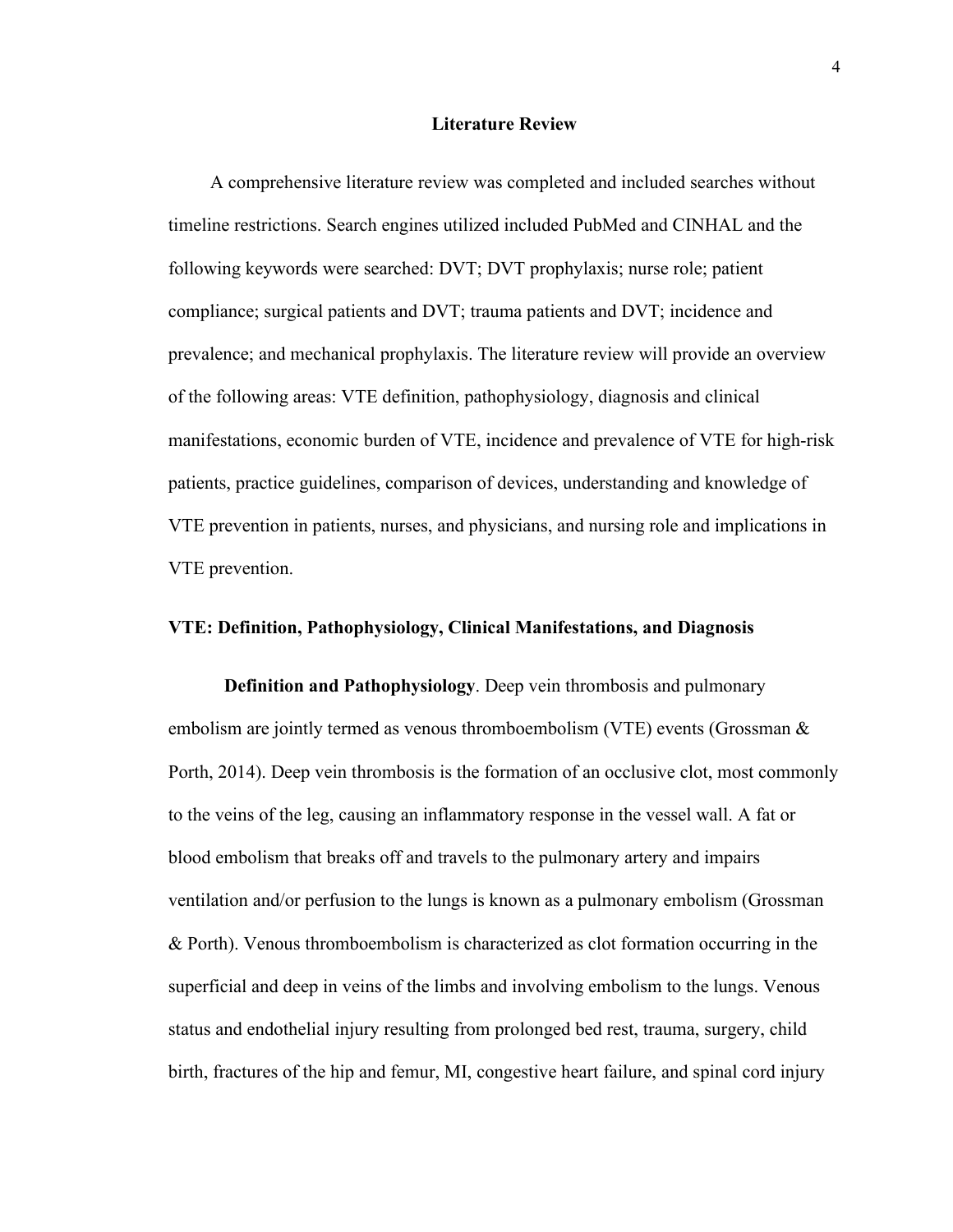promote activation of the coagulation process (Grossman & Porth). In the clotting cascade, factor X coverts the protein, prothrombin, to thrombin. Thrombin then acts as an enzyme to convert fibrinogen to fibrin, which begins the development of a clot. The coagulation process is initiated by either intrinsic or extrinsic factors and can occur slowly or within seconds following a vessel wall injury (Grossman & Porth). Hypercoagulability states can be caused by inherited disorders, such as Factor V Leiden in which regulatory antithrombic mechanism are lost or acquired in events that cause disturbed blood flow leading to platelet and clotting factor congestion, as seen in immobilized patients (Grossman & Porth). Thrombosis occurring in the deep veins of the leg, including the common iliac, femoral, great saphenous, and popliteal vein are more worrisome than clot development in the distal veins. The deep veins of the leg, specifically those above the knee, are more prone to leading to fatal pulmonary embolism and post-thrombotic syndrome (Bonner & Johnson, 2014).

**Clinical Manifestations of DVT.** Common signs and symptoms of DVT include severe pain, fevers, chills, malaise, swelling, cyanosis of the effected arm or leg, and unilateral edema. If the clot is extensive, lymphedema and arterial compromise can be present (Nettina, 2010). Presence of a positive Homan's sign, pain upon dorsiflexion of effected limb, is no longer considered a reliable indicator for DVT (Anthony, 2013). Post-thrombotic syndrome (PTS) or valve insufficiency is the most common complication of DVT and causes lifelong pain, swelling and heaviness of the leg (Bonner & Johnson, 2014).

**Diagnosis of DVT**. Diagnosis of DVT includes assessment of patients' signs and symptoms with weighed risk factors (Bonner  $\&$  Johnson, 2014). The use of the Wells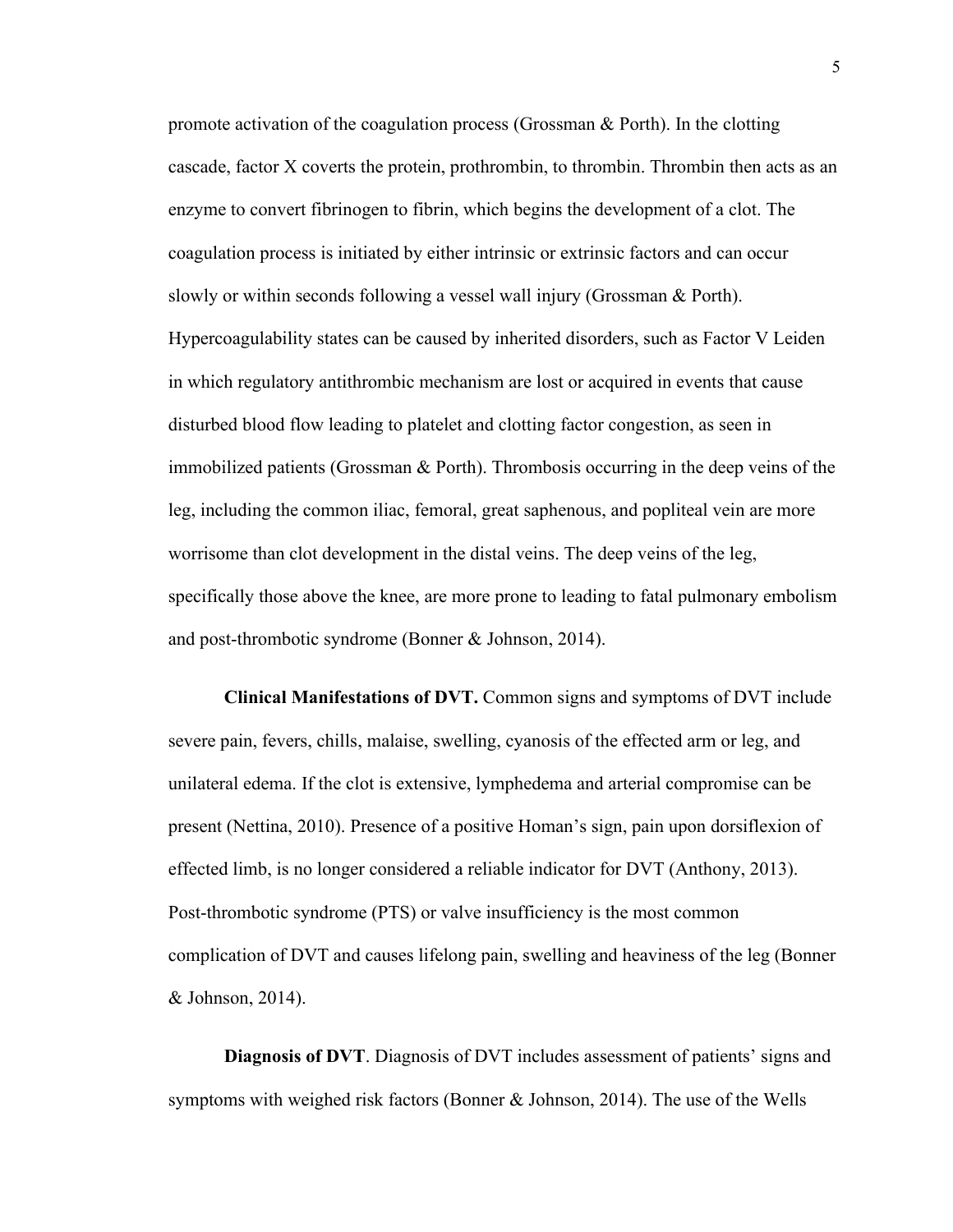Score and trending d-dimer levels is widely supported in screening for possible DVT. The Wells Score measures clinical features associated with DVT and assigns them a numerical score. Localized tenderness, documentation of a swollen leg with at least 3cm difference between symptomatic and asymptomatic leg are examples of the clinical features assessed in a Wells Score. If a patient scores a 2 or greater on a Wells score and have a positive d-dimer test, DVT is likely. Confirming diagnosis by ultrasound is the gold standard (Bonner & Johnson). Other diagnostic test that may be used are impedance plethysmography, radioactive fibrinogen testing, venography, and coagulation studies. In the event DVT is confirmed, assessing the patient for potential PE is essential and should be routinely monitored (Nettina, 2010).

 **Pathophysiology of PE**. Pulmonary embolism is the obstruction of blood flow to the pulmonary artery causing impaired perfusion and gas exchange of the lungs (Grossman & Porth, 2014). Thrombus occurring in the deep vessels of the leg are most often the cause of PE. Like DVT, individuals are at increased risk of PE if they have had recent orthopedic surgery or cancer, or are pregnant or using oral contraceptives, and have developed thrombosis related to venous stasis, injury, or hypercoagulability (Grossman  $\&$ Porth). Hemodynamic changes seen in patients with PE include increased pulmonary vascular resistance and pulmonary pressures, right-sided heart failure, and decreased blood pressure and cardiac output leading to shock (Nettia, 2010).

 **Clinical Manifestations and Diagnosis of PE**. Chest pain, tachycardia, dyspnea at rest, increased respiratory rate, hypoxemia without hypercarbia, and a sense of impending doom are found in persons with PE (Grossman & Porth, 2014). Patients may also have a productive cough of blood-tinged sputum and fever. In fatal PE, patients quickly become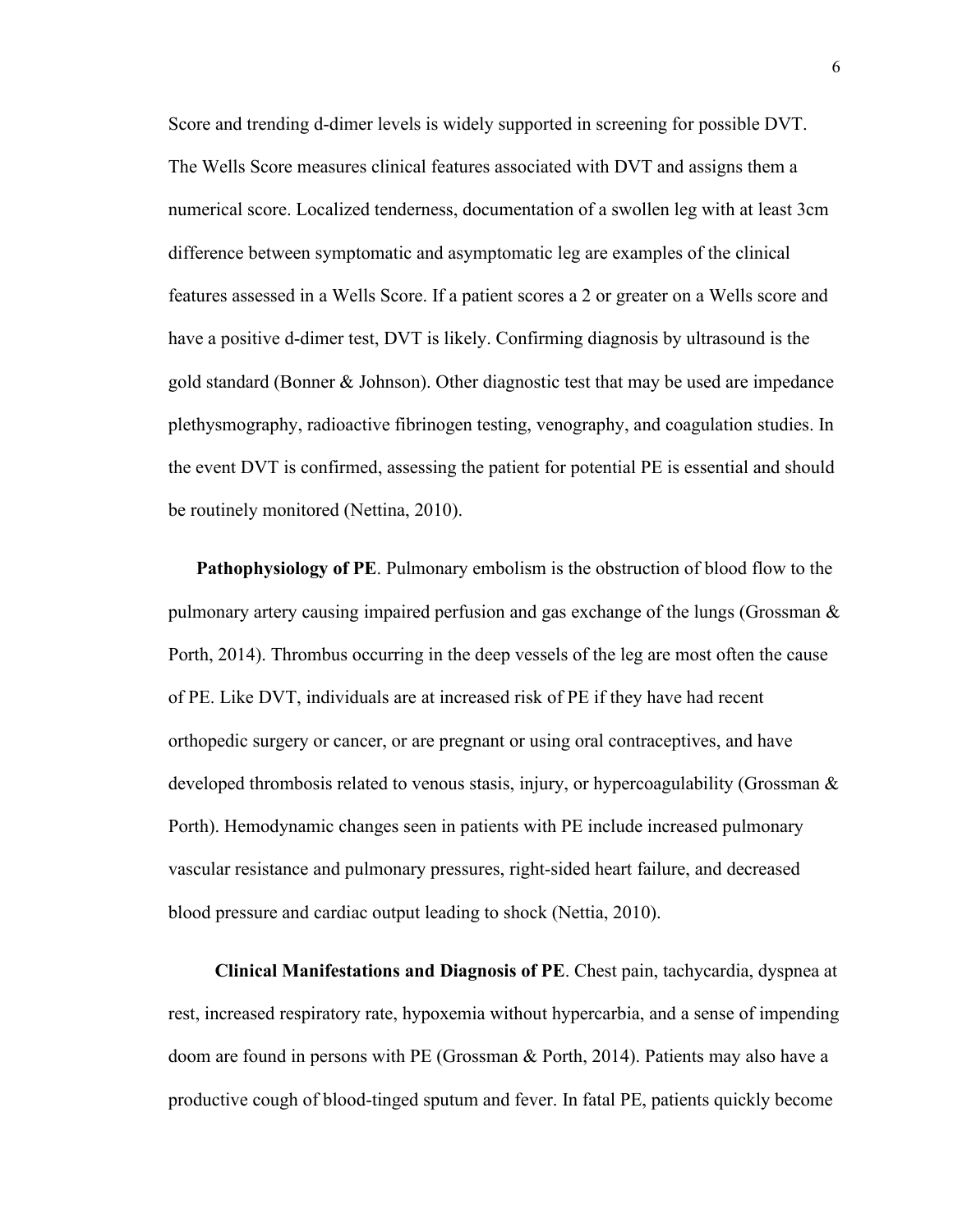unconscious with a rapid weak pulse, low blood pressure, and distended neck veins. Definitive diagnosis is determined by clinical signs and symptoms, presence of venous thrombosis, and results of blood gases, troponin, d-dimer, and CT of the chest (Grossman & Porth). Ventilation-perfusion (V/Q) scanning and pulmonary angiography are also used for more definitive diagnosis when needed (Nettia, 2010).

#### **Economic Burden of VTE**

In a retrospective, observational, parallel, comparative cohort study, the economic burden of DVT, PE and post-thrombotic syndrome (PTS) was determined by analyzing patient claims using PharMetrics Patient-Centric Database (MacDougall, Feliu, Boccuzzi, & Lin, 2006). Inclusion criteria included patients enrolled in benefits 12 months prior to the initial event and throughout the study period from January 1, 1997 to March 3, 2004. Patients with a diagnosis of DVT or PE prior to the study period were retained to determine rates of recurring rates of VTE. Patients were divided into subgroups: diagnosis of DVT and PE alone and DVT and PE combined. Patients with no evidence of DVT or PE diagnosis were used as the control group. Patients with persistent pain and swelling 6 months after diagnosis of DVT were included in the PTS group.

A total of 169,640 patients had evidence of DVT and PE and 26,958 met the inclusion criteria. Fifty-nine point six percent  $(n=16,063)$  had a diagnosis of DVT, 29.3%  $(n=7,889)$  had PE, 11.2%  $(n=3,006)$  had both PE and DVT and 3.8%  $(n=663)$  had confirmed diagnosis of PTS. Annual healthcare cost was found to be higher in persons diagnosed with DVT ( $$7,227$ ), PE ( $$6,831$ ), and DVT and PE subgroups ( $$6,771$ ) compared to the control group (\$1,045). Out-patient pharmacy related cost were also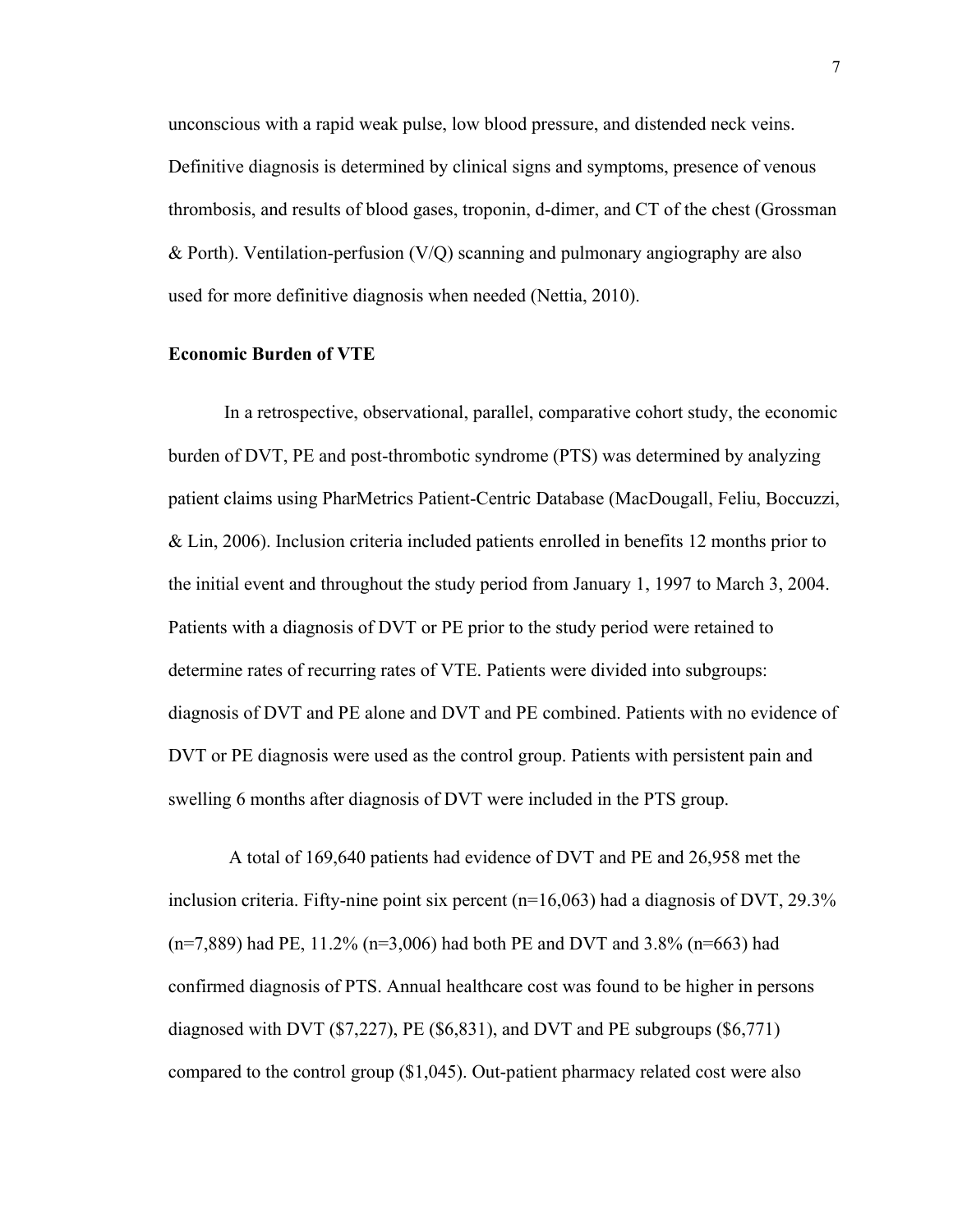significantly higher for DVT/PE subgroups: \$3,645 versus \$600 for the control group. Patients with PTS had an additional annual healthcare cost of \$11,667 (32%) compared to other subgroups. The average time to develop PTS was 258 to 208 days after diagnosis of DVT (MacDougall et al.).

Patients in the identified subgroups spent more money related to physician office visits, emergency room encounters, imaging studies, and diagnostic imaging. Patients were often diagnosed with DVT/PE on average 40-52 days after hospitalization and those with greater comorbidities and repeated surgical procedures after diagnosis were more likely to have suffered from PTS. Patients with a history of diabetes, cardiovascular disease, cancer, and orthopedic or abdominal surgery had increased incidence of DVT/PE. Females were also at increased risk and the average age diagnosed was 52-54 years old (MacDougall et al.).

Several limitations were noted in the study. This study only included patients 65 and older that were enrolled in Medicare risk plans. Patients within this group differ from their cohorts in terms of demographics, access to care, and severity of disease. Indirect cost, including lost wages and productivity, were not included in the overall cost analyzed by researchers. If included, this would support an even greater financial burden of VTE. Lastly, without the availability of ICD-9 codes for PTS, researchers used algorithms to determine the rate of PTS and its cost burden. Researchers relied solely on documentation of patient manifestations of leg swelling and pain to determine potential PTS. Using this method could underrepresent the number of those effected by PTS.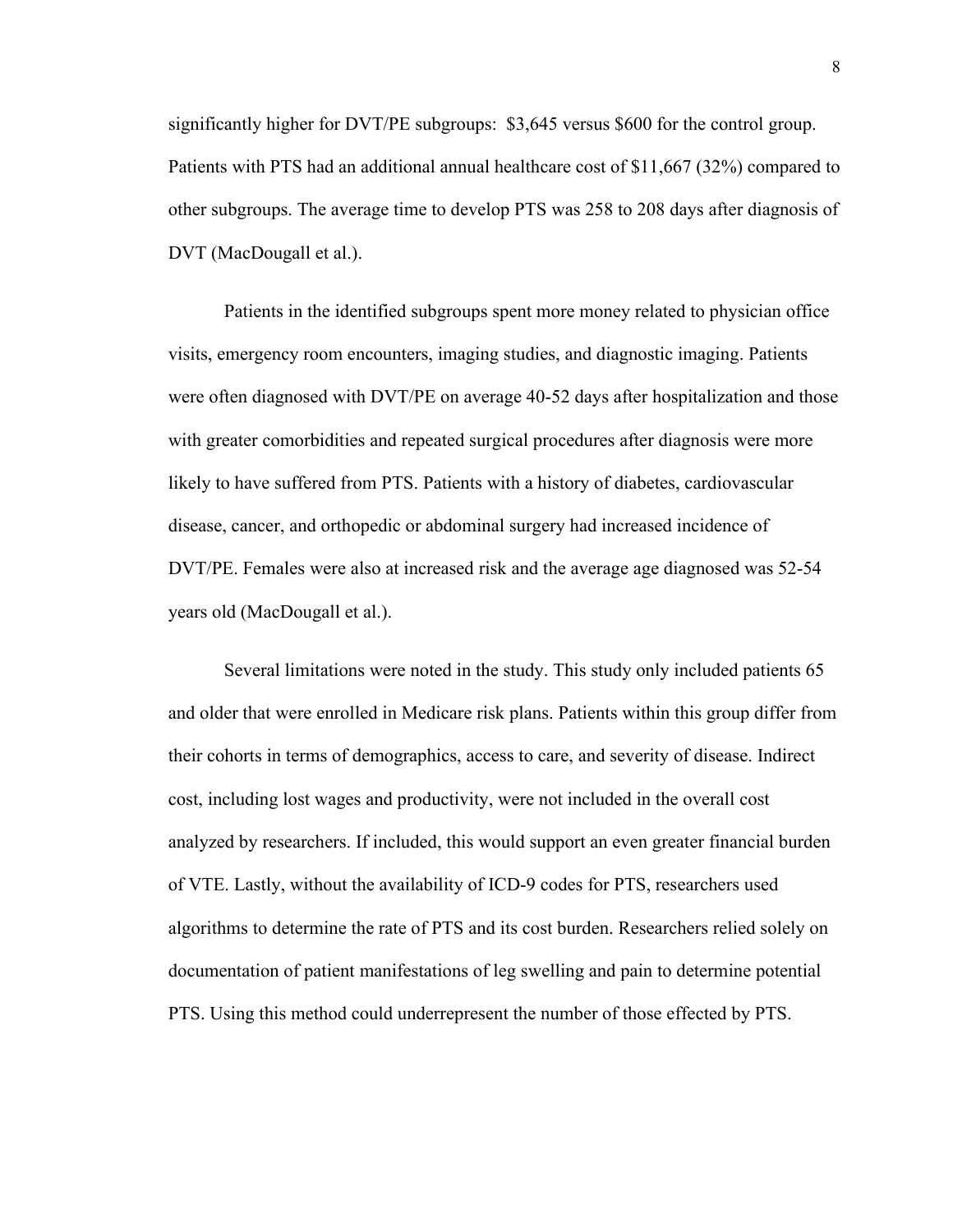In a retrospective study by LaMori, Shoheiber, Mody, and Bookhart (2015), the economic burden of inpatient treatment of VTE was determined by analyzing the national database Nationwide Inpatient Sample (NIS). The Nationwide Inpatient Sample represents the largest database of hospital care data and collects information on over 1,000 hospitals within the United States. All patients with a primary discharge diagnosis of DVT or PE within 2011 and within the 10 participating states were included (LaMori et al.). Participating states included California, Florida, Iowa, Maine, Mississippi, Nebraska, New Mexico, New York, Vermont, and Washington.

A total of 330,044 patients were diagnosed with VTE during a hospital stay during 2011. A total of 143,417 (43.3%) were diagnosed with DVT and 186,627 (56.5%) with PE. Patient characteristics associated with a DVT diagnosis included males (n=67,900; 47.3%), greater than 65 years of age (n=78,221; 54.5%), hypertension  $(n=66,117; 34.4\%)$ , disorders of lipoid metabolism  $(n=46,022; (23.9\%)$ , and disorders of fluid, electrolytes and acid-base balance (n=27,946; 14.5%). Patient characteristics associated most commonly in PE diagnoses included males (n=86,745; 46.5%), persons aged less than 65 (n=95,929; 51.4%), hypertension (n=87,016; n=52.8%), disorders of lipoid metabolism (n=63,785; 38.7%), and disorders of fluid, electrolyte and acid-base balance (n=46,383; 28.2%) (LaMori et al.).

The mean length of stay (LOS) for DVT was 4.7 days and was associated with a mean hospital cost of \$30,051 compared to PE with a mean LOS of 5.1 days and overall cost of \$37,006. Of the patients diagnosed with DVT, 22,142 (15%) had multiple readmissions related to DVT with 3.3% (n=757) occurring within the same month as the primary diagnosis. In comparison, of the number of patients diagnosed with PE, 31,463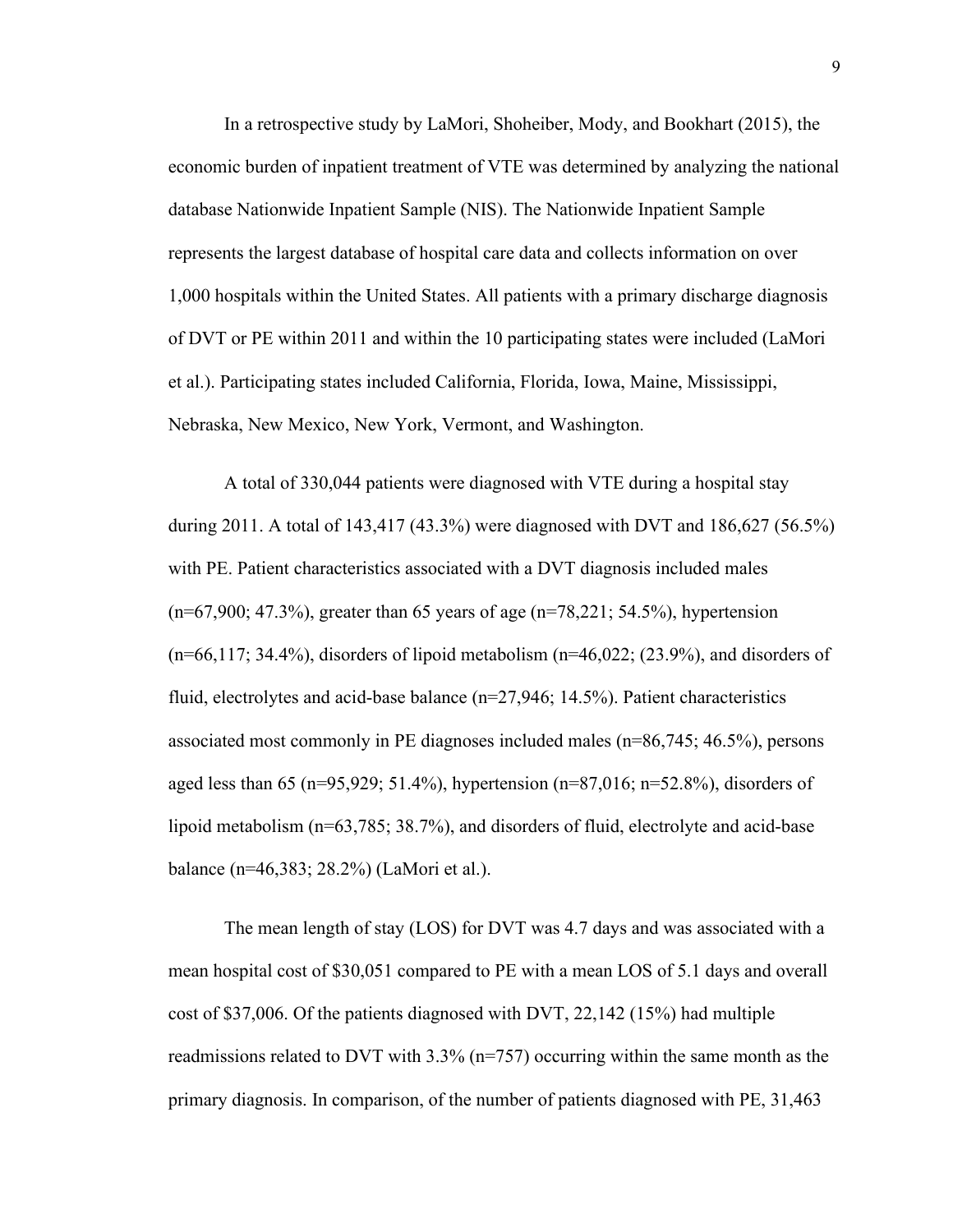$(16.8\%)$  had multiple readmissions related to PE with 3.3% (n=1080) occurring within the same month as the first diagnosis. Patients with recurrent episodes of DVT are at increased risk of post-thrombotic syndrome. Recurrent VTE, leading to PTS is linked to poorer quality of life, missed days of work, and disability (Kachroo et al., 2012). While more than 50% of the patients diagnosed with VTE in 2011 were discharged home, patients were also discharged with either skilled homecare nursing services or to skilled nursing facilities (La Mori et al.). Although the cost of these services was not determined in this study, they contribute to the overall financial burden of treating a VTE diagnosis.

#### **Incidence and Prevalence of VTE for High-Risk Patients**

While VTE events can often go undetected in the asymptomatic patient, the prevalence of post-hospital VTE events is a compelling reason for providers to keep prophylaxis as a priority during and after a hospital stay. In a prospective observation study by Ambrosetti et al. (2004), patients admitted to cardiac rehabilitation after coronary artery bypass graft surgery (CABG) were monitored for DVT/PE. Researchers aimed to calculate DVT cases and predictive factors associated with the development of DVT, such as length of stay, timing of heparin injections, comorbidities, and the use of graduated compression stockings on bilateral or ipsilateral extremities of the lower limbs. Patients with a previous history of VTE, other cardiac surgery, or receiving anticoagulation for reasons including atrial fibrillation and mechanical valve were excluded.

After excluding factors, 290 patients were included in the study. Patients were admitted to the rehabilitation unit 4 to 19 days after surgery and 35 patients had a history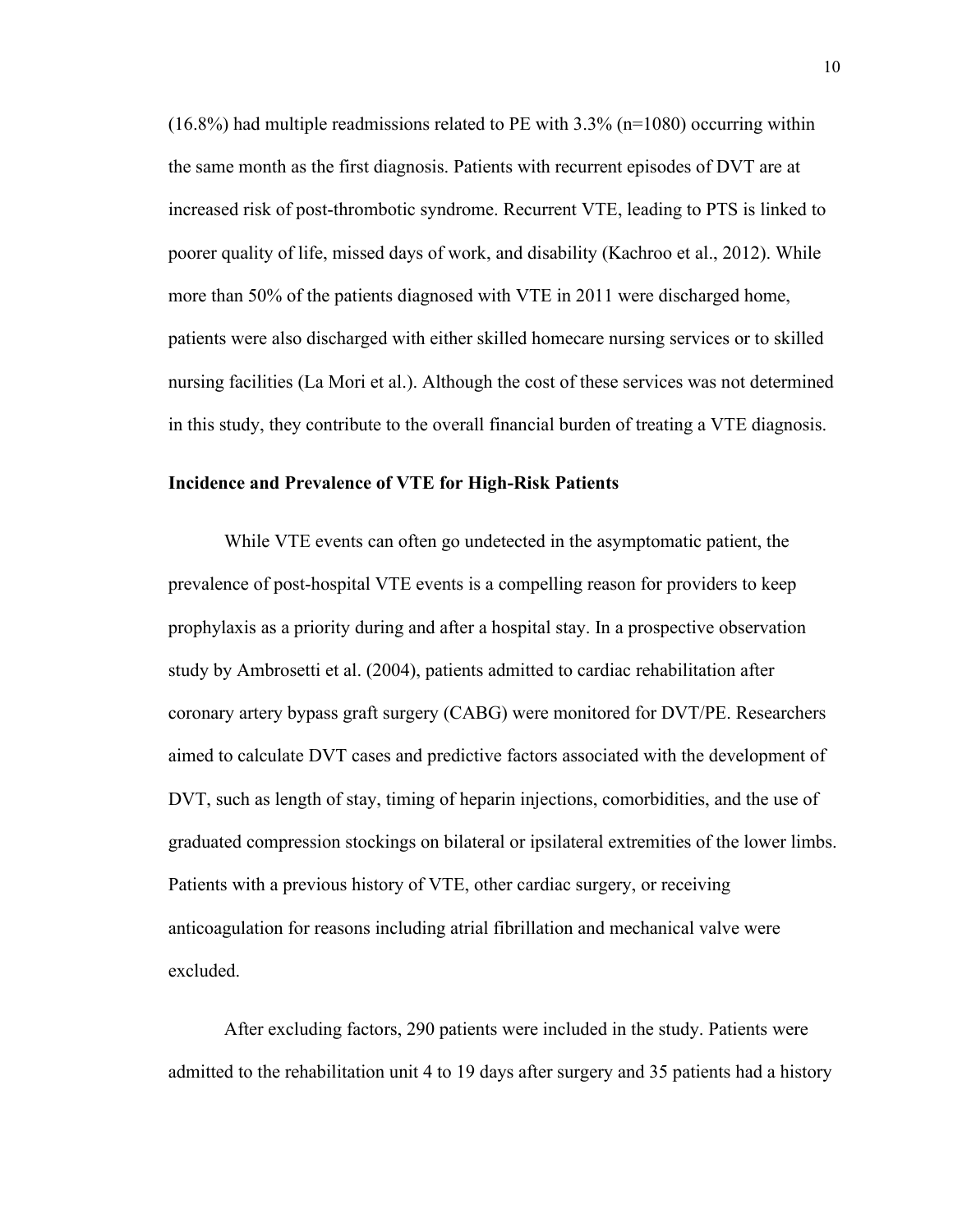of prolonged immobility, greater than three days and a length of stay greater than eight days (Ambrosetti et al., 2004). Patients were scanned on day two and day seven of admission. A DVT was found in 47 (17.4%) of patients with 49% ( $n=23$ ) being diagnosed on the first scan and contralateral to saphenous vein graft site. Pulmonary embolism developed in two patients, one resulting in fatality. Compression stockings were prescribed for 74% ( $n = 200$ ) of the patients. However, 14% ( $n = 28$ ) had a recorded delay in therapy from three hours to three days, seven percent (n=18) had received bilateral compression therapy, and 26% (n=70) received no mechanical prophylaxis. Lastly, 18% (n=50) of patients received subcutaneous heparin injections until the day of discharge. Females, history of cancer, postoperative complications, and obesity were some of the patient characteristics found in patients diagnosed with DVT in this study. Patients in this study did not receive routine diagnostic testing for PE as they did for DVT. A limitation to this study is the potential for a higher reported value of PE as patients can often be asymptomatic. Additionally, the results cannot be generalized to all CABG patients as it evaluated only those who were admitted to a rehabilitation center. Varying practices of pharmacological and mechanical practices greatly impact the incidence and prevalence of VTE events in the postsurgical patient. Delayed care in the hospital setting has lasting effects during the rehabilitative phase as demonstrated in this study (Ambrosetti et al.).

In a prospective study by Davenport, Vargas, Kasten, and Xenos (2012), predictive factors in developing in hospital and post discharge VTE after colorectal cancer resection were determined using the database, The American College of Surgeons National Surgery Quality Improvement Program (ACS NSQIP). The database stored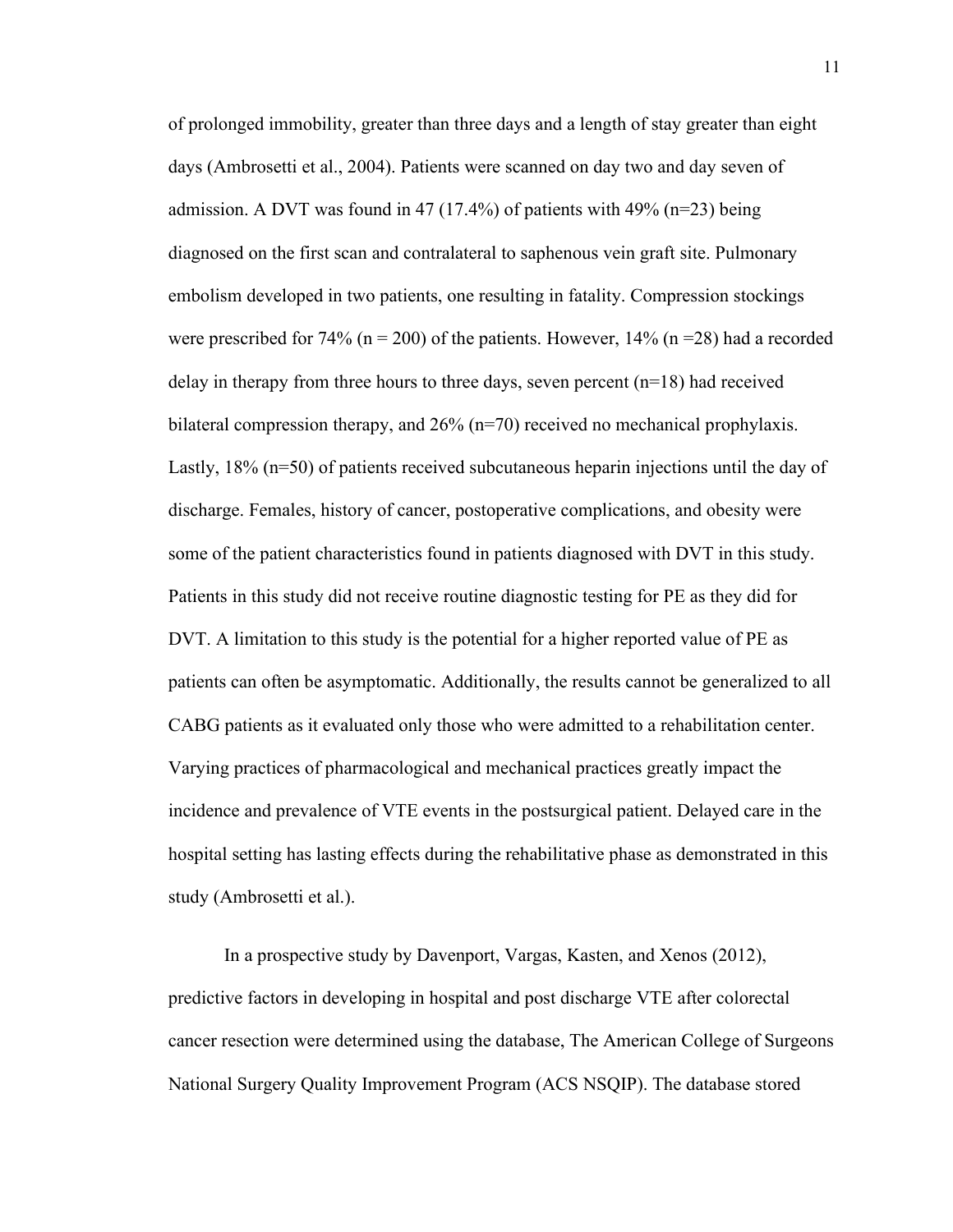information on over 200 hospitals performing any major general surgery. Researchers collected information on patient characteristics, intraoperative processes of care and adverse outcomes including DVT and/or PE during the hospital stay and 30 days post discharge. The exact time of data collection or hospital admission dates were not stated. Post-discharge information was collected through phone calls, letters, and medical records obtained from hospitals and clinics. Patients less than 16 years of age and undergoing additional surgery within the 30-day period were excluded.

A total of 21,943 patients underwent colorectal cancer resection. Deep vein thrombosis developed in 217 (1.0%) of patients in-hospital and in 89 (0.4%) postdischarge. Pulmonary embolism developed in 120 (0.5%) of patients during a hospital stay and 60 (0.3%) developed 30 days post-discharge. The median time of diagnosis after discharge was nine days with 60 (44%) diagnosed with either DVT or PE. The average length of stay was seven days. Post-discharge VTE risk started on post-operative day (POD) five and continued to increase until week three.

Patient characteristics predictive of a hospital acquired VTE included a history of coronary heart disease (CAD), advanced age, cancer, race including people of black descent, males, increased BMI, and decreased hematocrit. Persons aged 71-80 were among the highest subgroup to develop a hospital acquired VTE with an odds ratio of 2.77, followed by a having a history of CAD (OR 2.13), cancer (OR 1.68), black origin (OR 1.56), BMI > 35 (OR 1.52), males (OR 1.43), and a preoperative hematocrit level  $\leq$ 38% (OR 1.37). Steroid use to manage a chronic condition was found to be a predictive factor in development of post-discharge VTE with an incidence rate of 2.6% (n=575). The study does not state whether VTE prophylaxis was used during hospitalization on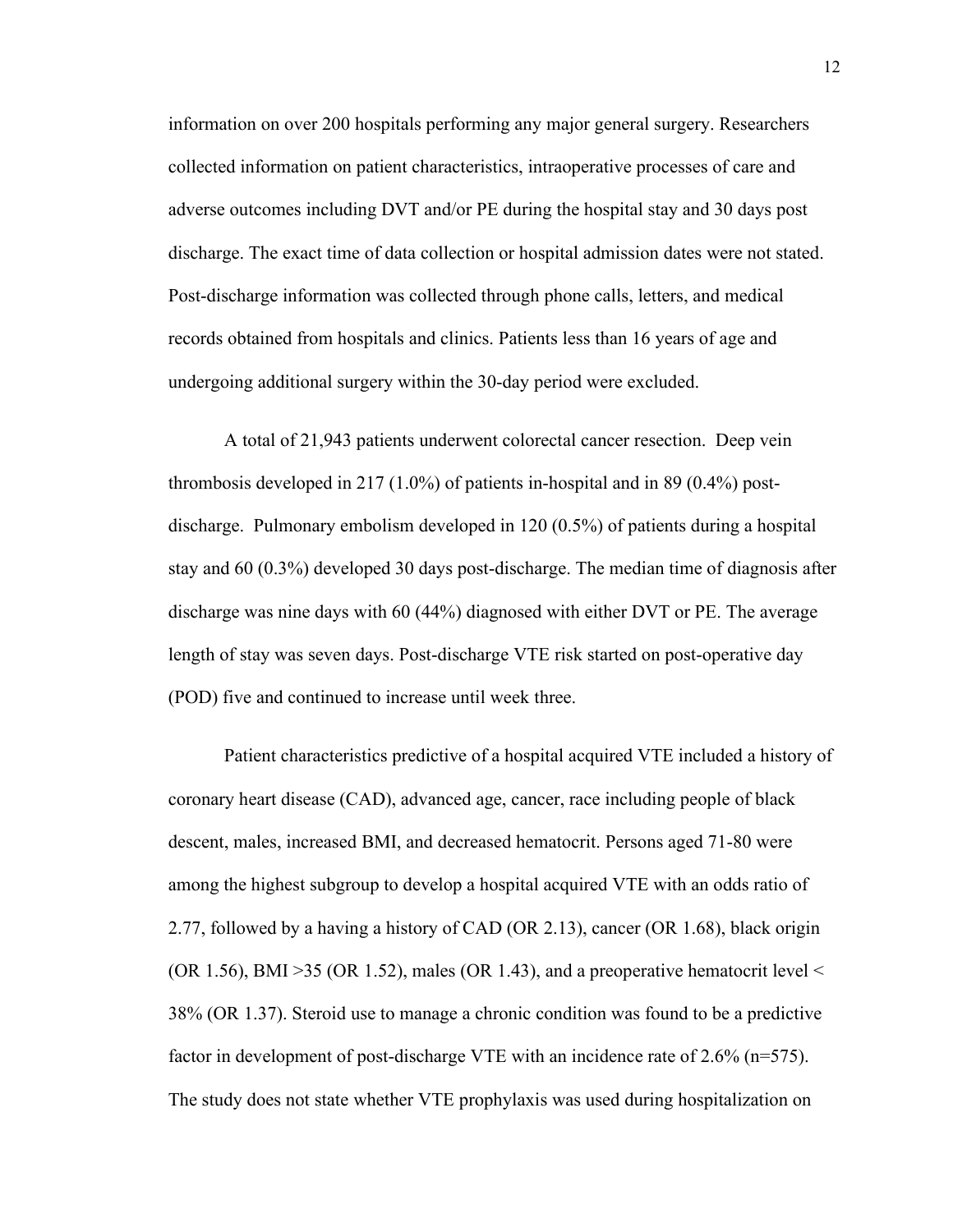this patient population. It is also possible that the rate of VTE could be higher as part of the postoperative data collection was subject to missed phone calls and unanswered letters from patients. Similar to the findings of Ambrosetti et al. (2004), this study demonstrates the need for continued prophylaxis after a hospital for at risk patients. Major surgery combined with comorbidities and abnormal hematologic processes seen in cancer patients makes this population ideal candidates for prolonged prophylaxis after surgery (Davenport et al.).

In a retrospective chart review by Wei, Li, Pei, Shen, and Li (2016), preoperative D-dimer levels were evaluated to determine their use as a predictive test to identify developing DVTs in patients undergoing posterior lumbar interbody fusion (PLIF). Patients with a diagnosis requiring lumbar fusion and who had surgery between the dates of March 2008 to November 2014 were included in the review. Patients who had evidence of bleeding including, hematuria, positive fecal occult blood, skin purpura, hematoma and/or fractures, infection, and tumor were excluded. Other exclusion factors were high risk of bleeding, allergies to anticoagulants, and previous history of DVT. Preoperative D-dimer levels were obtained in all of the patients and a blood plasma concentration of 0.50 ug/ml were considered a predictive sign

Patients received both pharmacological and mechanical prophylaxis in this study. Mechanical prophylaxis was started preoperatively until the patient was ambulatory. Pharmacological prophylaxis, using low-molecular weight heparin LMWH, was given daily starting on post-operative day one until day seven. For patients with positive Ddimer levels preoperatively, these patients received a dose of LMWH 12 hours prior to surgery. On post-operative day five, patients began to ambulate. Ultrasounds were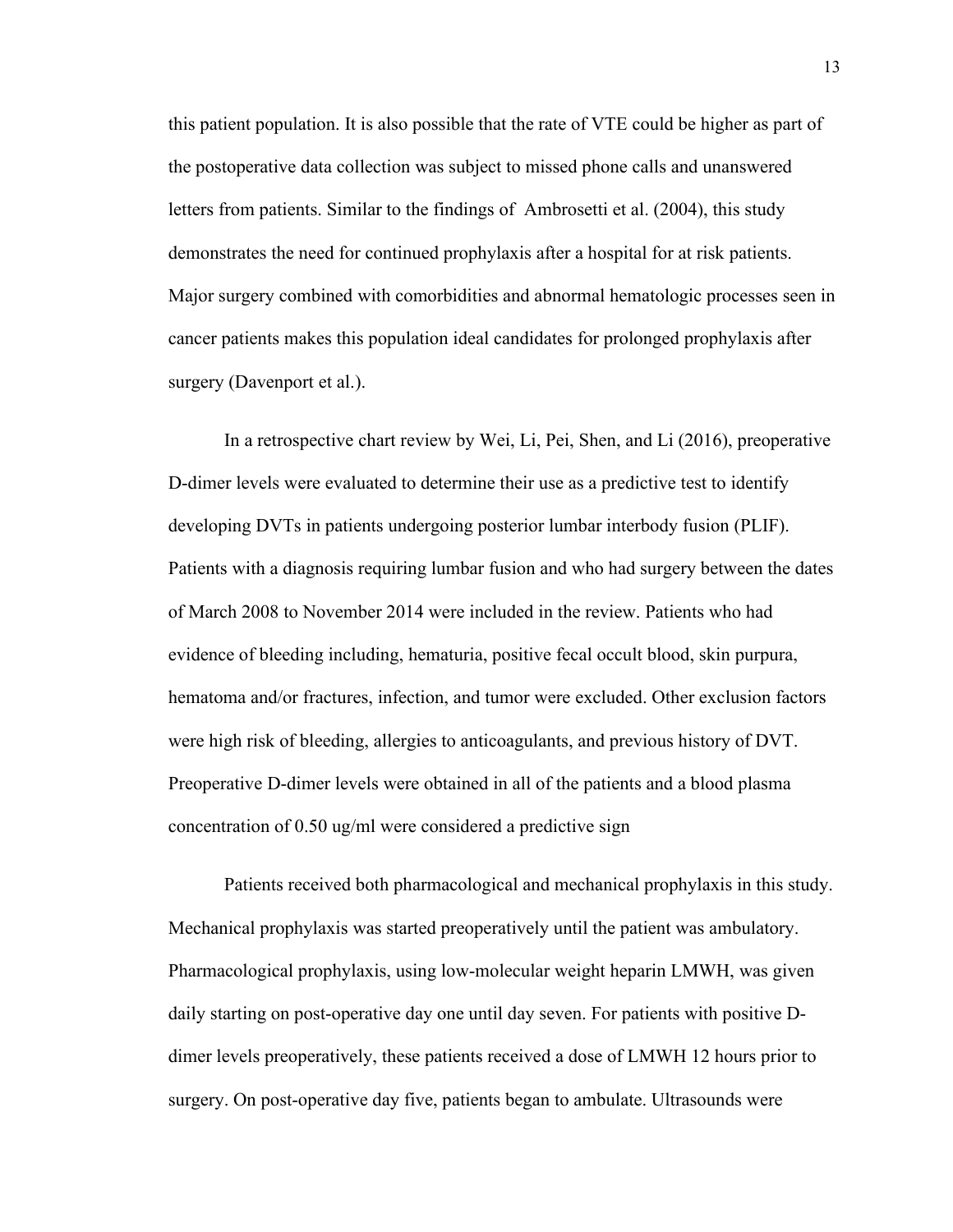performed within 24 hours of hospital admission and on post-operative day five. If patient developed symptoms related to DVT, they were scanned again.

After excluding criteria were applied, 2,861 patients were included in the study. Patients were separated into two groups, the DVT positive group (n=269) and the DVT negative group (n=2592). Of the DVT positive group, 252 (97.3%) developed a DVT involving the distal veins and 17 (6.3%) developed a DVT in the proximal veins. Of the positive D-dimer group (n=201), 112 (55%) developed a DVT. Other prevalent history associated with DVT included hypertension (n=137), 50.9%), coronary heart disease  $(n=102, 37.9\%)$ , rheumatoid arthritis (RA)  $(n=31, 11.5\%)$ , and major surgery  $(n=82, 11.5\%)$ 32%) compared to the no DVT group with a surgical rate of 25% (n=648). In addition, advanced age was associated with increased likelihood of DVT, with the average age of the DVT group at 61.3 years and the no DVT group at 52.6 years. In this study, all of the patients received a combined mechanical and pharmacological prophylaxis with an overall rate of 9.4% who developed a DVT. More importantly,  $0.5\%$  (n=17) of the entire group developed a proximal DVT, which is a risk factors of PE (Wei et al.). Despite these low rates, patients at increased age with a history of heart disease, RA, and undergoing surgery were more likely to develop a venous thromboembolism event in this study. Incorporating assessing risk into preoperative testing, such as measuring D-dimer levels and assessing comorbidities, can lead to heightened awareness and stronger prevention against VTE (Wei et al.).

#### **Practice Guidelines**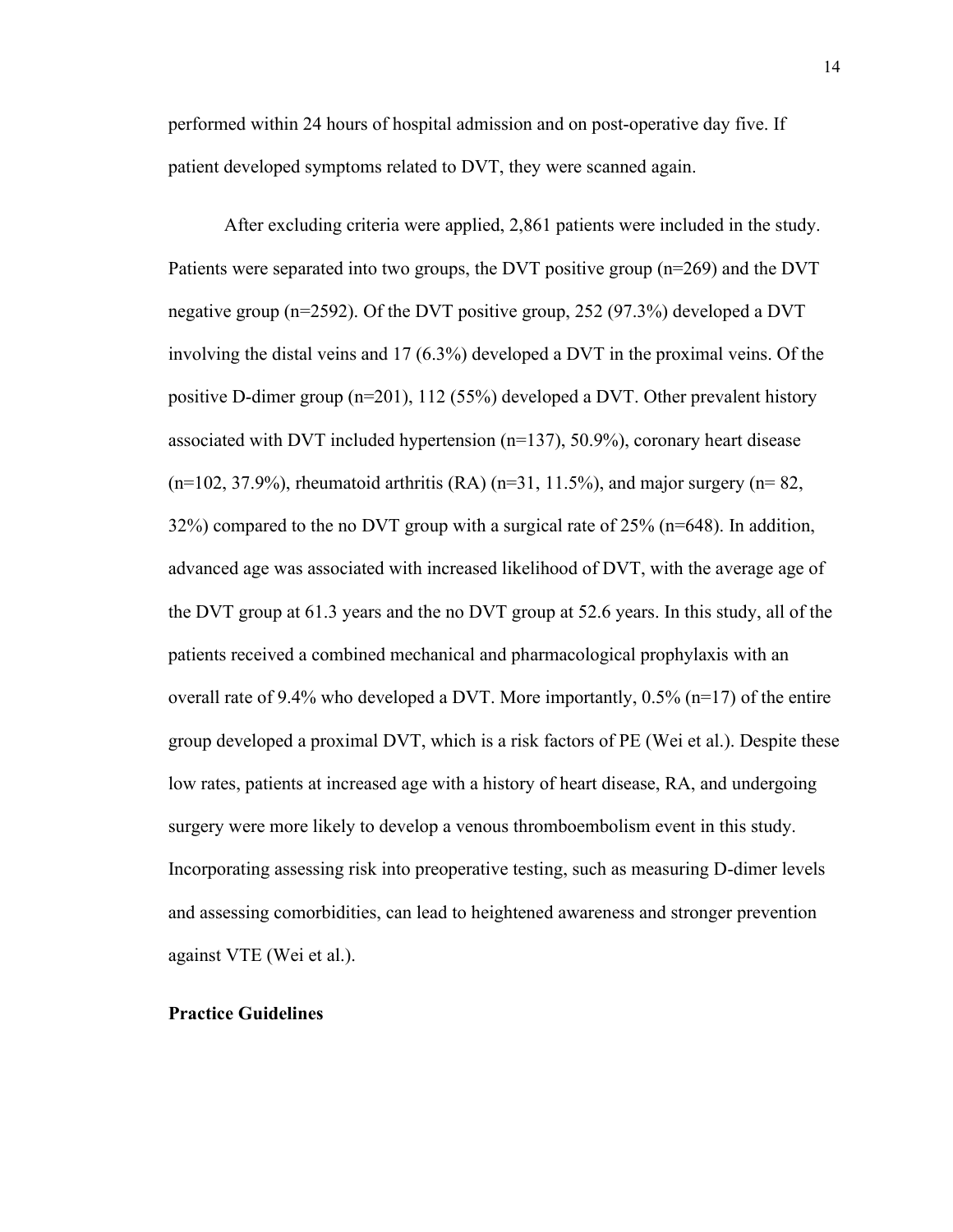In January 2010, the National Institute of Health and Care Excellence (NICE) released clinical guidelines on reducing VTE events for hospitalized patients. NICE identifies assessing risk of VTE and bleeding as key priorities. Surgical and trauma patients with a procedure involving an anesthetic time for more than 90 minutes, or 60 minutes if the surgery involved the lower limbs, an expected significant reduction in mobility, and one or more risk factors, are at increased risk of VTE (NICE). Persons with active bleeding, acquired bleeding disorders, or those already anticoagulated with an INR greater than 2, lumbar puncture or spinal anesthesia expected within 12 hours or received within four hours, acute stroke, thrombocytopenia, uncontrolled hypertension, or untreated inherited bleeding disorders are at high risk for bleeding and should not receive pharmacological prophylaxis (NICE). Both NICE and the American College of Chest Physicians (Geerts, Bergqvist, & Pineo 2008) support the use of mechanical prophylaxis, i.e. elastic stockings and compression devices, in the event anticoagulation is contraindicated. Inferior vena cava filters should be used in patients with contraindications to both mechanical and pharmacological prophylaxis (NICE).

Sequential compression devices, including foot pumps, should be selected to meet the individual needs of patients while considering possible contraindications to the devices (NICE, 2010). Patients should be educated on the purpose of therapy and encouraged to wear the devices as much as possible when in bed and sitting in the chair. The Agency for Healthcare Research and Quality (2016) recommended patients undergoing major orthopedic surgery and with contraindications to anticoagulants to have 18 or more hours of mechanical therapy a day with the use of sequential compression devices. In other surgical patients associated with high-risk of VTE and bleeding, IPC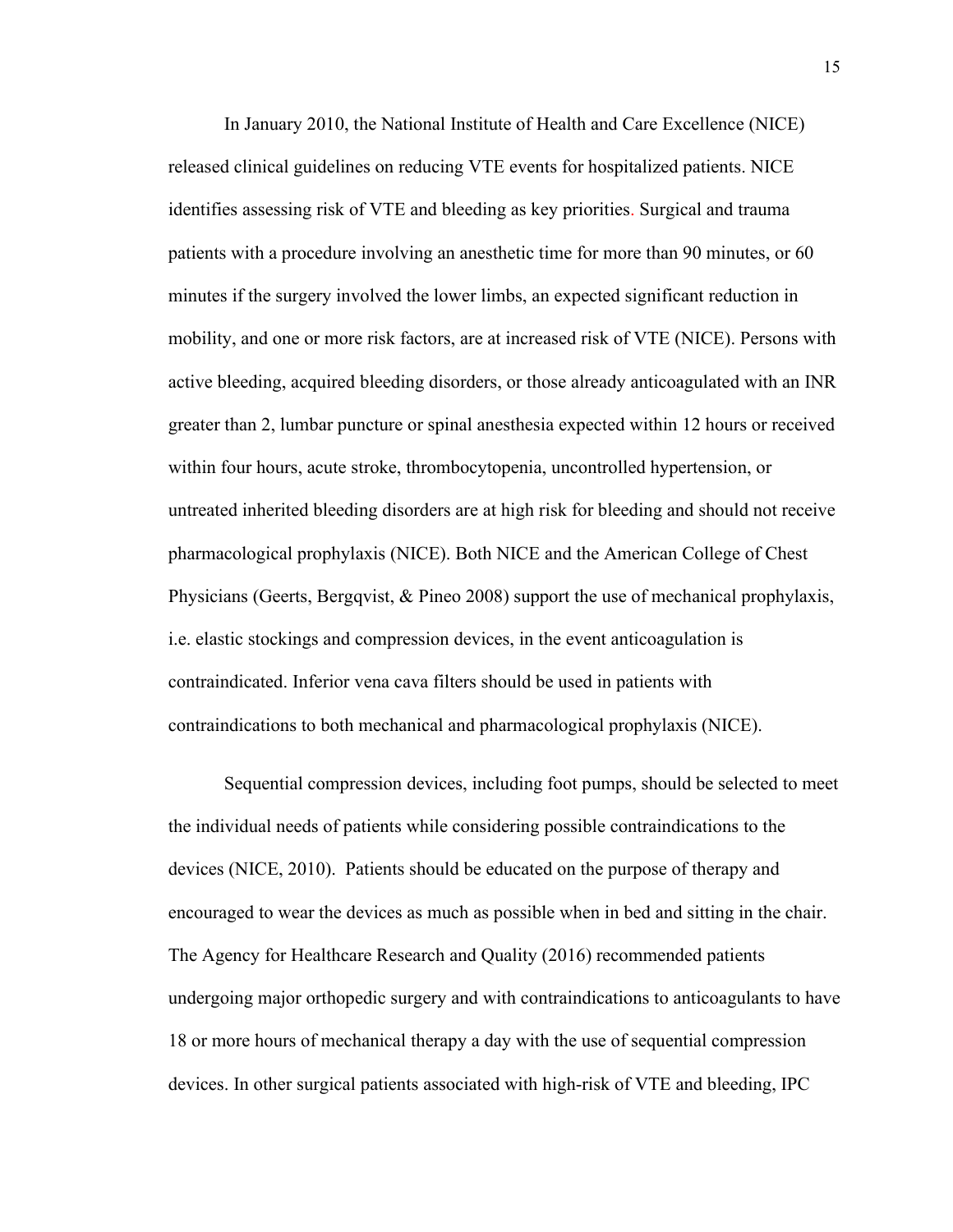must be used until the risk of bleeding has subsided. Healthcare professionals are responsible for properly fitting the patients and monitoring for complications. When patients no longer have reduced mobility, the devices may be discontinued. Reduced mobility is defined by NICE as a patient who is bedbound, unable to walk unaided or likely to spend a substantial proportion of the day in bed or in a chair (NICE). The American Perioperative Registered Nurses Association (Wicklin, 2011) provides practice recommendations for the perioperative nurse in DVT prevention. The AORN supports the development of DVT prevention protocols with a multidisciplinary approach, including nurses. Incorporating VTE risk assessment in the perioperative RN's assessment can promote adherence to practice recommendations. The AORN believes that by having the proper devices, with various sizing readily available, compliance with mechanical devices will be positively impacted. In addition, contacting the manufacturer to schedule product in-services can promote proper use of the devices. Lastly, enlisting the help of advanced practice nurses to support and educate staff nurses can encourage nursing autonomy (Wicklin).

#### **Comparison of Mechanical Devices**

In a study comparing the effectiveness of foot pumps alone and in combination with graduated compression stockings (GCS) in patients post total hip replacement (THR) and total knee replacement (TKR), researchers sought to determine if foot pumps alone had greater efficacy in DVT prophylaxis (Pitto & Young, 2008). Patients were divided into two groups, those using both GCS and foot pumps (n=400) and those using foot pumps only (n=400). Although not statistically significant, patients receiving foot pump therapy alone had a lower incidence of DVT  $(2.3\%; n=9)$  versus the stocking group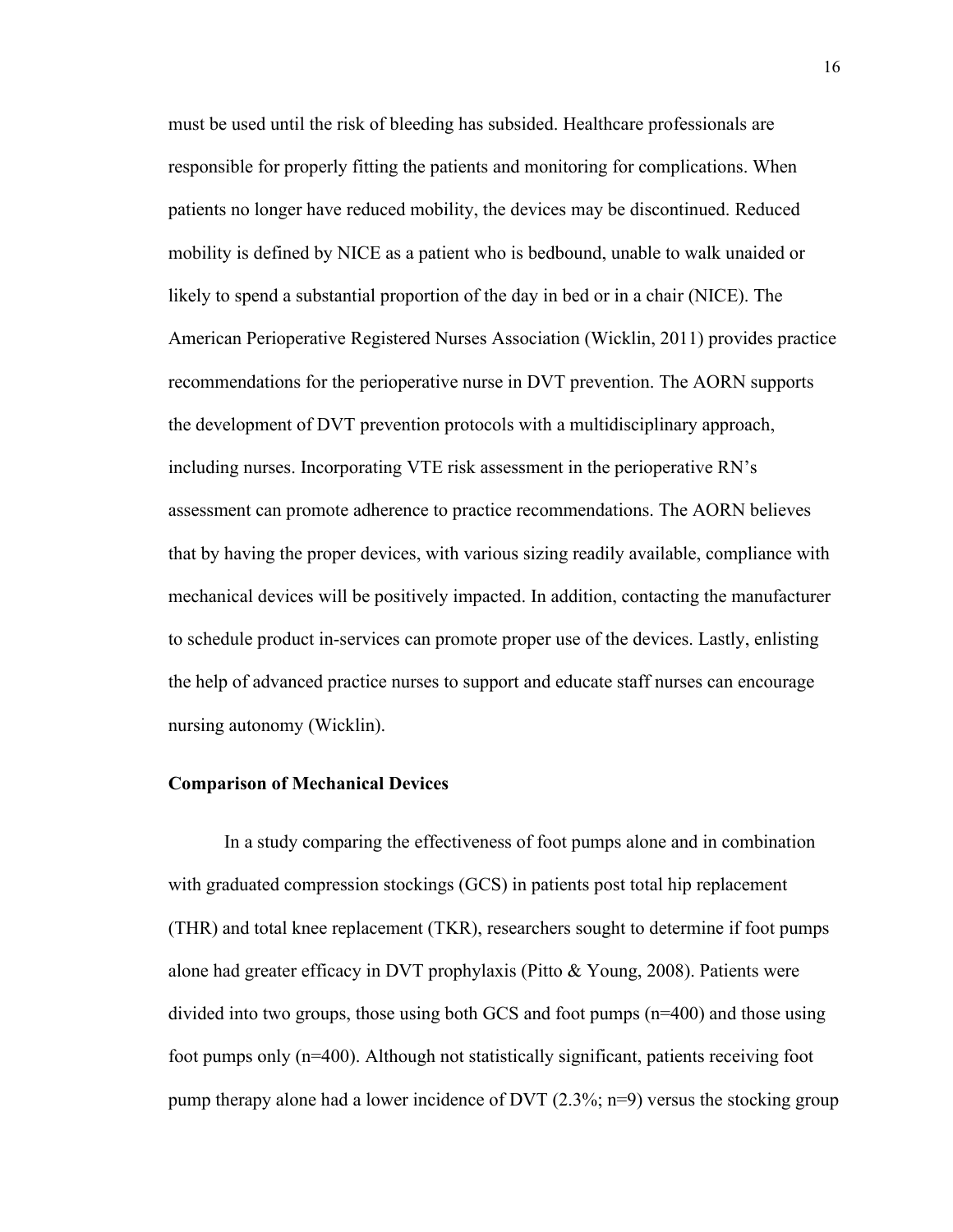(2.7%; n=11). Proximal DVTs developed in two (0.5%) of the no stocking group and in three (0.75%) of the stocking group. All DVTs were in the operated extremity and 45% (n=9) were diagnosed after discharge. Nonfatal PE developed in two of the no stocking group and two of the stocking group (0.5% vs 0.5%). Eliminating the use of GCS did not impact the incidence of DVT in these postsurgical patients. Patients in the no stocking group were more likely to comply with mechanical therapy with only 4% (n=16) asked to have the foot pumps turned off during their hospital stay compared to 7.5% (n=30) of the stocking group asking to have their foot pumps discontinued. In addition, the 205 patients treated with mechanical prophylaxis alone using the foot pumps showed significant reduction in wound drainage, minor wound bleeding, bruising, and oozing of the wound. This study demonstrates the safety and efficacy foot pumps offer for the TKA and THR patient as opposed to GCS which are more often improperly fitted and poorly received by patients.

The use of mechanical devices in high-risk patients with contraindications to anticoagulation has shown to provide a safe and effective alternative to DVT prophylaxis. Compression stockings (GCS), sequential compression devices (SCD) and foot impulse pumps are all forms of mechanical prophylaxis. The effectiveness of these therapies has been studied alone and in combination with pharmacological prophylaxis. In a stratified meta-analysis by Ho & Tan (2013), 16,164 hospitalized patients from 70 different trials were analyzed in comparing the effectiveness of alternative compression therapies alone and in combination with pharmacological interventions. The trials involved 15 countries and were held on orthopedic surgery, general surgery, urology, neurosurgical, critical care, gynecological surgery, and cardiac surgery units. Researches searched the databases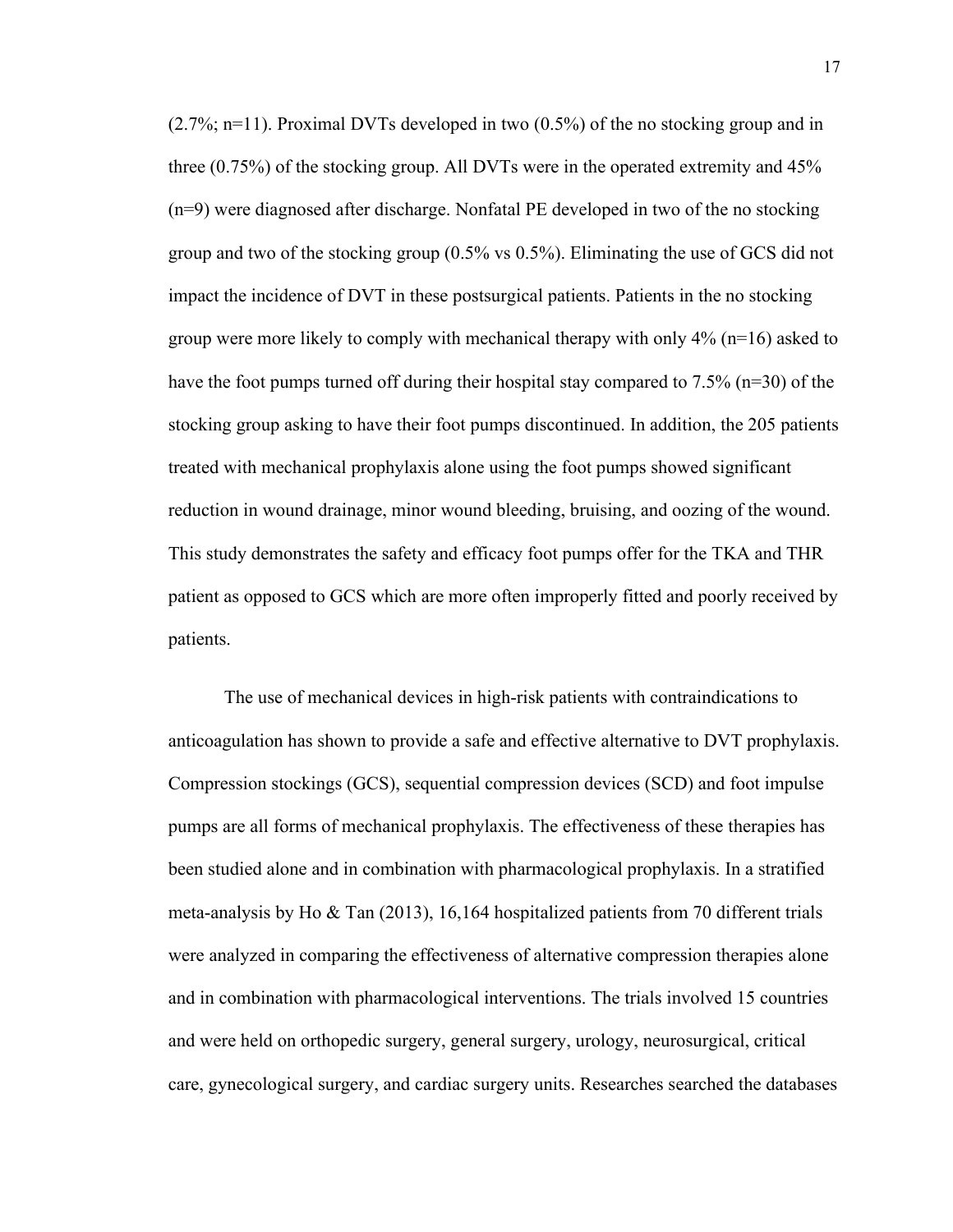Cochrane Library control trial register from 2012, EMBASE from January 1988 to February 23, 2013 and MEDLINE from February 1966 to February 12, 2013. Key words search included "pneumatic compression," "sequential compression," "external compression," "intermittent compression," or "pumps" with "venous thromboembolism," "deep vein thrombosis," or "pulmonary embolism" (Ho & Tan, 2013). Randomized control trials comparing the effect of compression therapy to no compression therapy, TEDS alone, pharmacological therapy alone, and a combination of mechanical and pharmacological therapy in hospitalized patients were included in the review. Trials that used compression therapy for less than 24 hours after surgery, compared devices without a control group, and those not reporting VTE as an outcome were excluded from the study.

In analyzing 40 trials that compared the effect of intermittent pneumatic compression (IPC) versus no IPC, patients had a total risk reduction of 9.4% of developing DVT and 1.6% of PE when IPC was used. In comparing compression therapy to TEDS alone, nine trials showed a relative risk of DVT of 0.61 and relative risk of PE of 0.64 when compression therapy was used independently. Lastly, IPC was shown to be as effective as pharmacological prophylaxis in reducing DVT and PE with a relative risk of 0.93 and 1.19 respectively. Compression therapy alone had a relative risk of bleeding of 0.41. Combined, the use of IPC and pharmacological thromboprophylaxis revealed a relative risk of DVT of 0.54 and PE of 0.62. It was determined that the cost savings of using compression therapies (\$180) versus the burden of treating PE (\$20,000) was noteworthy. Compression therapy has been shown to be the least invasive intervention to protect patients against VTE events. When the risk of bleeding lessens for the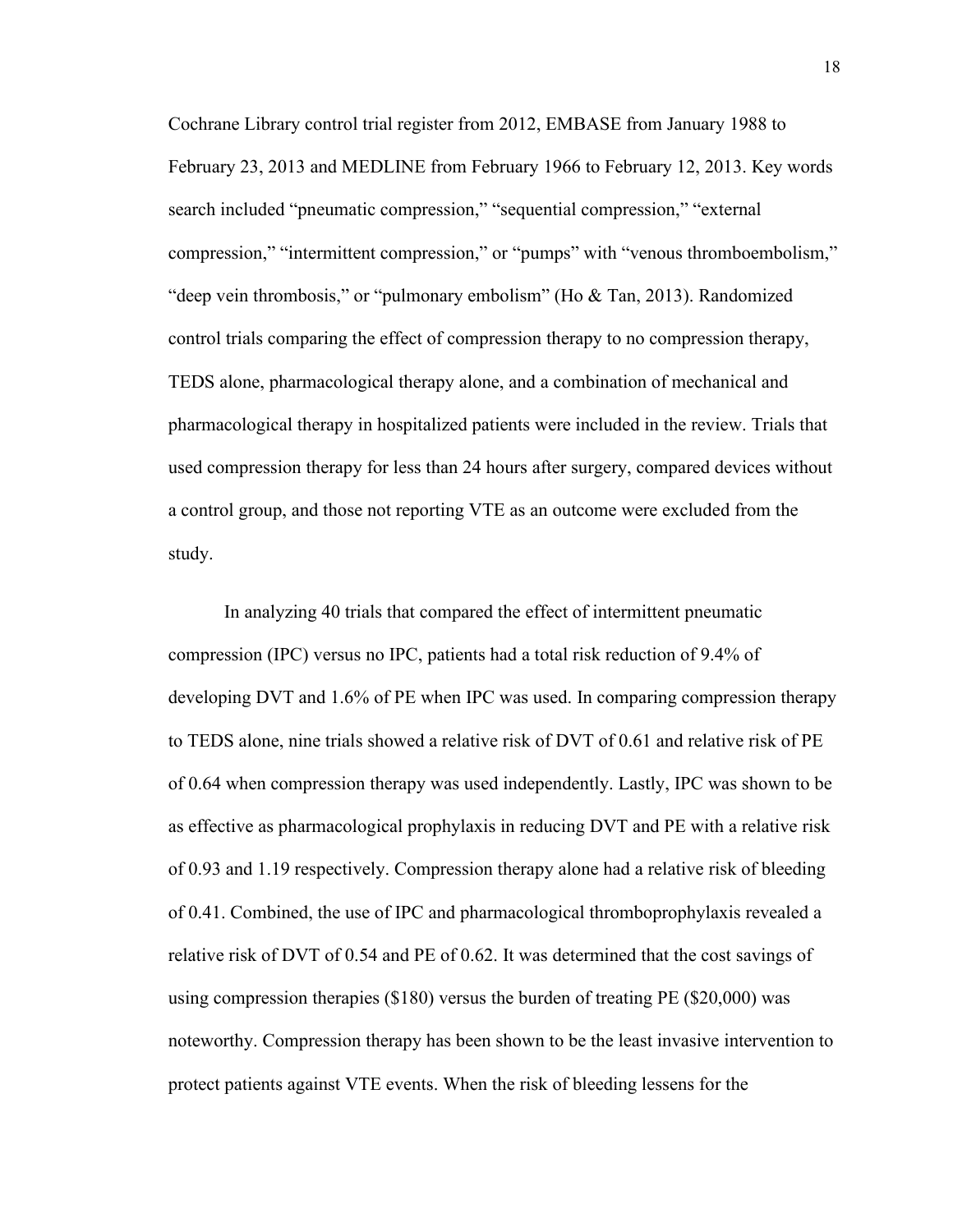postsurgical and trauma patient, a combination of compression therapy and pharmacological prophylaxis provides optimal protection for high-risk patients (Ho  $\&$ Tan).

Surgery to the lower limbs, soft tissue injury, and trauma are often barriers to implementing compression therapy to the limbs. In Imbrahim, Ahmed, Mohamed, & Abduo's 2015 systematic review, literature on the effectiveness of sequential compression devices (SCD) in preventing DVT among trauma patients was reviewed. The databases PubMed, Cochran Library, and CINHAL were searched from the years of 1990 to 2014 using the key words "prevention," "DVT," "sequential compression devices," and "trauma patients." The search was completed from March of 2014 to June of 2014 (Imbrahim et al., 2015). Randomized control trials (RCT), studies including persons 18 years or older, trauma patients with blunt or penetrating trauma, and trauma patients who received mechanical prophylaxis using SCDs or intermittent pneumatic compression (IPC) or foot pumps were included in the review. Studies including children, acute spinal injuries, and non-trauma were excluded from the search. As a result, five randomized control studies were used in the final review.

A total of 1,072 patients were involved in the five trials. Four of the trials were conducted in the United States and one trial in Canada. Two trials tested the effectiveness of SCDs to no mechanical prophylaxis and found reduction of DVT rates in the SCD group. The incidence of DVT of the prophylaxis group was 2.9% compared to 8.8% of the no prophylaxis group. In the second study, the incidence of VTE in the no prophylaxis group was 11.3% and 4% in the prophylaxis group. These results were found to be statistically significant. The remaining studies compared thigh-calf sequential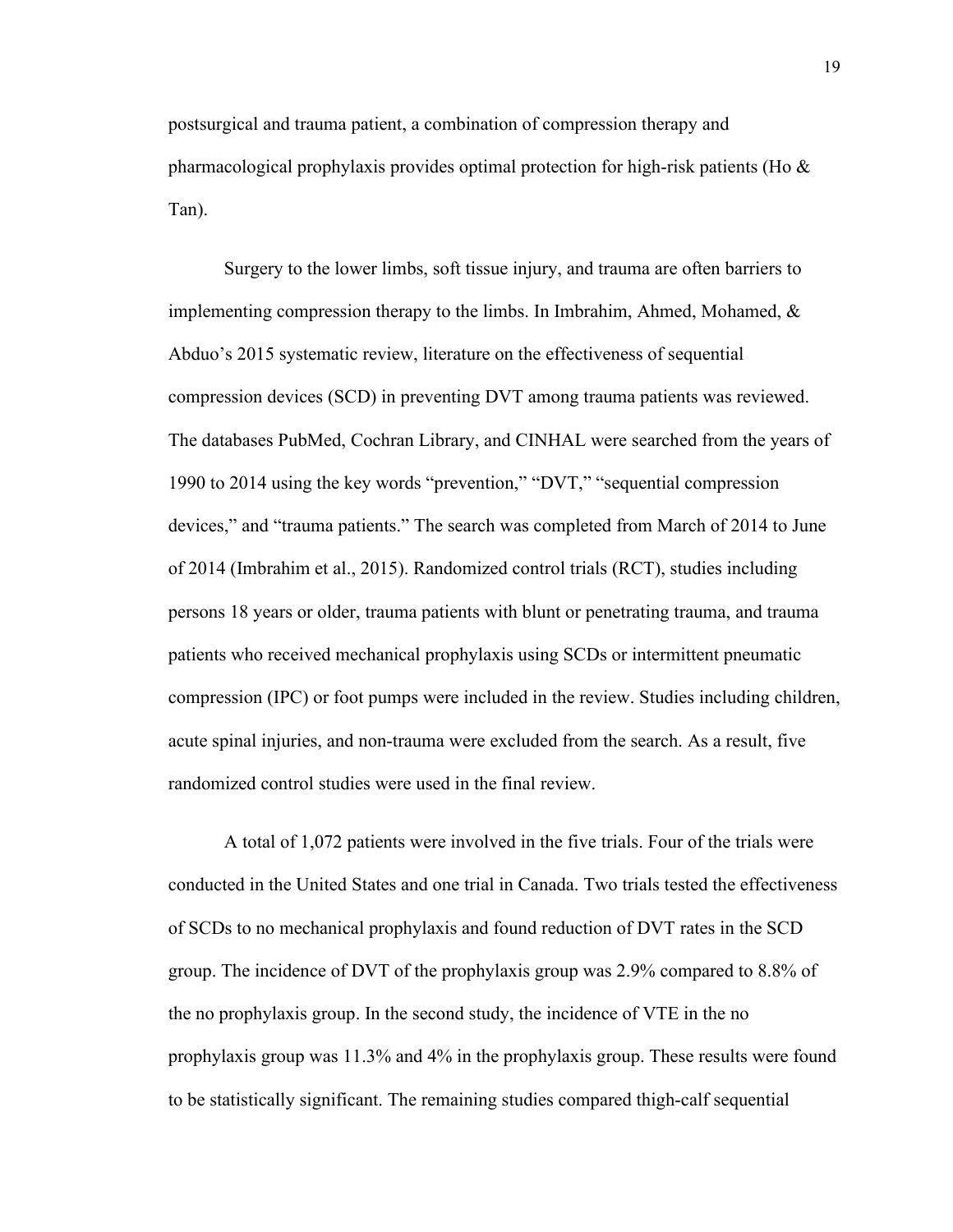compression devices to the foot pumps and found varying results between the two devices. One study found the incidence of DVTs in thigh-high compression to be 1.6% versus 4.8% in the foot pump group. In a similar study comparing thigh-high and foot pump devices, lower incidence was found in the foot pump versus thigh-high compression therapy (9% vs 19%). The statistical significance is not disclosed comparing the two devices. In addition, thigh high compression therapy was associated with a larger occlusive clot and pulmonary embolism compared to the foot pump group who did not develop a PE. The difference between the two devices in developing a large clot were statistically significant ( $p=16$ ). Patient demographics, past medical history, timing of therapy, or length of hospital stay were not disclosed in this systematic review. Therefore, risk factors and limitations to the studies cannot be identified. However, the five RCT largely support the use of mechanical prophylaxis in trauma patients as evidence by lower DVT rates. In addition, this systematic review supports the use of foot pumps as an alternative for compression therapy (Imbrahim et al.). Their ease of use and compatibility with orthopedic patients often makes foot pumps superior to SCDs and TEDS in some surgical and trauma patients.

## **Understanding and Knowledge of VTE Prevention in Patients, Nurses, and Physicians**

When nurses are provided with evidence-based information on the importance of mechanical therapy and parameters for its use, compliance rates are positively impacted (Stewart, Zalamea, Waxman, Schuster, & Bozuk, 2006). Stewart et al. observed all surgical patients admitted to a community hospital who had an order for compression therapy for compliance. In this observational study, patients admitted to the surgical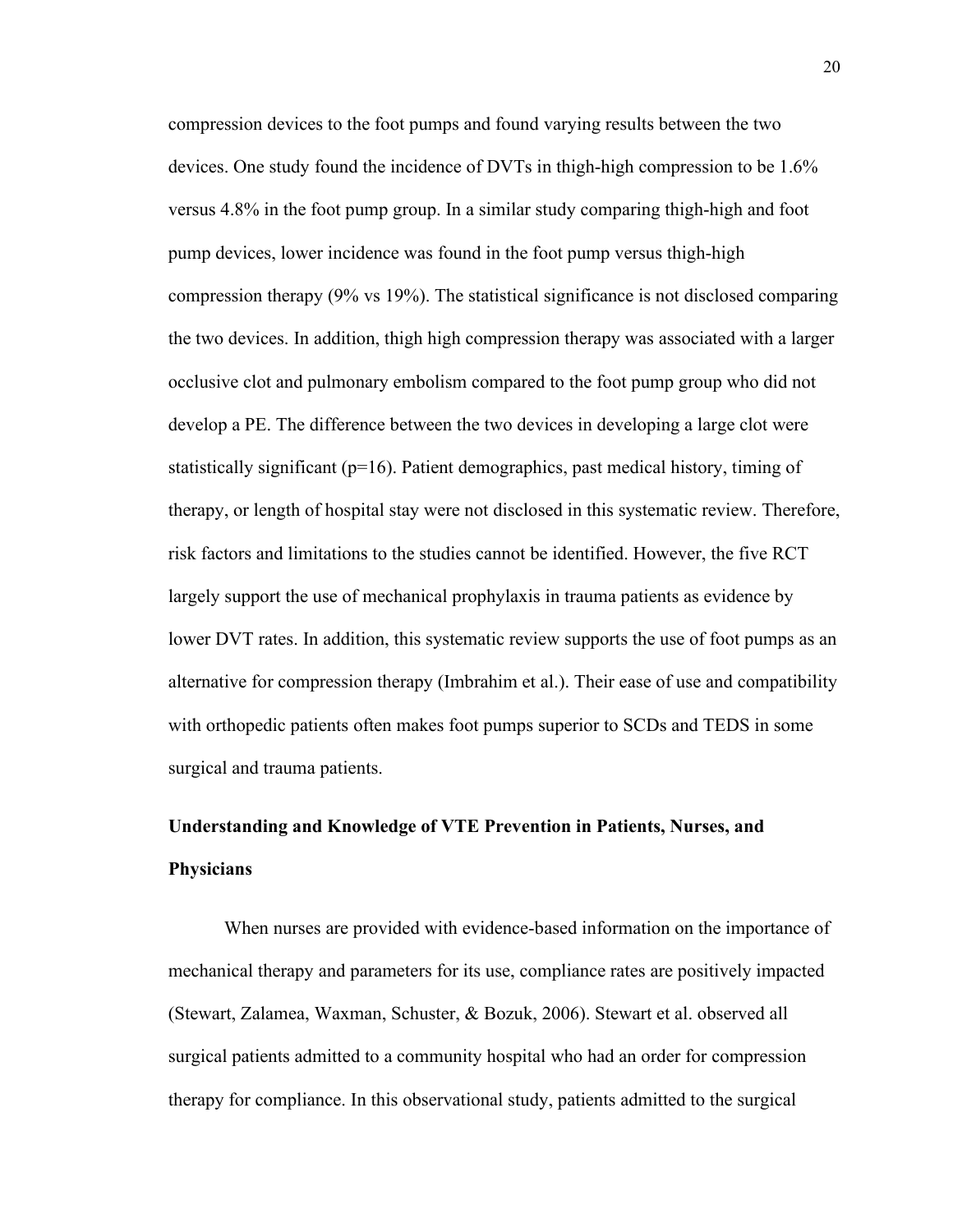service and had an order for SCDs were included. Patients were observed on day of admission until discharge. Researchers monitored for compliance with SCDs twice daily. Compliance was defined as SCDs applied to both lower extremities with the pump turned on. The observational period occurred for two months. Patients and nurses were blinded from the study and the observations occurred during resident surgical rounding. After the observational period, one surgical unit was chosen and nurses on this unit received education on the purpose and benefits of SCDs. Informational flyers were also handed to patients which requested that patients reapply their own SCD after ambulation or notify a nurse to reapply the device (Stewart et al., 2006). An additional two-month observational period began after the education was completed.

After the education was completed, compliance rates were significantly higher (65%) compared to other units who had not received the education (48%). It was noted in this study that surgical units had a greater compliance rate compared to nonsurgical units overall 61.5% vs. 48%. Nurses within the study that are more familiar with mechanical therapy and its purpose are more likely to use the devices in daily practice. Routine education and monitoring for compliance creates an expectation of care and could be the answer to better compliance rates (Stewart et al.).

In a quantitative, cross-sectional survey by LeSage, McGee, & Emed (2008), researchers aimed to identify how hospitalized patients attained knowledge on VTE and their current perspectives on thromboprophylaxis. A 16 closed-question and 5 openquestion questionnaire was formulated to investigate patient knowledge of VTE and patient perspectives on pharmacological thromboprophylaxis. Four major themes were derived after analyzing patient responses. These themes included patient knowledge of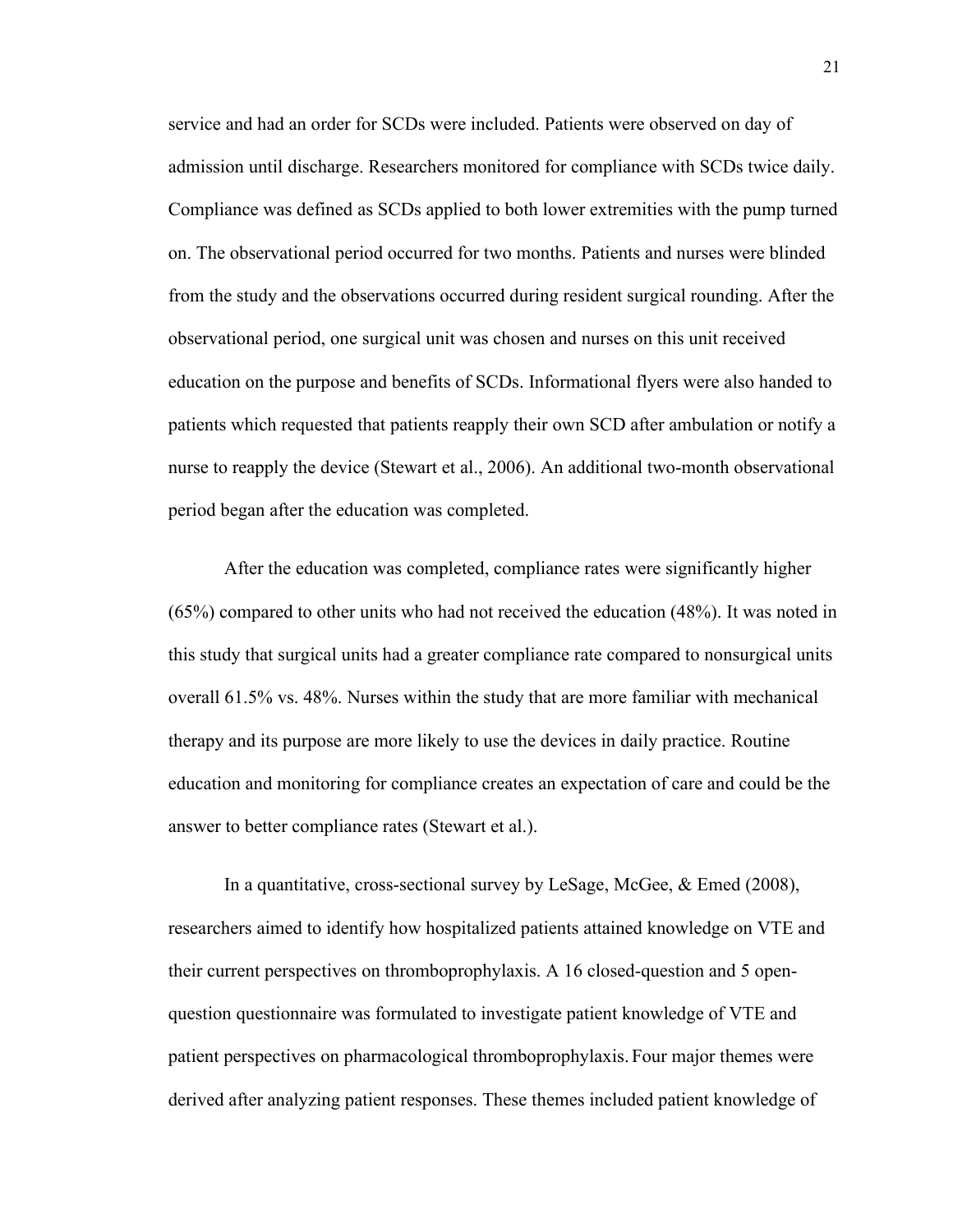pharmacological thromboprophylaxis, DVT and PE, how patients learned about the conditions, patient satisfaction with thromboprophylaxis, and how patients preferred to received information on thromboprophylaxis. Patients were randomly selected using the hospital pharmacy database from August 2007 to October 2007. Patients 18 years of age or older who received pharmacological thromboprophylaxis for a minimum of three days were included in the study. Patients admitted to the ICU, were cognitively impaired and/or confused, had orthopedic surgery, or were healthcare professionals were excluded from the survey. Patients either completed the questionnaire independently or a had a student researcher read the questions aloud and record participant responses.

After inclusion criteria and initial recruitment, 48 patients participated in the survey with a 60.8% response rate. Adults ranging from 29-93 years participated and received pharmacological intervention for an average of 13 days. Of the sample, 22 (45.8%) received both pharmacological and nonpharmacological prophylaxis; 10 (45.5%) treated with compression stockings and 12 (54.5%) with stockings and intermittent pneumatic compression (IPC). Twenty-six (54.5%) had not received any form of mechanical prophylaxis. Surgical patients accounted for  $56.2\%$  (n=27) of the participants and 27.1 %  $(n=13)$  were medical. The remaining patients had an admitting diagnosis of oncology or palliative care. Over half of the participants were aware that they were receiving pharmacological prophylaxis for blood clots (n=39, 83.3%). In addition, 39 (81.2%) had heard of both DVT and or PE and 9 (18.7%) had never heard of either condition. In assessing further knowledge,  $41.9\%$  (n=12) could state that DVT was a blood clot originating from the legs and could state leg swelling and pain as a common sign and symptom and  $20\%$  (n=9) could not identify any symptoms. However, only three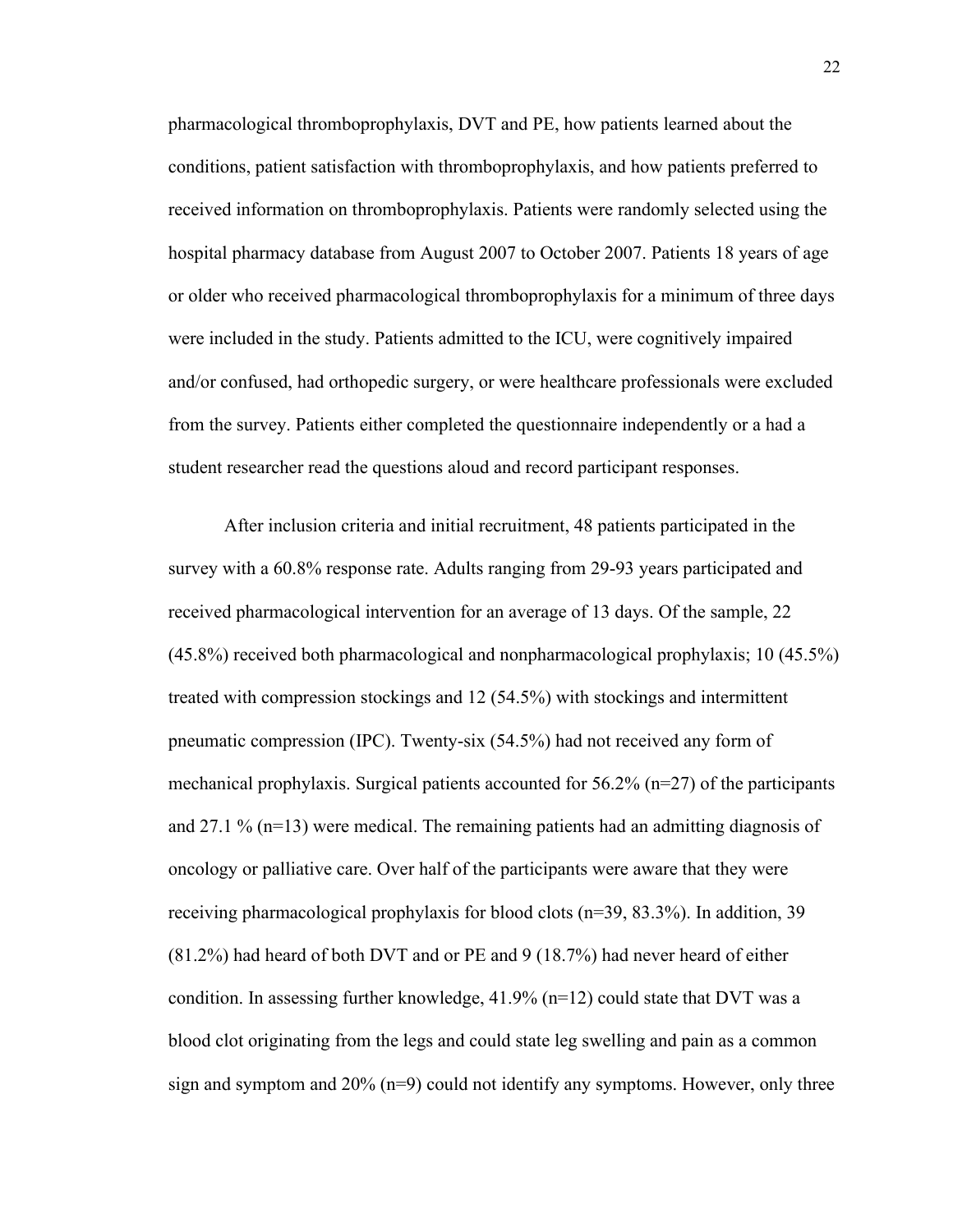participants, 6.25% of the original group, could identify PE as a major complication of DVT. In addition, only one participant stated leg exercises could prevent DVT.

Immobility, obesity, and flights traveling 6 to 12 hours were the most commonly reported risk factors among the participants. Of the participants who heard of DVT and/or PE, participants reported receiving their knowledge of VTE most commonly from family members or friends ( $n=18, 58.1\%$ ), followed by TV/Newspaper ( $n=4, 12.9\%$ ), physician  $(n=8, 25.8\%)$ , and nurse  $(n=5, 16.1\%)$ . Other reported sources included pamphlet, another patient, physiotherapist, pharmacist and other. Participants were asked two openended questions to assess how they would like to receive information on VTE and optimal timing for education. Thirty-seven patients responded to these questions and 18 (48.6%) preferred written material and 13 (35.1%) wished to receive education directly from the nurse. Of the 13 who wished to receive information from the nurse, three (8.1%) believed the best time for education was at the time of pharmacological intervention. Venous thromboembolism poses as much of a risk as secondary infections and psychosocial distress for all hospitalized patients. Patients with long hospital stays are vulnerable to complications and should be informed by their healthcare providers in order to receive the most accurate information. As displayed in this study, hospitalized patients lack knowledge on this topic and its potential dangers. This implicates a need for nurses to maintain competence on VTE prevention and keep patient education a top priority (LeSage et al.).

While educating patients is imperative to positive outcomes, assessing and understanding barriers to optimal VTE prophylaxis among healthcare providers is vital. Time management and misconceptions about adequate VTE prophylaxis contribute to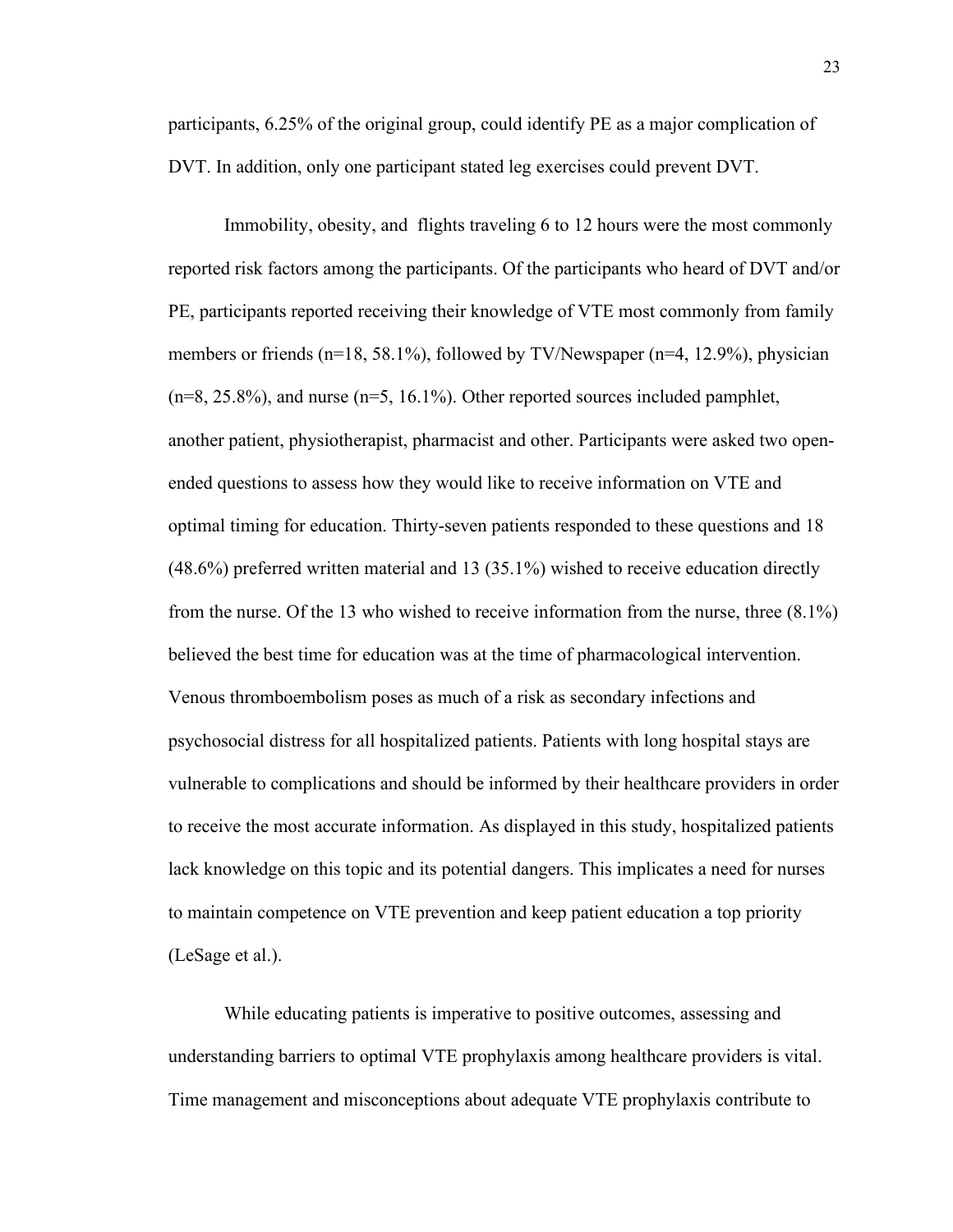noncompliance of DVT prophylaxis in healthcare providers (Kaur et al., 2012).

Noncompliance with mechanical prophylaxis is identified as failure to (a) initiate therapy, (b) resume after interruption or (c) provide continuous therapy until appropriate. Kim and Lee (2014) interviewed 29 surgical intensive care unit nurses on current practices of mechanical therapy. As part of a larger study comparing the efficacy of compression stockings and IPC in preventing DVT among 147 surgical intensive care patients, nurses working on the ICU were included in the secondary survey. In the survey nurses were asked about the problems they experienced in maintaining mechanical therapy and were given the opportunity to openly write about personal experiences.

The most reported problems in applying and maintaining compression stockings were applying stockings to a patient with decreased level of consciousness (n=14; 48.3%) and the concern for skin breakdown around the ankle and thigh  $(n=13; 44.8\%)$ . In applying IPC, failure to sustain the Velcro part of the sleeve was reported as a deterrent in mechanical therapy  $(n=15; 51.7%)$  and patient complaints of discomfort often prohibited therapy (n=6; 20.7%). Other difficulties in maintaining mechanical therapy included limited sizing available, difficulty in sizing patients appropriately, and trouble mobilizing patients with IPC equipment. Kim and Lee found that nurses wanted more information on appropriate and minimum application time of mechanical devices, the effectiveness of devices in preventing DVTs, and the difference in the effectiveness between devices in combination and independently. While this sample size is small, it highlights important barriers nurses face in providing safe and competent care. Organizations are responsible for implementing safeguards to promote the likelihood of healthcare providers in making the right decision versus a poor one. By addressing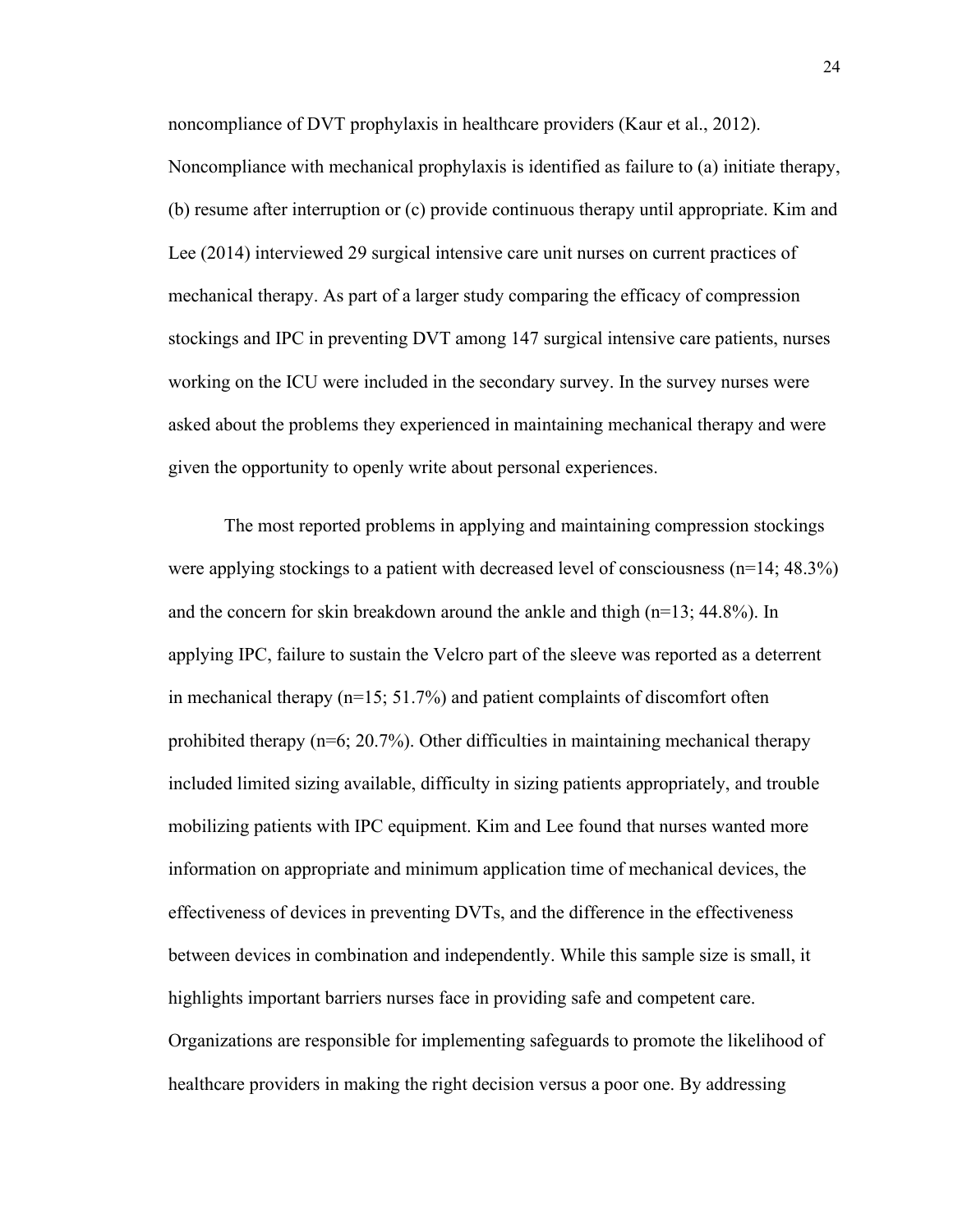educational needs and providing the inventory needed to care for all patients, usage of prevention will be more likely to be incorporated into practice (Kim & Lee).

In a 2013 street survey, researchers used four open ended questions to assess the general public's knowledge on DVT in Birmingham, UK (Boulton, Fenton, Loka, Sharif, & Greenfield, 2015). Using their questionnaire, every fourth person on the street was interviewed throughout the week. Persons less than 18 years of age, worked as a healthcare professional, and those who had a history or DVT, or had a relative or friend with a history of DVT were excluded from the survey. Responses were recorded in addition to socioeconomic and demographic information, including gender, age, ethnicity, and occupation.

A total of 304 participants were included in the study. The largest subgroup of respondents included females ( $n=173$ ; 56.7%), persons aged 60-69 ( $n=64$ ; 21.1%), ethnicity of white origin ( $n=232$ ; 76.3%), and were professionally occupied ( $n=110$ ; 36.2%). Seventy-one percent (n=216) responded that risk factors, such as lifestyle, flying, immobility, and past medical history contributed to a higher risk of development of DVT. Sixty two percent (n=186) knew at least one complication of DVT and only 8.8% (n=26) knew that DVT could lead to fatal pulmonary embolism (Boulton et al., 2015). Preventative methods including medication, the use of compression stockings, and activity were stated in  $73.4\%$  (n=233). In comparing demographic characteristics, females had a higher mean total of correct response to males (5.09 vs. 4.07), the 30-39 age group had higher mean totals than older and younger age groups (5.48 vs. 3.76) and people of white ethnicity scored better compared to those of non-white ethnicity groups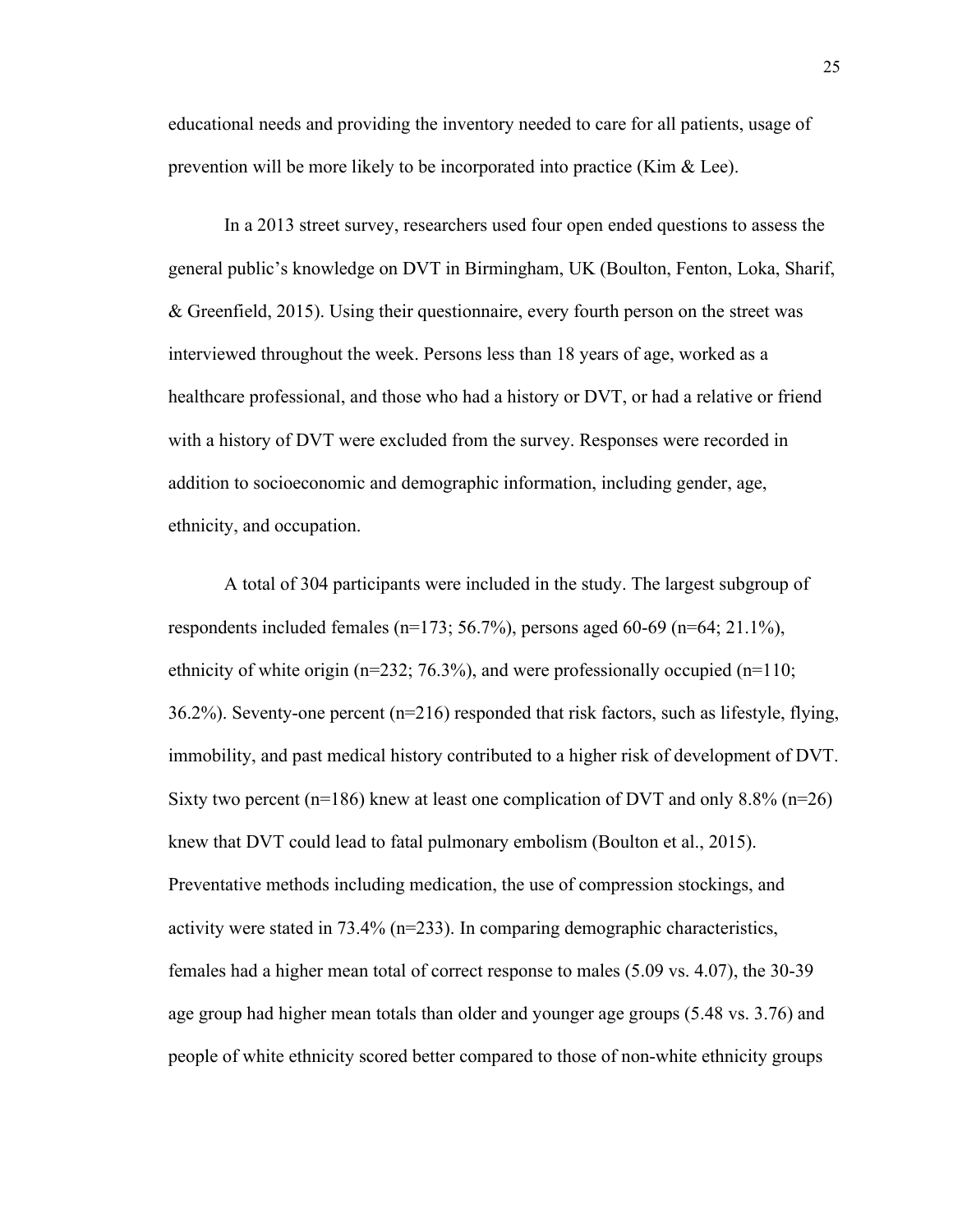(1.49 vs. 1.11). Lastly, knowledge gaps were largest between professionally employed and unemployed participants (5.59 vs. 3.60).

This street survey illustrates the need for greater public awareness on venous thromboembolism and its complications. Together, males, people of non-white ethnicity, the old and young populations and the unemployed were identified as vulnerable populations related to their poor knowledge. Twenty-four percent  $(n= 73)$  had no knowledge of potential complications of DVT and 25% (n=77) could not state at least one preventative measure against DVT (Boulton et al., 2015). People that are informed are more likely to actively participate in their care and report signs and symptoms of DVT (LeSage et al., 2008). National campaigning of VTE can heighten awareness and is a public health initiative that can be life-saving.

#### **Nursing Implications in VTE Prevention**

 Assessing for possible signs and symptoms of DVT in the post-surgical and trauma patient should be anticipated by nurses. While 40% of individuals with DVT are asymptomatic, a thorough nursing assessment can prevent the burden of VTE (Race  $\&$ Collier, 2007). Noted unilateral edema and stretched or firm skin are indicators of possible DVT. Assessing differences in temperature from ankles to calves on affected and unaffected limbs also assists in identifying to possible thrombosis. The affected limb will be cooler to touch and larger in size. Recording leg circumference daily should be nursing responsibility (Nettina, 2010). Nurses can alert physicians when the affected leg is significantly larger than the unaffected leg, making a case for further assessment and intervention by the provider. Although less common, assessing for DVT of the upper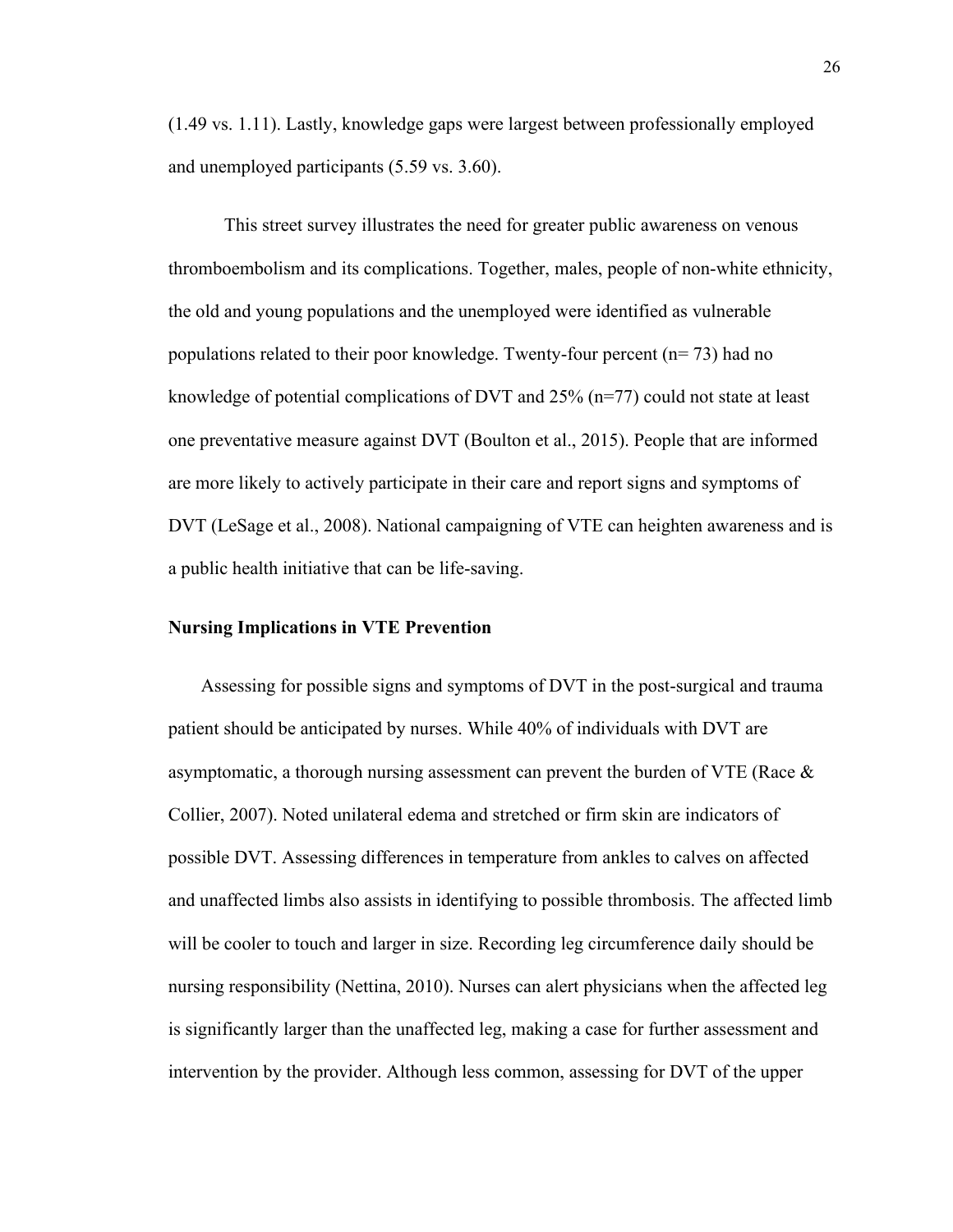extremities is essential. Rotating intravenous catheters and monitoring for infiltration can prevent escalation of care and development of DVT (Nettina).

Assessment of PE includes a comprehensive respiratory assessment, including monitoring work of breathing, respiratory rate, and auscultation of adventitious lung sounds (Nettia, 2010). Flushed skin and tachycardia may occur in the presence of fever. Unilateral swelling, pain, and tenderness are suspicion for DVT and a primary cause of PE. A sudden change in mentation or anxiety can indicate thrombosis. Lastly, monitoring coagulation studies and noting subtherapeutic PT/INR as the potential cause for PE is a nursing intervention that can be lifesaving (Nettia).

#### **Nursing Role in VTE Prevention**

Prevention is the best defense against DVT. Nurses are in the position to ensure adequate prophylactic measures are in place for their patients. The administration of pharmacological prophylaxis using low-molecular weight heparin or unfractionated heparin in addition to mechanical prophylaxis is ideal in the prevention of DVT (American College of Chest Physicians, 2008). For patients at risk for bleeding, mechanical prophylaxis using TED stockings and compression devices, including calf, thigh-high, and foot impulse devices provide optimal therapy. Manufacturer guidelines provide directions on indications and contraindications of use. Caring for and sizing patients receiving mechanical therapy is also provided (Covidien, 2011b).

When using TED stockings, the thickest part of the calf and the distance from the heel to the popliteal fossa (knee pit) should be measured. The stocking should terminate 1-2" below the knee cap (Covidien, 2011a). Sequential compression devices and foot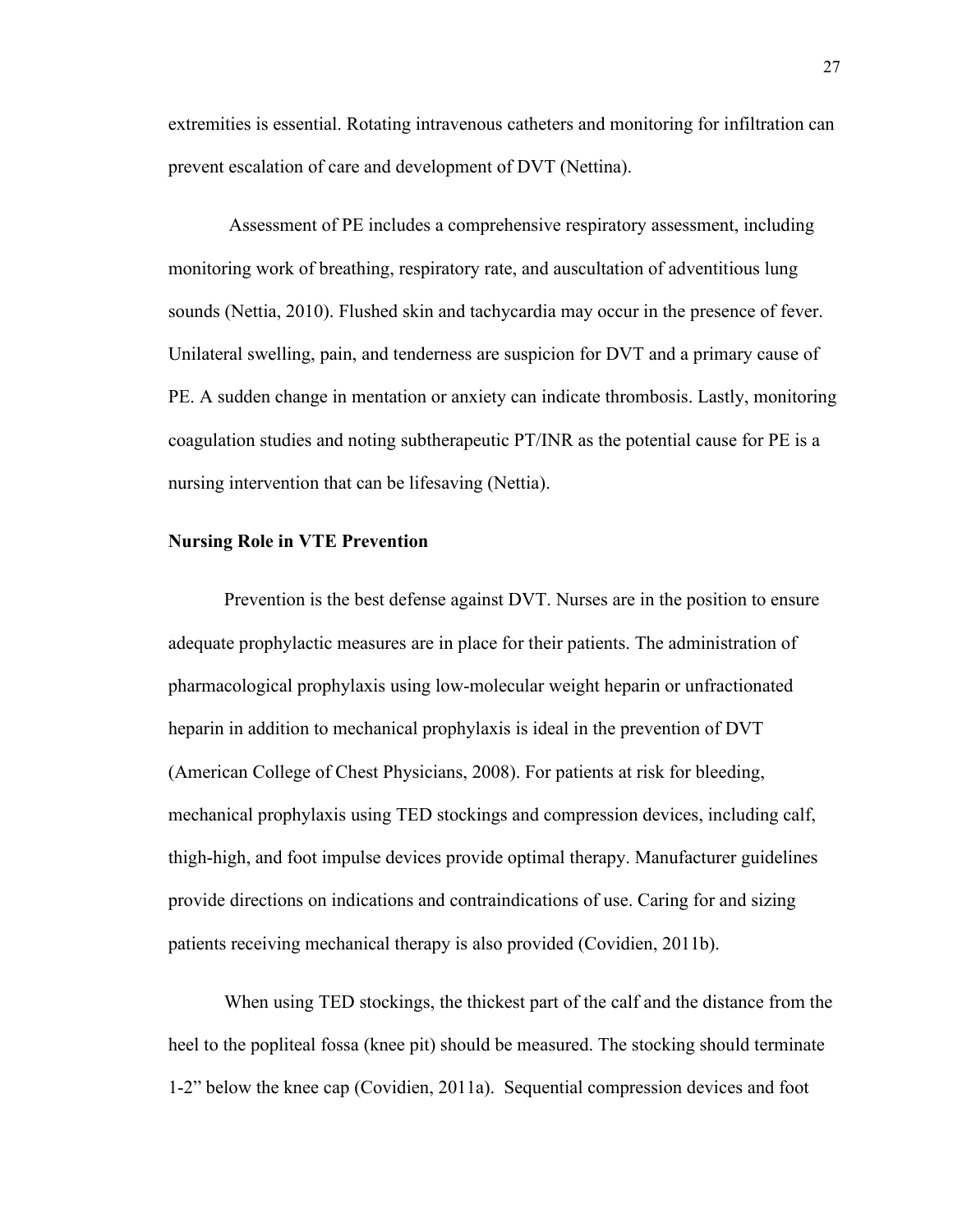pumps should also be sized correctly - choosing small, medium, or large as needed. Contraindications to mechanical therapy includes dermatitis, vein ligation (immediate postoperative), gangrene, recent skin graft, severe arteriosclerosis or ischemic vascular disease, massive edema of the legs, pulmonary edema from congestive heart failure, or extreme deformity. Suspicion for DVT or history of DVT, thrombophlebitis, or PE are contraindications to using compression devices. The patients skin integrity should be check routinely and per hospital policy (Covidien, 2011b).

In patients with contraindications to pharmacological prophylaxis, mechanical therapy, and early mobilization serves as their only defense against VTE. Appropriate sizing, application of mechanical devices, and monitoring for complications are all responsibilities of the registered nurse. Inconsistencies are found in nurses caring for patients with mechanical therapy (Brady et al., 2007). Brady et al. conducted an observational and survey study designed to determine whether knee-length or thighlength TEDs and SCDs were more likely to be correctly applied and worn by patients. Patients were also surveyed on their knowledge of the rationale of why these devices were being used, the level of comfort between the different devices, and the length of time patients wore the devices each day. Six surveyors identified and randomly selected patients with an order for TEDs and/or SCDs. Patients aged 18 years of age and older with the ability to complete a 15-minute survey were included in the study. Confused patients, prisoners, restrained patients, or patients with an acute psychiatric illness were excluded from the survey. Data collection occurred from the fall of 2003 to the winter of 2005.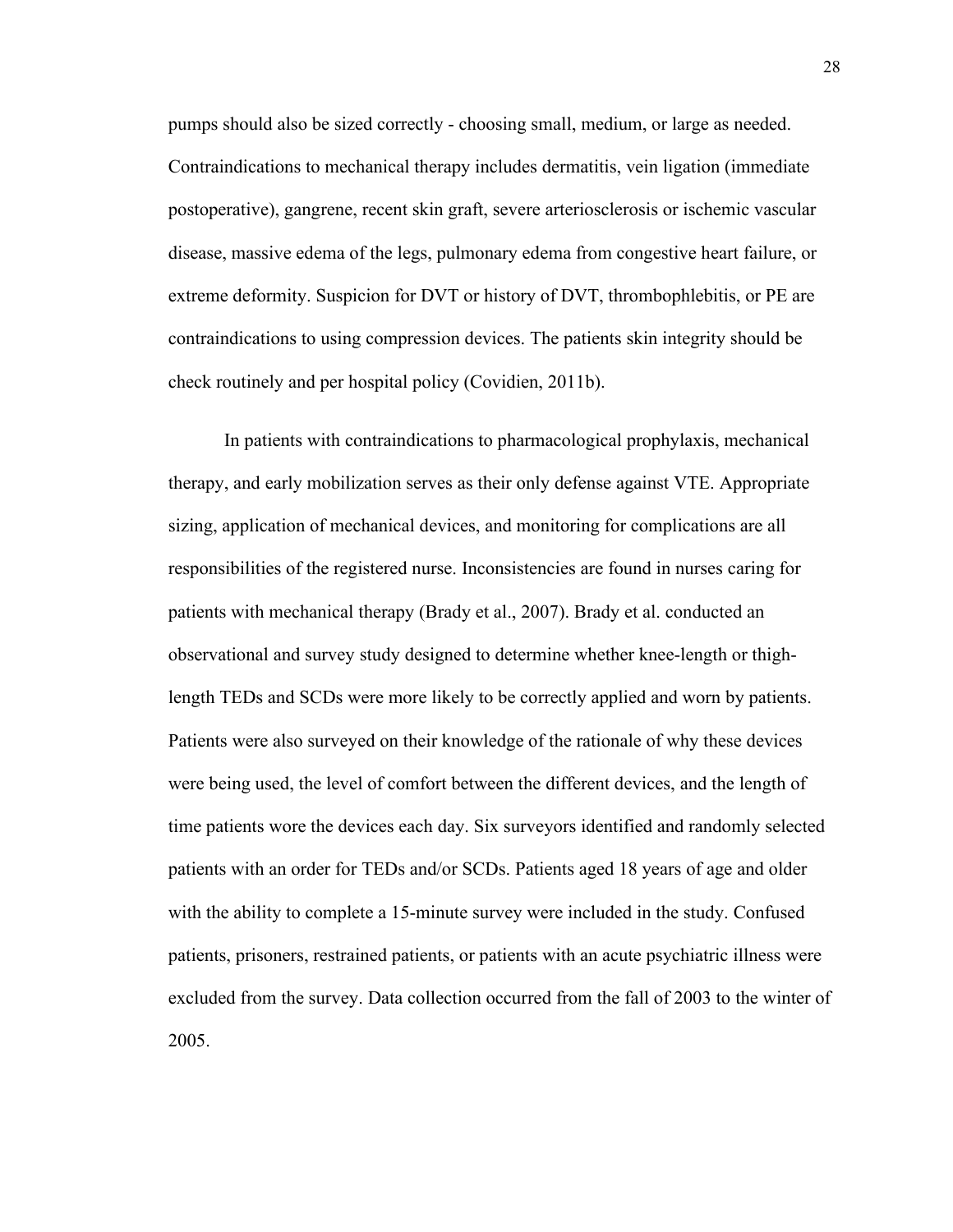A total of 137 patients were included in the study. During observations, the surveyors found 117 patients in bed and only 29.2% (n=40) had their SCDs on. In 26 (47%) patients that had SCDs ordered, no machine was present in the room. Of the patients that had either knee or thigh high SCDs on, 26 (65%) out of 40 had them correctly applied. In the remaining patients with SCDs on, problems were found related to improper fitting or improperly fastened Velcro. Noncompliance was found in 91 (66%) of the patients ordered for SCDs. Patients wearing thigh-high compression devices were more noncompliant than knee high compression devices patients (53% vs. 32%). Discomfort with the devices  $(n=35; 39%)$ , just completing personal care and/or walking (n=41; 46%), failure of the nurse to initiate therapy or replace device upon transfer from another unit (n=11;13%), and not being aware device was off (n=2, 2%) were listed as reasons for noncompliance. Upon observing compliance with TED stockings, 62.8% (n=86) were found wearing stockings and 37.2% (n=51) were not. Like SCDs, patients responded for reasons for not complying with TEDs related to discomfort with the devices (n=30; 59%), just completing personal care and/or walking (n=11; 23%), failure of the nurse to initiate therapy or replace device upon transfer from another unit, (n=8; 16%) and not being aware the stockings were off  $(n=1; 2\%)$ . Patients wearing thigh-high complained more about discomfort than knee-high stockings (n=43; n=5 respectively). Problems with fit were found greater in thigh-high stockings, with the most common problem found to be the stocking creating a tourniquet or rubber band effect of the leg (Brady et al., 2007). In this study, DVT prophylaxis ordering was inconsistent, formal VTE prevention policy did not exist, and units were often inadequately supplied with equipment. Despite this, noncompliance with mechanical prophylaxis should not be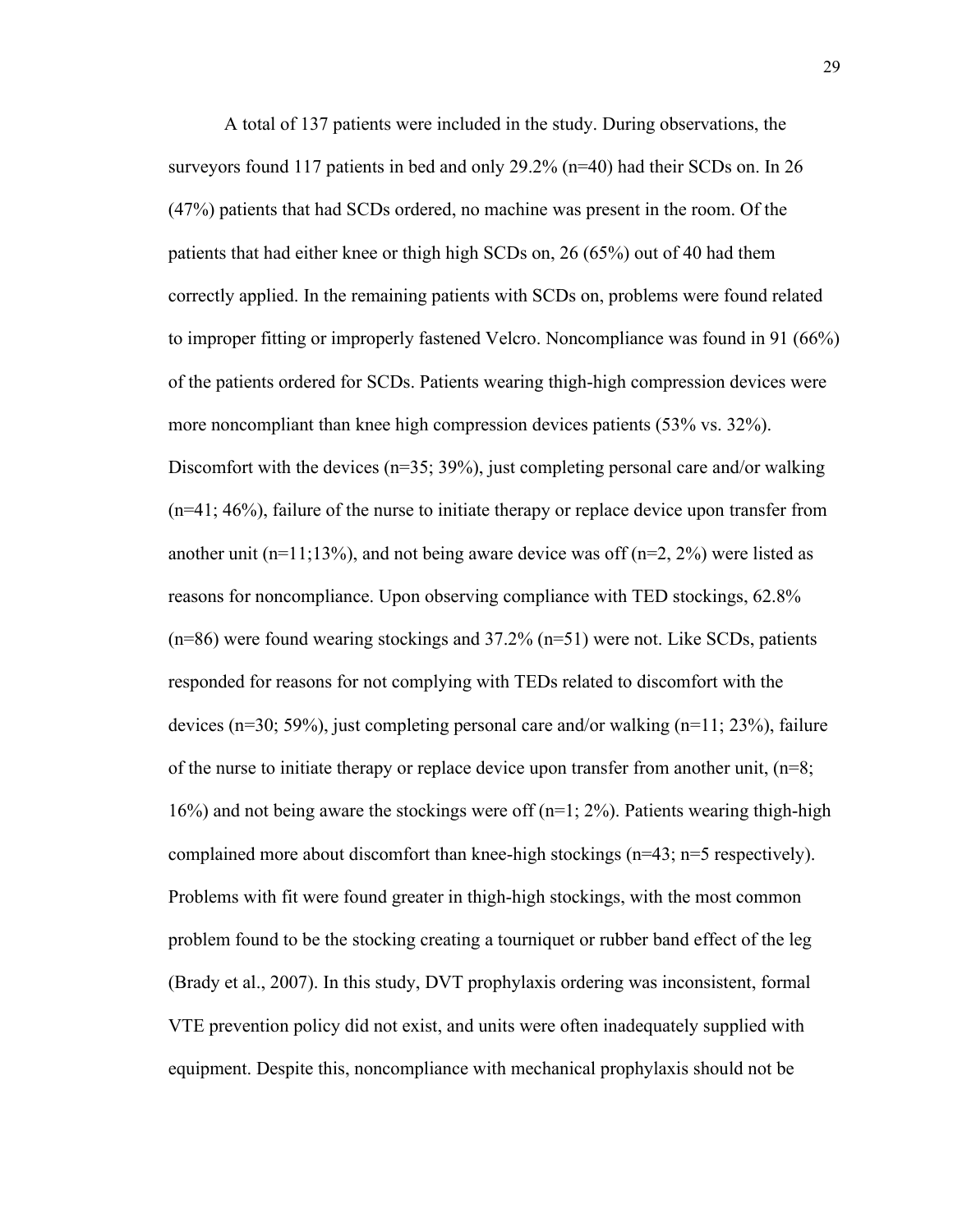related to nurse's failure to implement or resume therapy. Sizing, application of devices and stockings, and monitoring for comfort and complications is a nursing responsibility. This hospital later revised their hospital policy and discontinued the use of thigh-high TEDS and SCDs related to their high risk of improper fitting and risk for complications (Brady et al.).

Elder et al. (2016) explored potential causes for the variation in VTE pharmacological prophylaxis on low performing and high performing units at Johns Hopkins Hospital using a mixed-method approach. The study included direct observation of nurses on the administration of pharmacological VTE prophylaxis. In the first part of the study, nurses were observed as they prepared low-molecular weight heparin (LMW), offered the injection to the patient, and administered of the injection. Nurses were informed at the beginning of their shift that observations were taking place on their units. Nurses working on inpatient units and caring for a patient with an order for pharmacological prophylaxis were included in the observation. Nurses and patients gave formal consent to participate. In addition to observation, researchers used surveys to learn more about nurse attitudes and beliefs regarding VTE prophylaxis. Six high performing and six low performing units were targeted. A six question Likert Scale was used to survey the nurses and were confidential. Unit surveys were collected as a whole to compare compliance rates with specific unit beliefs and attitudes towards prophylaxis.

Of the 299 surveys distributed, 248 (83%) were completed. Response rates on low performing and high performing units were similar, 118 (87%) low and 130 (80%) from high performing units. It was found that nurses on high performing units were on their units for a shorter period of time than low performing units (5.5 years vs. 7.6 years).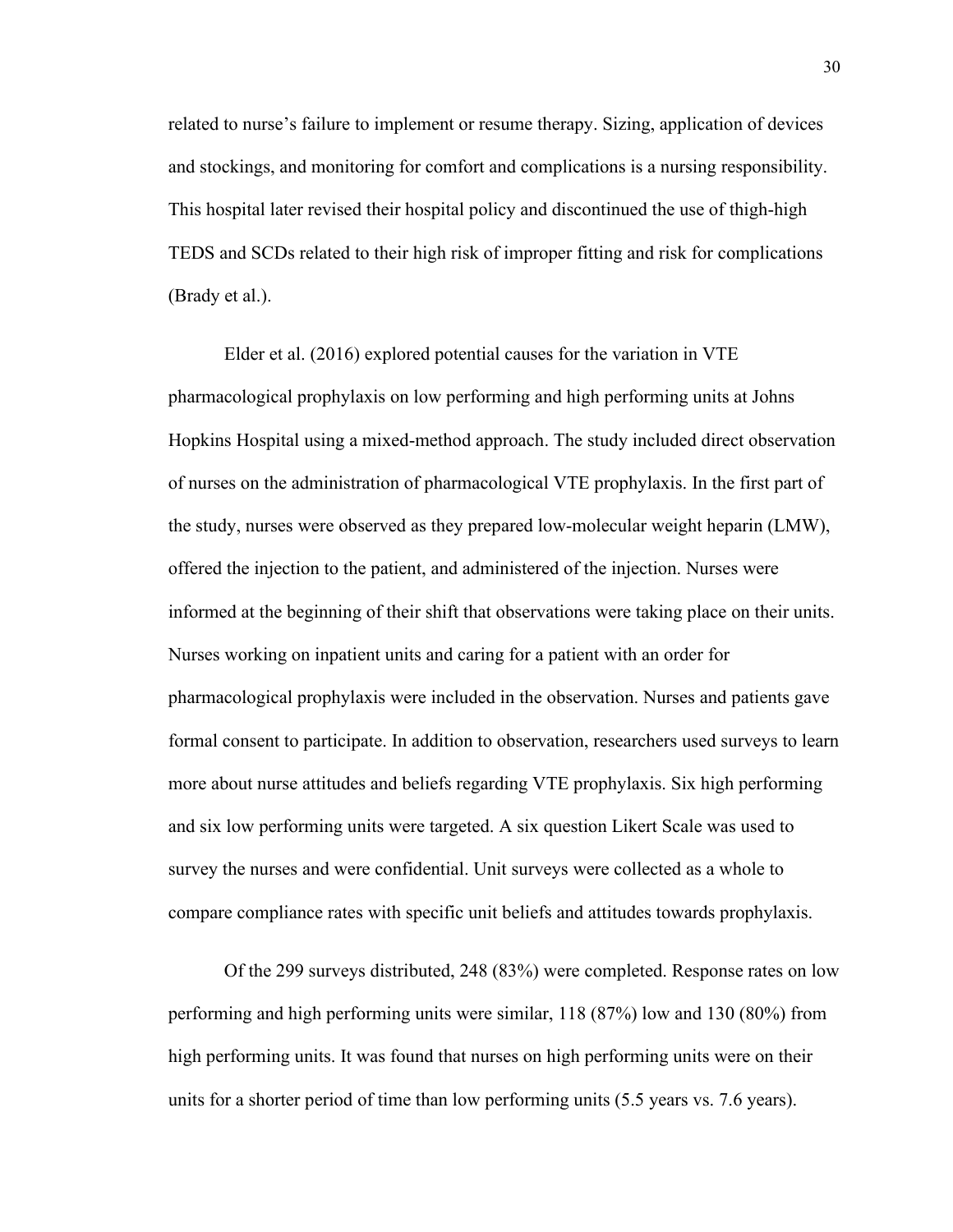Nurses on low performing units were more likely to use their clinical judgement to determine when to omit doses of pharmacological prophylaxis compared to high performing nurses (n=94; 80% vs. n=65; 50%). However, nurses on both units agreed that avoiding pain and bruising often outweighed the benefit of pharmacological prophylaxis. Several themes were also emerged from the nurse and patient interaction.

Nineteen nurse and patient interactions were observed in this study. Six themes were identified using data from the direct observations and focus groups led by the researcher during shift change. Among the six themes identified, nurse belief in prophylaxis as discretionary and presenting it to patients in this manner was most prominent, and tended to influence the process and rate of administration of pharmacological prophylaxis. Although the research does not provide actual comparison of the rates of pharmacological administration between low and high-performing units, the authors concluded that factors such as personal beliefs and nurse experience affect the rate of administration of pharmacological prophylaxis. Sixty-five (50.1%) of surgical nurses and 93 (79.5%) of medical nurses reported that they use their clinical decisionmaking skills to determine when to omit unnecessary doses of prescribed DVT/PE prophylaxis injections for each patient. Surgical units with lower nurse to patient ratios were among the six high performing units. It was also found that nurses tended to focus on ambulation status as reason for withholding doses without regard for other risk factors (Elder et al., 2016), which demonstrates a lack of understanding and value on the importance of VTE. Periodic education and remediation can support best practice and eliminate attitudes and beliefs from guiding decision making.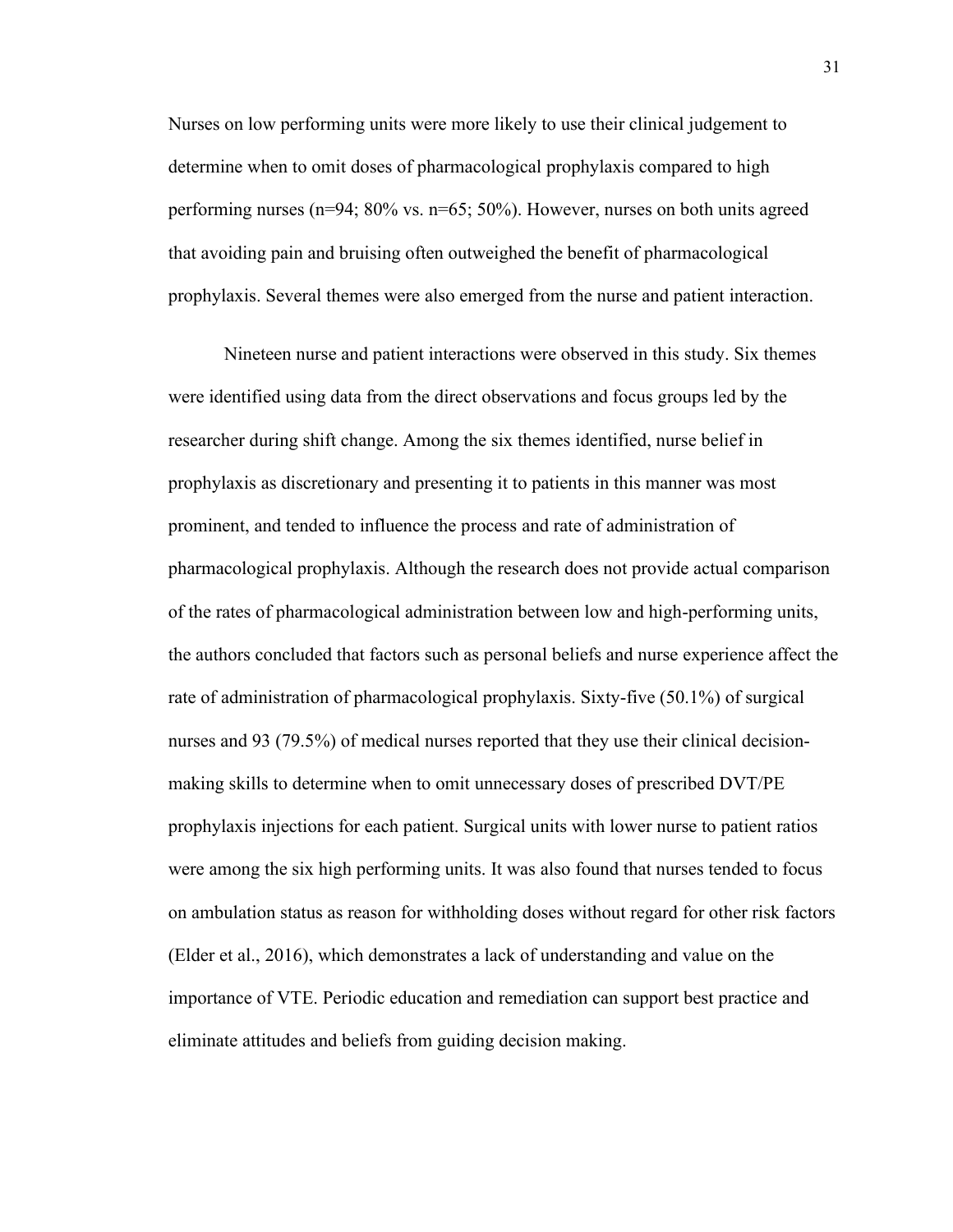Incorporating VTE prevention in multidisciplinary rounds and assessing specific patient risk factors can promote nurse understanding on the importance of prophylaxis (Elder et al., 2016). Nurses must be provided with guidelines on the duration of mechanical therapy, contraindications of its use, and when it is appropriate to discontinue therapy. Without these guidelines, nurses will tend to use clinical judgement alone in decision making and unknowingly provide sub therapeutic care (Elder et al., 2016). In summary, nurses must be diligent in protecting patients from unnecessary harm, which includes adhering to strict mechanical prophylaxis in high-risk patients. Making mechanical prophylaxis a standard of care and integrating it into nursing practice can promote adherence and accountability. It can also heighten awareness among inexperienced nurses that may not care for surgical patients routinely. Supporting nurses through education can help clarify misconceptions, allow for hands-on practice, and provide a platform for learning.

Next, the theoretical framework guiding this project will be discussed.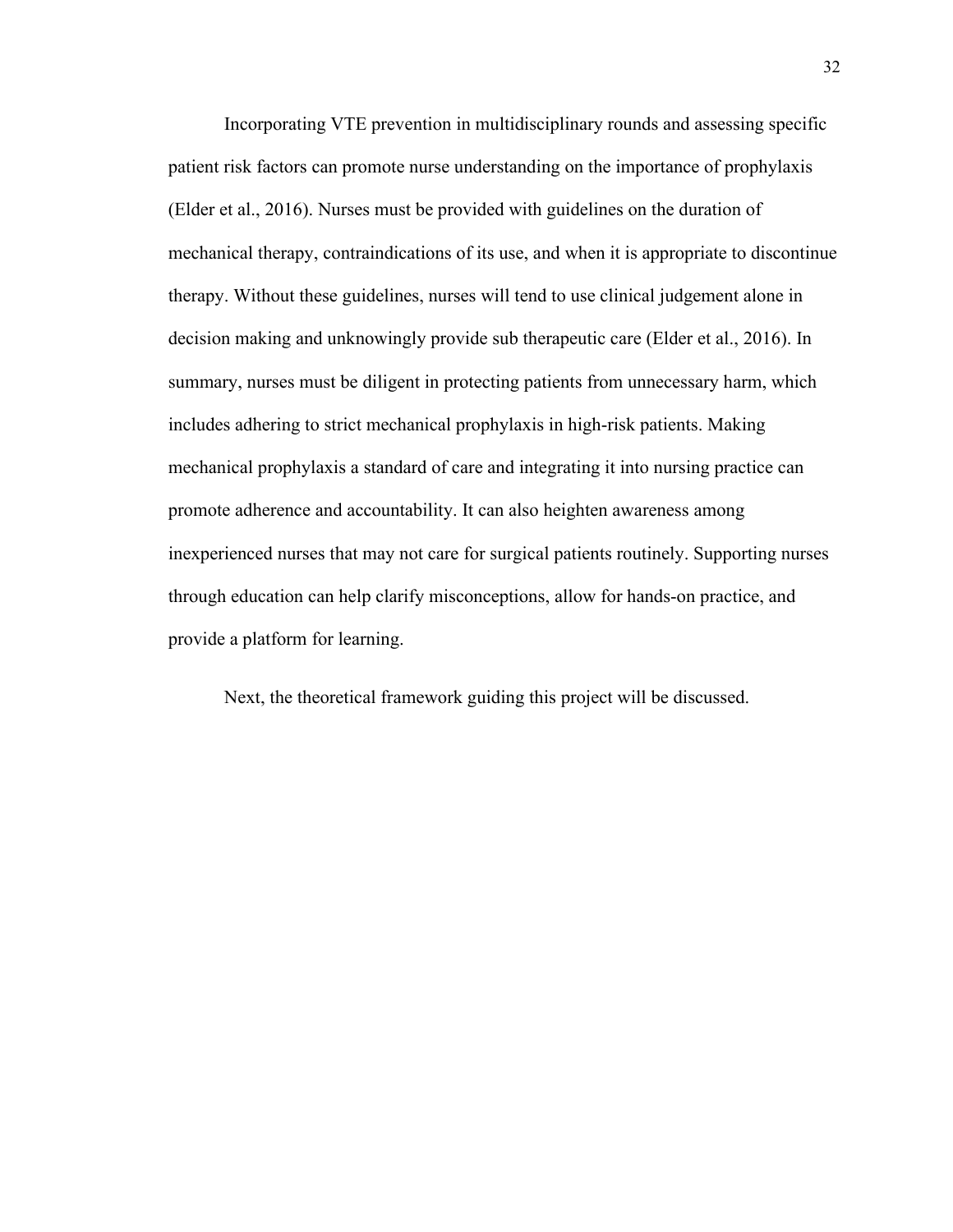#### **Theoretical Framework**

The Logic Model of Program Development, developed by the Kellogg Foundation (2004), guided the study in developing a nurse-tailored program on the importance of adequate VTE prophylaxis. The Logic Model is defined as a model that systematically and visually presents the researcher's understanding of the relationship among the resources one must have to operate a program, the intended activities of the program, and the changes or results expected by the developer (Kellogg Foundation). Easy to understand diagrams are used to clearly state what the researcher plans to do and why. The researcher's planned work and intended results are displayed in a pictorial fashion in which the resources/inputs, program activities, outputs or immediate goals, and long-term goals are displayed (Kellogg Foundation). The Logic Model serves as a blueprint for the program developer and can change over time as enabling factors permit. Figure 1 on the next page illustrates the Logic Model Framework.

The resources or inputs are the resources one must use to develop the program and direct the work. The activities are the interventions used to bring about intended goals. The short-term and long-term goals are displayed as outputs, outcomes, and impact. Outputs are the immediate changes seen as the result of the program. Transformed behavior or knowledge is demonstrated in outcomes and the impact is the overall organizational change expected by the program developer. Achieving organizational change is a timely process and may take up to several years. (Kellogg Foundation, 2004).

Next, the methodology for this quality improvement project will be presented.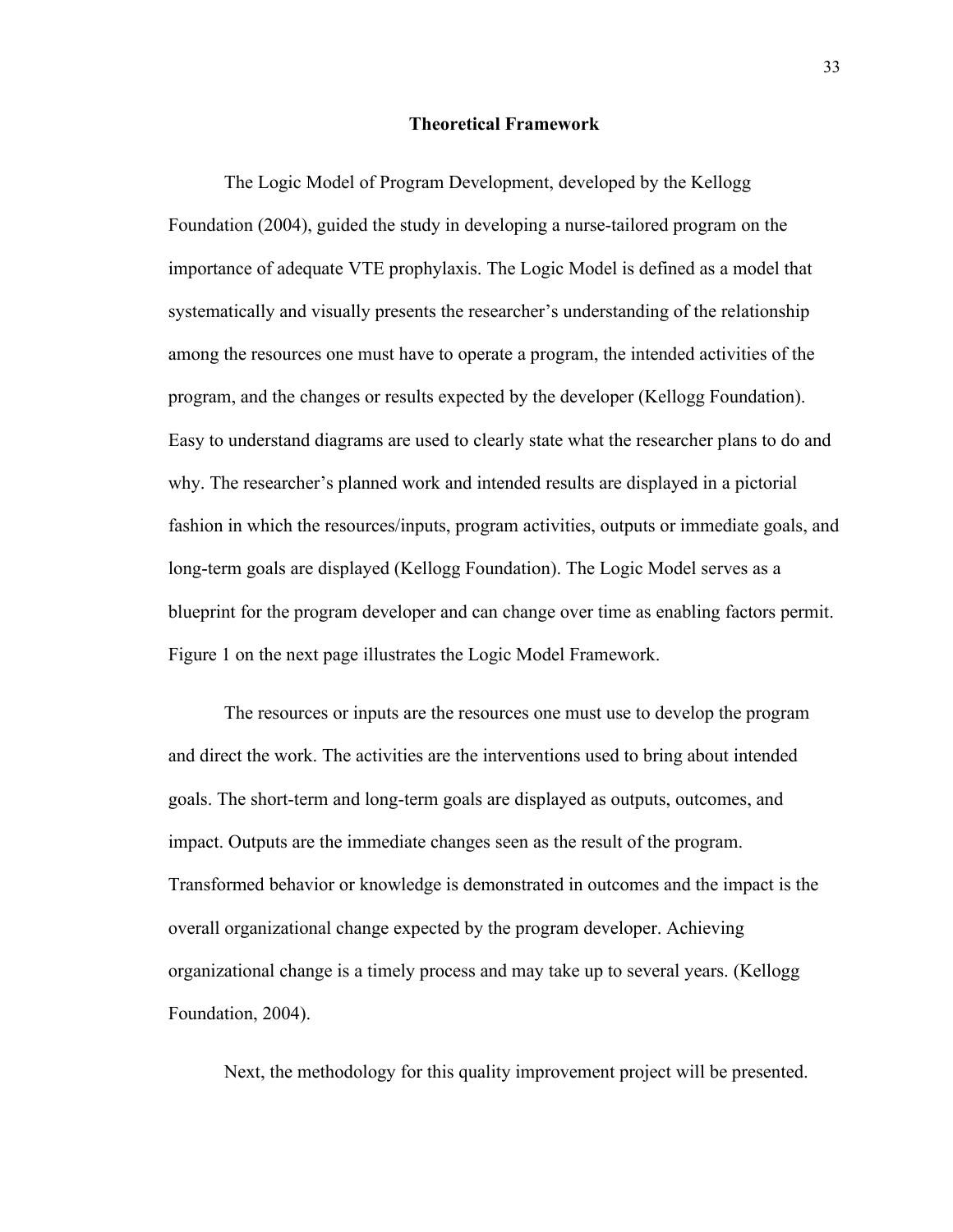

*Figure 1.* The Logic Model Framework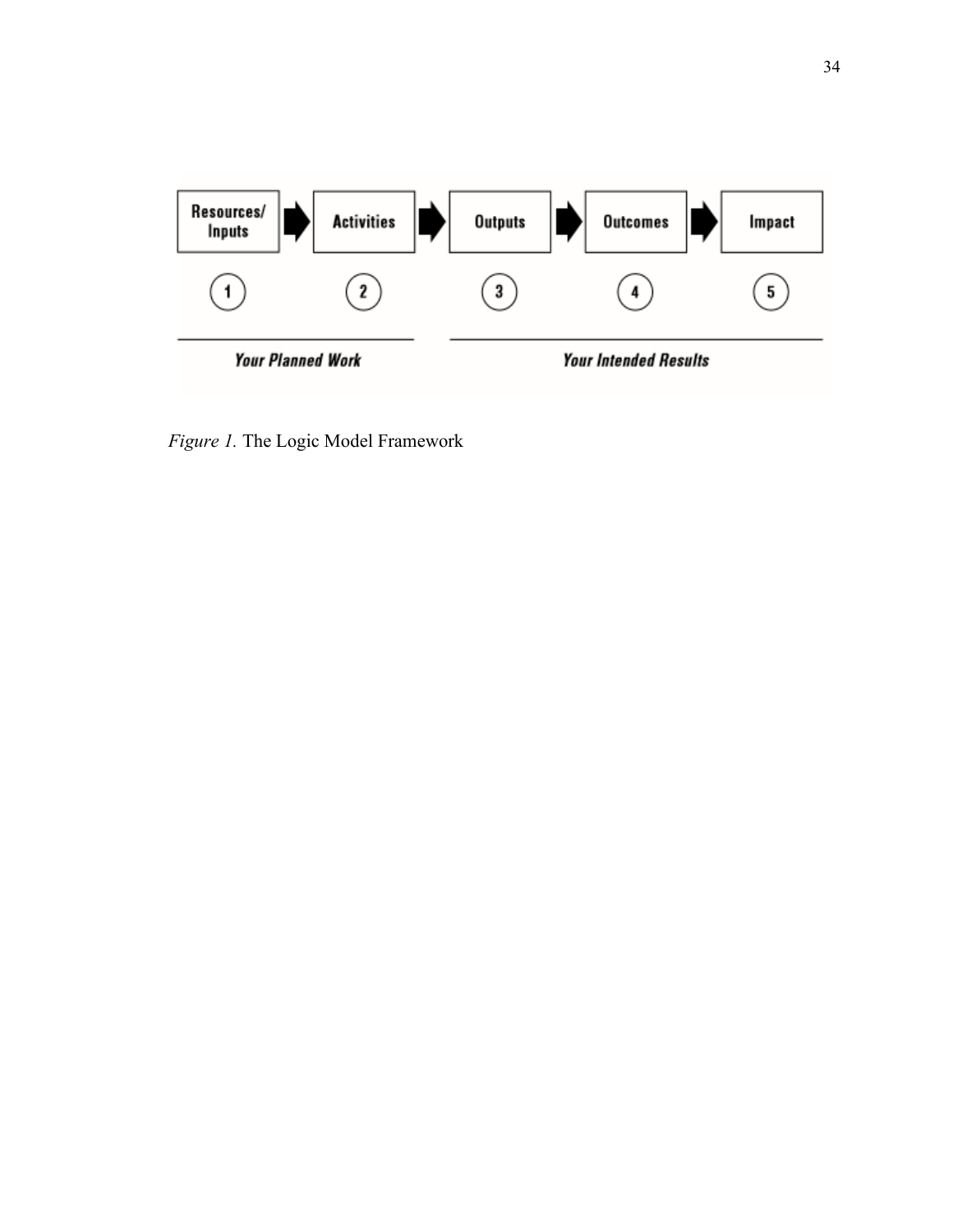#### **Method**

#### **Purpose**

The purpose of this project was to assess nurse understanding on the use and function of VTE prophylaxis, specifically mechanical prophylaxis.

#### **Design**

This program development project included a pretest, intervention, and posttest design. The pretest determined current VTE prevention knowledge and practices among staff nurses working on a surgical floor and served as a needs assessment. Based upon the findings of the pretest, an educational program was developed to educate nurses on the use and function of mechanical prophylaxis. A posttest was administered after the program to measure improved competency. A program evaluation form was provided to participants for feedback and to ensure the project met the stated learning objectives.

#### **Sample and Sites**

Nurses at Rhode Island Hospital, a Brown University affiliated teaching hospital, working on a designated surgical and trauma unit, COOP 3, were included in the study. After accounting for medical leaves and absences, there were 32 active registered nurses on the unit. The pretest, program, and posttest occurred on the designated unit.

#### **The Logic Model Framework**

**Resources/Inputs.** Nurses working on the COOP3 of Rhode Island Hospital caring for the post-surgical and trauma patient were the targeted group receiving the education. Clinical guidelines from the National Institute of Health and Care Excellence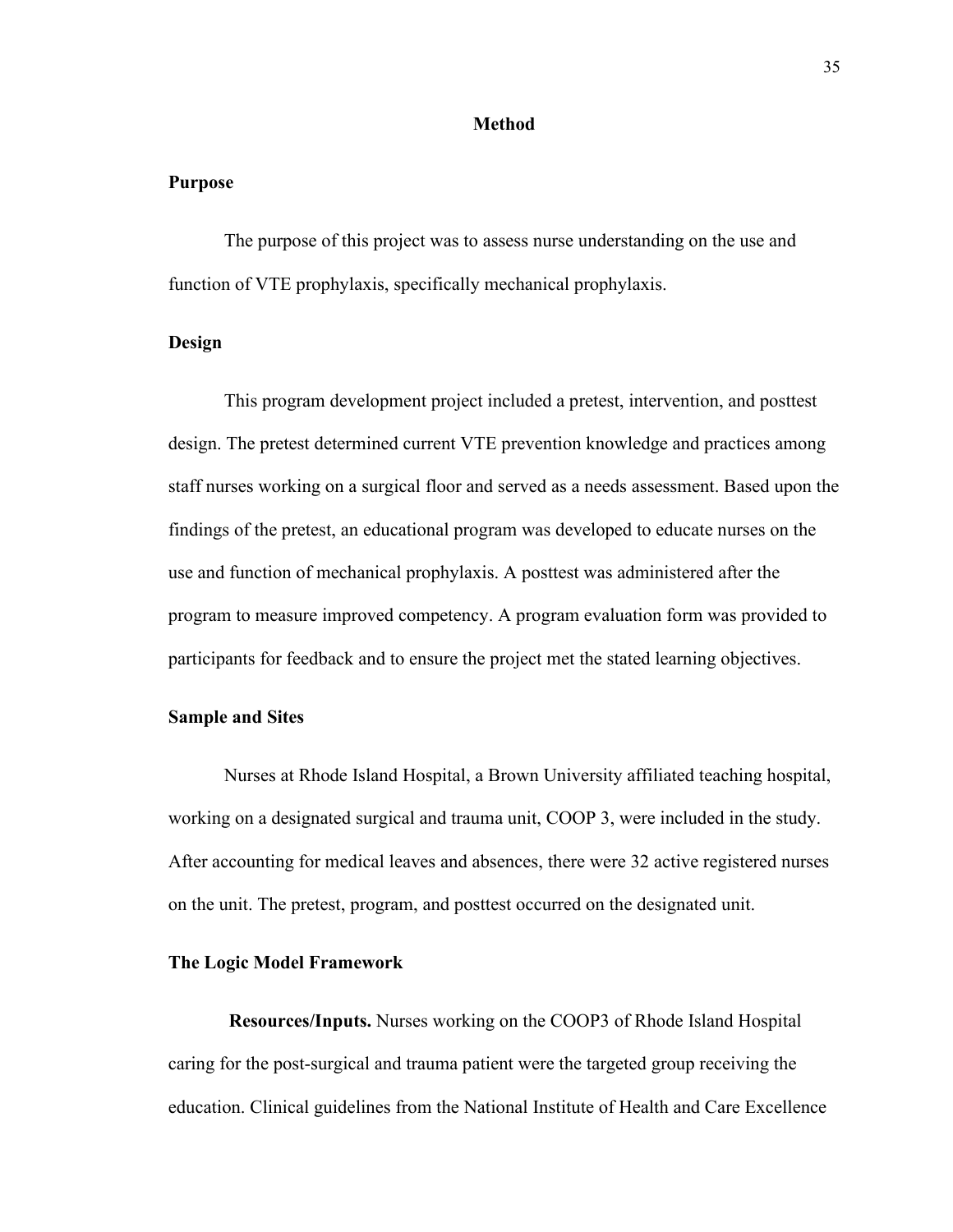(2010) and the American College of Chest Physicians (Geerts, Berqvist, & Pineo, 2008) guided the content presented in the program and served as best practice standards. In addition, direct input from a vendor representative resulted in information that was incorporated into the program. The program developer collaborated with the advanced practice nurses working within quality and safety at Rhode Island Hospital, to review content and assisted as experts on this topic.

The need for nurse education on proper mechanical prophylaxis was identified through routine observation by a Trauma Nurse Practitioner and a Physical Therapist at Rhode Island Hospital. TEDs and SCDs were found to be incorrectly sized, not being used while patients were in bed and sitting in chairs, and were receiving an inadequate amount of time of mechanical therapy. There was also a rise in DVT rates on this unit which prompted further investigation by quality and safety personnel, including a Certified Nurse Specialist (CNS) designated to the unit. This quality improvement program was aimed toward reinforcing the importance of mechanical therapy, and the education of nurses on their expected role in managing and educating patients who required mechanical prophylaxis.

**Activities/Procedures***.* An informational letter explaining the purpose of the program and intended goals was displayed on the specified unit one week prior to surveying the nurses. This letter was also sent as an e-mail attachment to weekly updates that were distributed by the assistant clinical manager every Friday. The letter explained the program's purpose: To increasing nurse understanding on the use and function of mechanical prophylaxis. Nurses were informed that participation in the program, including completion of the pre and posttest, was voluntary.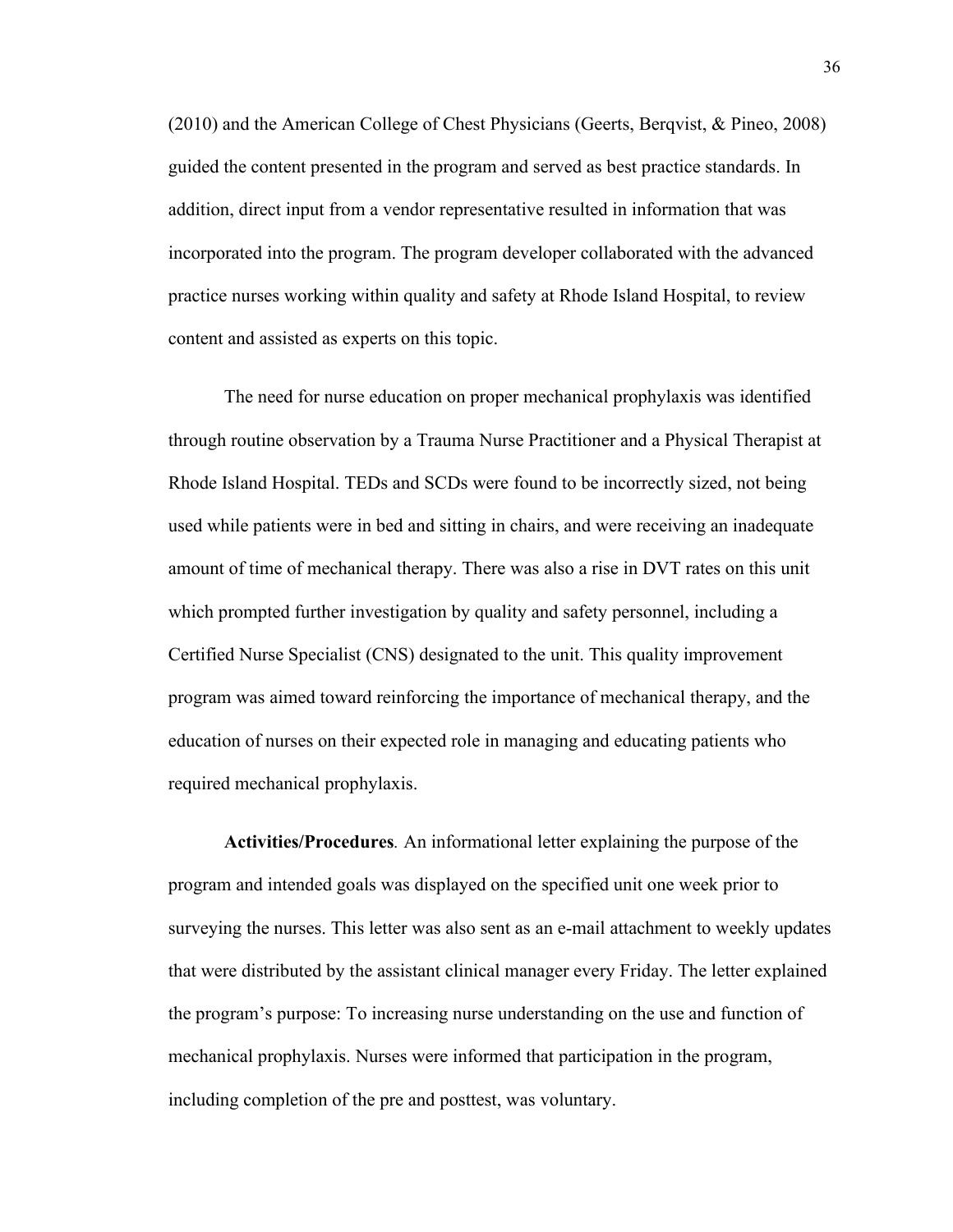The pretest (Appendix A) was available in the lunchroom for nurses to complete anonymously. An envelope containing copies of the survey was placed on the table with an attached informational letter explaining the purpose of the program. A locked box was available for completed surveys. For one week, the box remained on the unit so that nurses on alternative shifts could complete the survey at any time.

**Activities/Program Development***.* A program geared toward nurses working with populations at high-risk of VTE on the proper use and function of mechanical prophylaxis was developed. Content included: general nursing knowledge of mechanical therapy; discussion of alternative SCD devices and contraindications to using devices; proper sizing; required patient care and education; nurse documentation of device usage; and parameters for appropriate discontinuation. Table 1 describes the content, behavioral objectives, and time allotted throughout the program to meet stated objectives. Prior to implementation, the program developer met with Medtronic, the vendor of the sequential compression devices (including the A-V foot impulse devices), to review and clarify content of the program. Information shared during this meeting was incorporated into the educational program.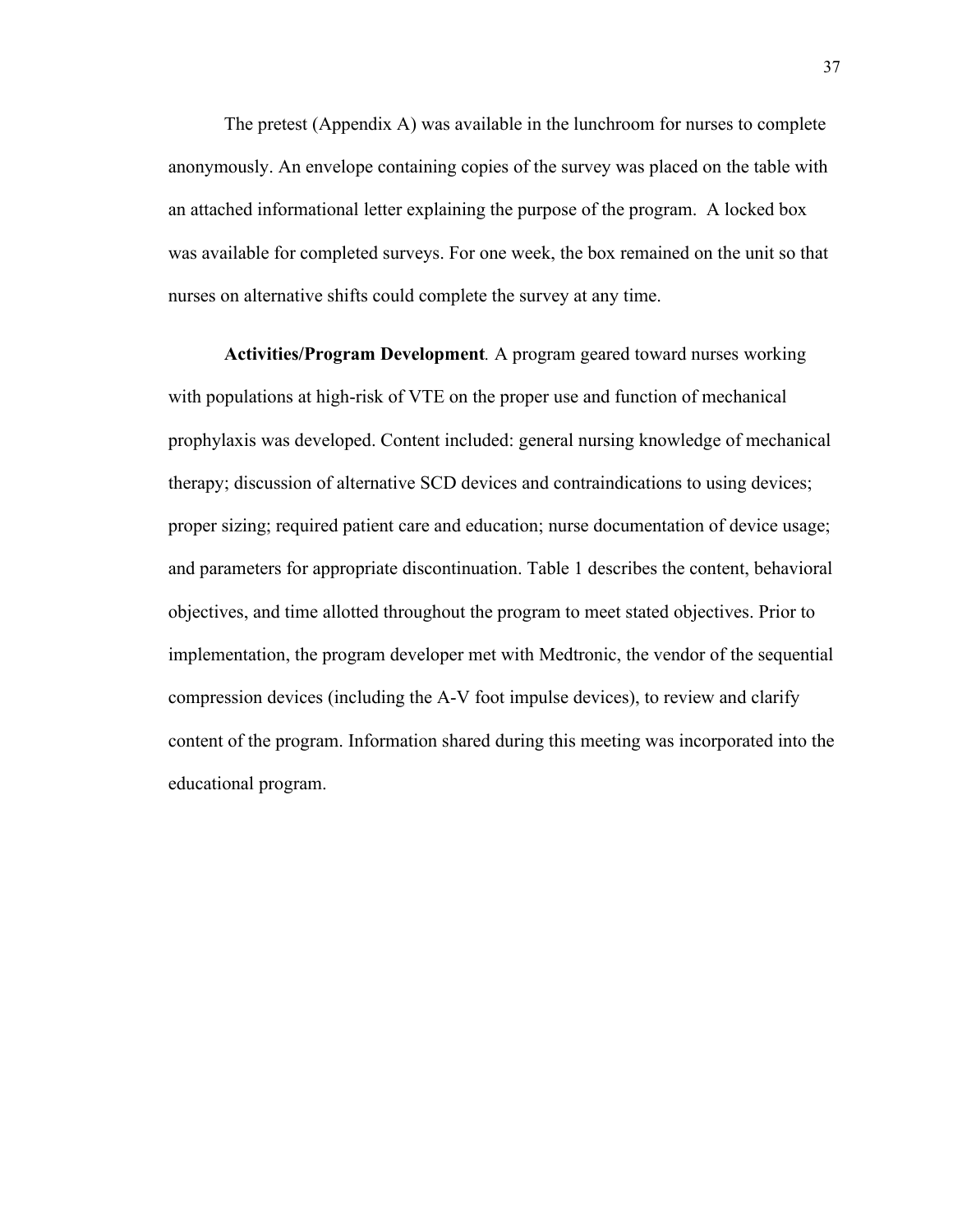## Table 1

## *Program Content, Objectives and Time Frame*

| <b>Content Outline</b>                                                                                                                                                                                                                                                                                                                                                                                      | <b>Behavioral Objectives</b>                                                                                                                                     | <b>Time Frame</b> |
|-------------------------------------------------------------------------------------------------------------------------------------------------------------------------------------------------------------------------------------------------------------------------------------------------------------------------------------------------------------------------------------------------------------|------------------------------------------------------------------------------------------------------------------------------------------------------------------|-------------------|
| Introduction: Brief review of the<br>pathophysiology of VTE and<br>importance of mechanical therapy in<br>high-risk patients.                                                                                                                                                                                                                                                                               | State the purpose of<br>mechanical therapy.                                                                                                                      | 5 minutes         |
| Present manufacturer sizing chart<br>and discuss application of both SCD<br>and A-V foot impulse devices.                                                                                                                                                                                                                                                                                                   | Demonstrate proper<br>sizing and application<br>of devices.                                                                                                      | 5 minutes         |
| Evaluate the manufacturer error key<br>chart, discuss most common alarms<br>and appropriate action to remedy the<br>alarms.                                                                                                                                                                                                                                                                                 | Demonstrate how to<br>activate and<br>troubleshoot devices.                                                                                                      | 10 minutes        |
| List contraindications to mechanical<br>therapy.                                                                                                                                                                                                                                                                                                                                                            | Describe<br>contraindications to<br>using mechanical<br>therapy.                                                                                                 | 3 minutes         |
| Discuss skin care required for<br>patients receiving mechanical<br>therapy, including monitoring skin<br>integrity at a minimum of every 8<br>hours repositioning dependent<br>patients every 2 hours.                                                                                                                                                                                                      | Describe the expected<br>patient care required for<br>patients receiving<br>mechanical therapy                                                                   | 5 minutes         |
| Emphasize the need for a<br>mechanical therapy order by<br>licensed independent practitioner<br>(LIP) prior to implementing therapy.<br>Briefly review computerized<br>documentation within LifeChart,<br>including documentation of devices<br>within the flowsheet each shift,<br>applying VTE prophylaxis in care<br>plan, and providing written<br>education for patients using Clinical<br>References. | Describe the necessary<br>nursing documentation<br>required when using<br>mechanical therapy,<br>including addressing<br>care plans and<br>confirming LIP order. | 5 minutes         |
| Review best practice for mechanical<br>therapy timing as outlined by the<br>NICE.                                                                                                                                                                                                                                                                                                                           | Describe timing for<br>appropriate<br>discontinuation of<br>mechanical therapy.                                                                                  | 5 minutes         |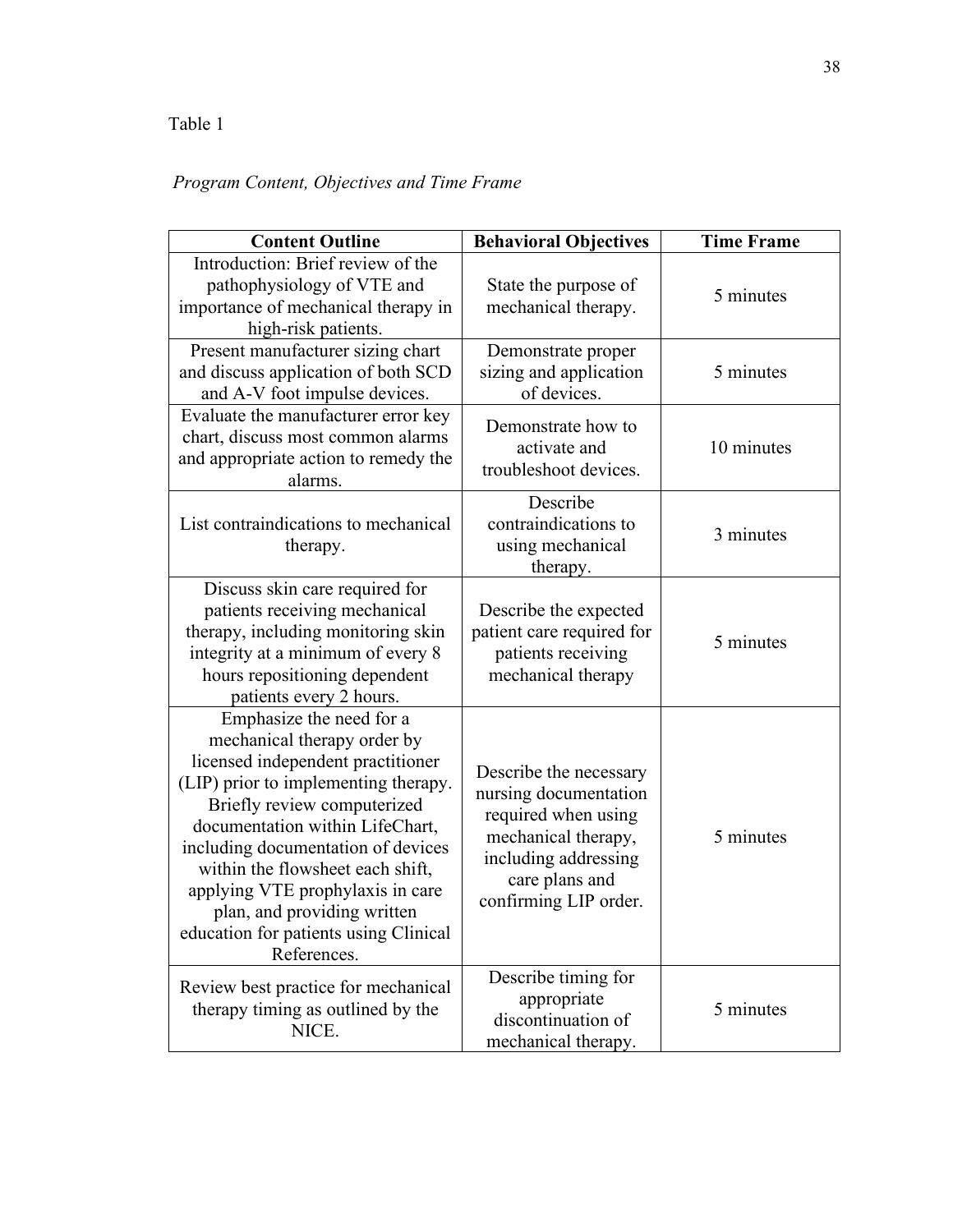Nurses were allotted time for hands-on experience with the devices during which a demonstration on proper use and troubleshooting occurred. The program was tailored to meet the scheduling needs of registered nurses and included 30-35 minute sessions at 1400 and 2200 every day for one week. Nurses on COOP 3 work eight hour shifts and the nurse manager determined that these hours provided the most potential free time to participate for nurses and supported maximum participation. Nurses were presented with written material covering both SCD and foot pump devices. A poster presentation was used during each session to review the program content as outlined in Table 1. Each nurse also received informational cards with key information, such as a sizing chart, frequent alarms and troubleshooting the devices.

**Outputs/Measurement**. The goal was to have all nurses working on the designated unit participate in the program and complete the pre and posttest.

Nurses were asked to complete a pre and posttest (Appendix  $A \& B$ ) developed by the program developer that included a Likert response format. The test was developed to assess staff nurses' knowledge and current practices on the use of mechanical prophylaxis. The measurement tool was developed by the program developer and the content of the scale was reviewed in collaboration with a nurse researcher at Rhode Island Hospital. The scale was influenced by Elder et al.'s (2016) research, which attempted to discover if nurses' beliefs and attitudes affected the compliance with administration of pharmacological prophylaxis. Although the content is different, this study used a Likert Scale to survey the nurses and had a successful response rate. Elder et al. also found that nurses with less years of experience had greater compliance with pharmacological prophylaxis. For this reason, the Likert Scale used in this project will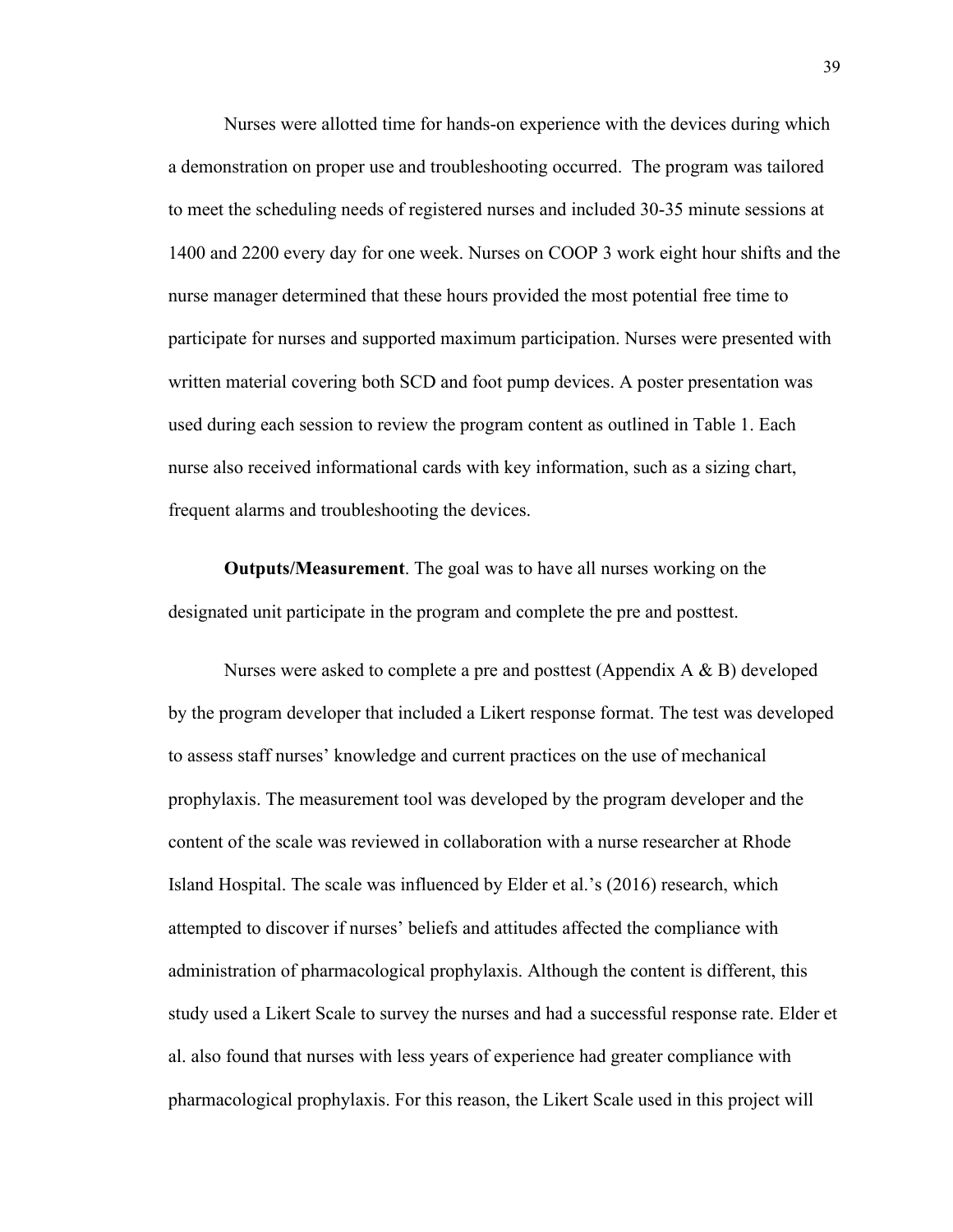also assess years of experience and length of time in current position to determine if they impact compliance rates with mechanical prophylaxis. The scale was pretested for understanding and readability by a second advanced practice nurse and several Master'slevel nursing students. Two questions on the scale were revised for clarity after it was reviewed. Parameters investigated included general nursing knowledge, alternative SCD devices, patient education, documentation of device usage, and parameters for appropriate discontinuation.

The effectiveness of the program was evaluated in a 10 question Likert Scale posttest (Appendix B), which was identical to the pretest. Nurses were asked if they participated in the pretest to correlate response rates before and after the intervention.

**Outcomes.** The short-term outcome of the program was to increase nurse understanding on the use and function of mechanical therapy. Though beyond the scope of this project, the long-term goal is to increase nurse and patient adherence with mechanical thromboprophylaxis. A goal of 100% compliance rate with mechanical prophylaxis is the intended long-term goal. Providing nurses with information on how to attain resources and equipping them with evidence-based knowledge can encourage nurse autonomy and further support change.

#### **Program Evaluation**

Participants had the opportunity to evaluate the program. The Rhode Island State Nurses Association Program Evaluation Form was utilized (Appendix C).

#### **Data Analysis**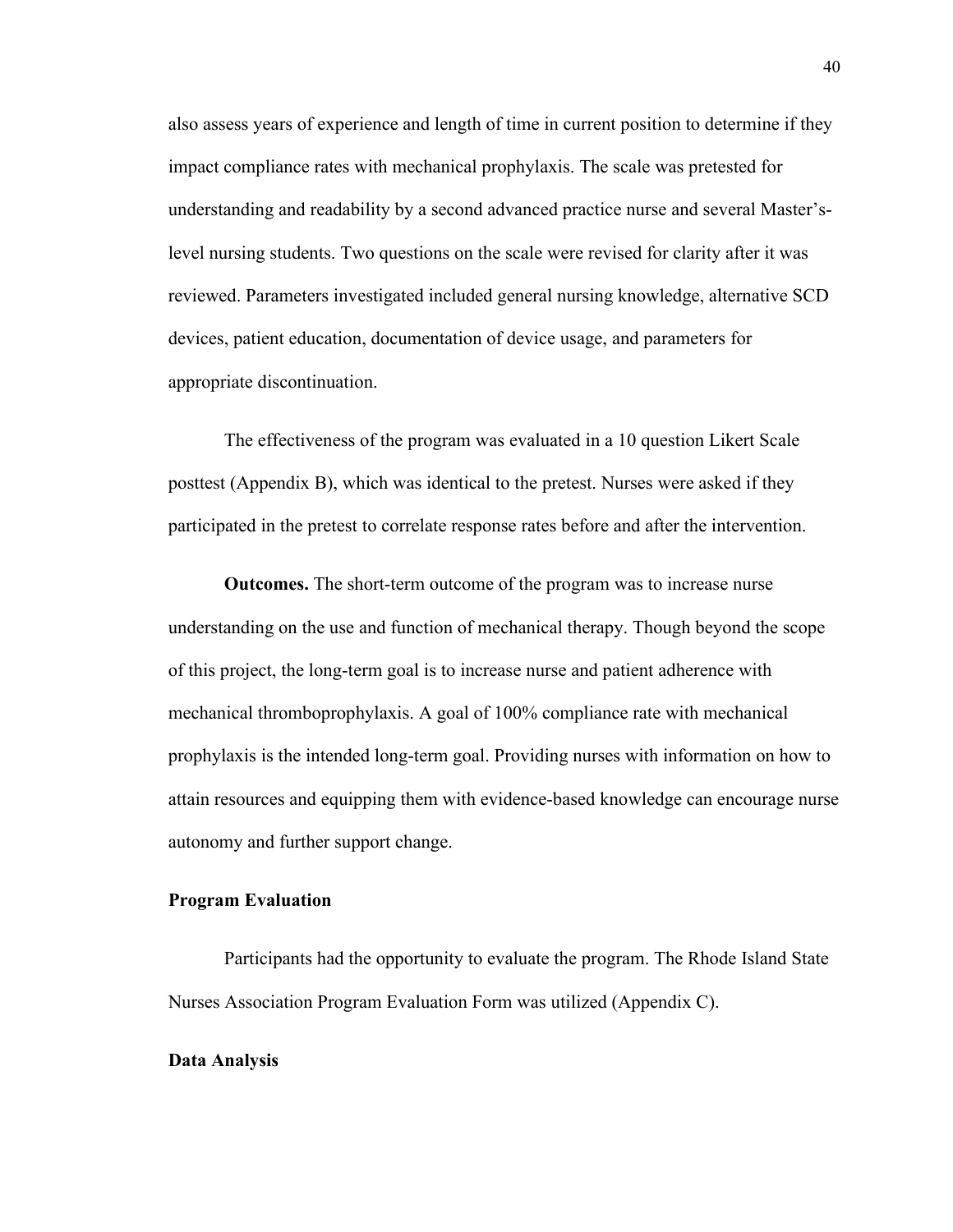The data were analyzed by applying a weighted scale to the Likert questions in both the pre and posttest. A strongly disagree response was scaled for 1 point, disagree=2, neutral=3, agree=4, and strongly agree=5. The mean response for each question was calculated and displayed in a graphical chart, comparing the pre and posttest responses.

Next, the results will be discussed.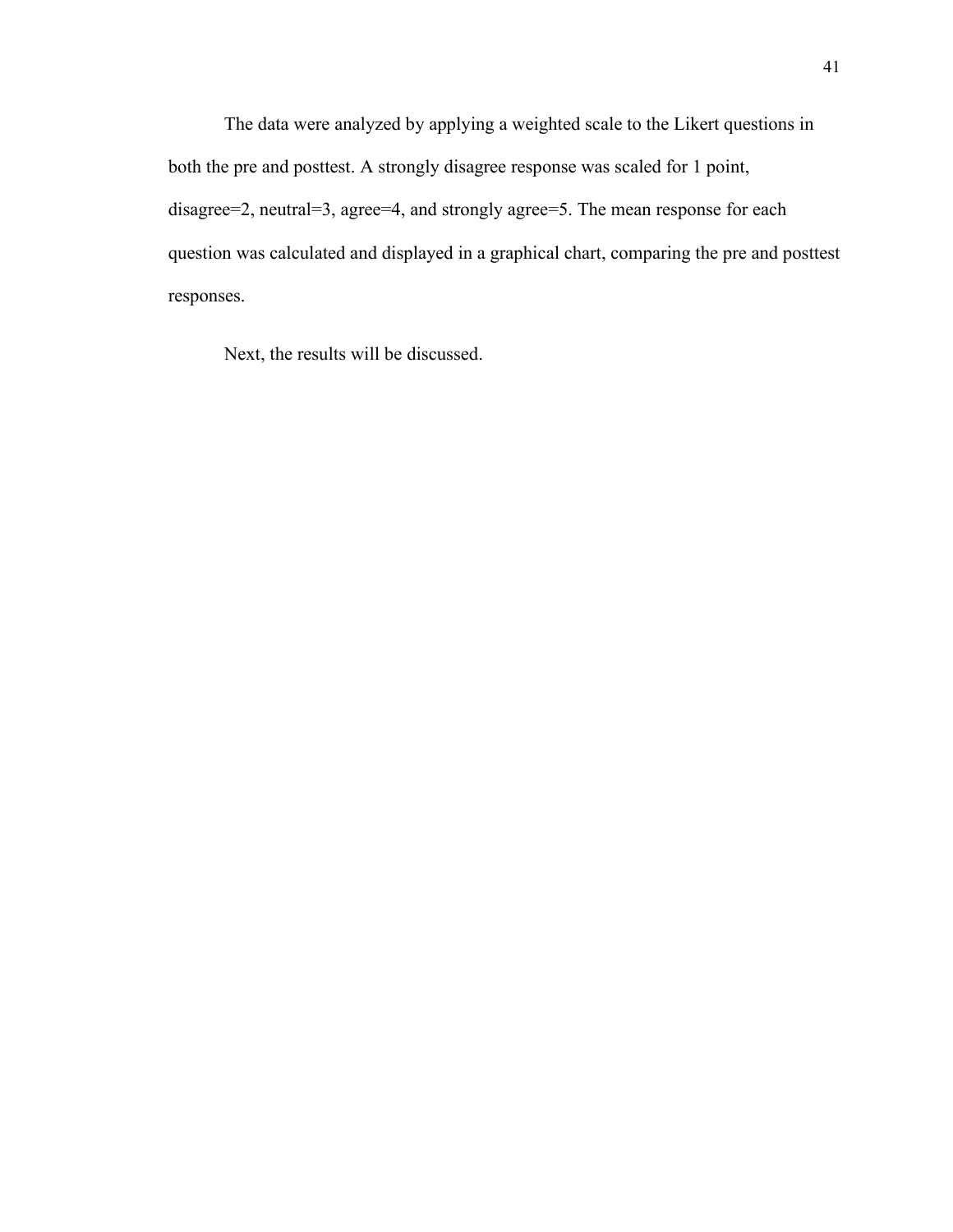#### **Results**

Twenty-one out of a possible 32 nurses (n=21; 66%) participated in both the pre and posttest, for a 66% response rate, and also attended the educational session. Seventeen nurses (80%) of the 21 who participated in the program completed a program evaluation.

Years of experience were used to divide nurses into three groups: 0-5 years; 6-10; and greater than 10 years of experience. One pretest survey was incomplete and was not included in the data analysis. In the pretest, 16 nurses (80%) comprised the 0-5 group, 2 (10%) were in the 6-10 group, and 2 (10%) made up the greater than 10 group. Fourteen nurses (67%) comprised the 0-5 group in the posttest, 4 (19%) were in the 6-10 group, and 3 (14%) made up the greater than 10 years of experience group.

 Figure 2 demonstrates the mean response rates, after applying a weighted scale to the survey, comparing pre and posttest results.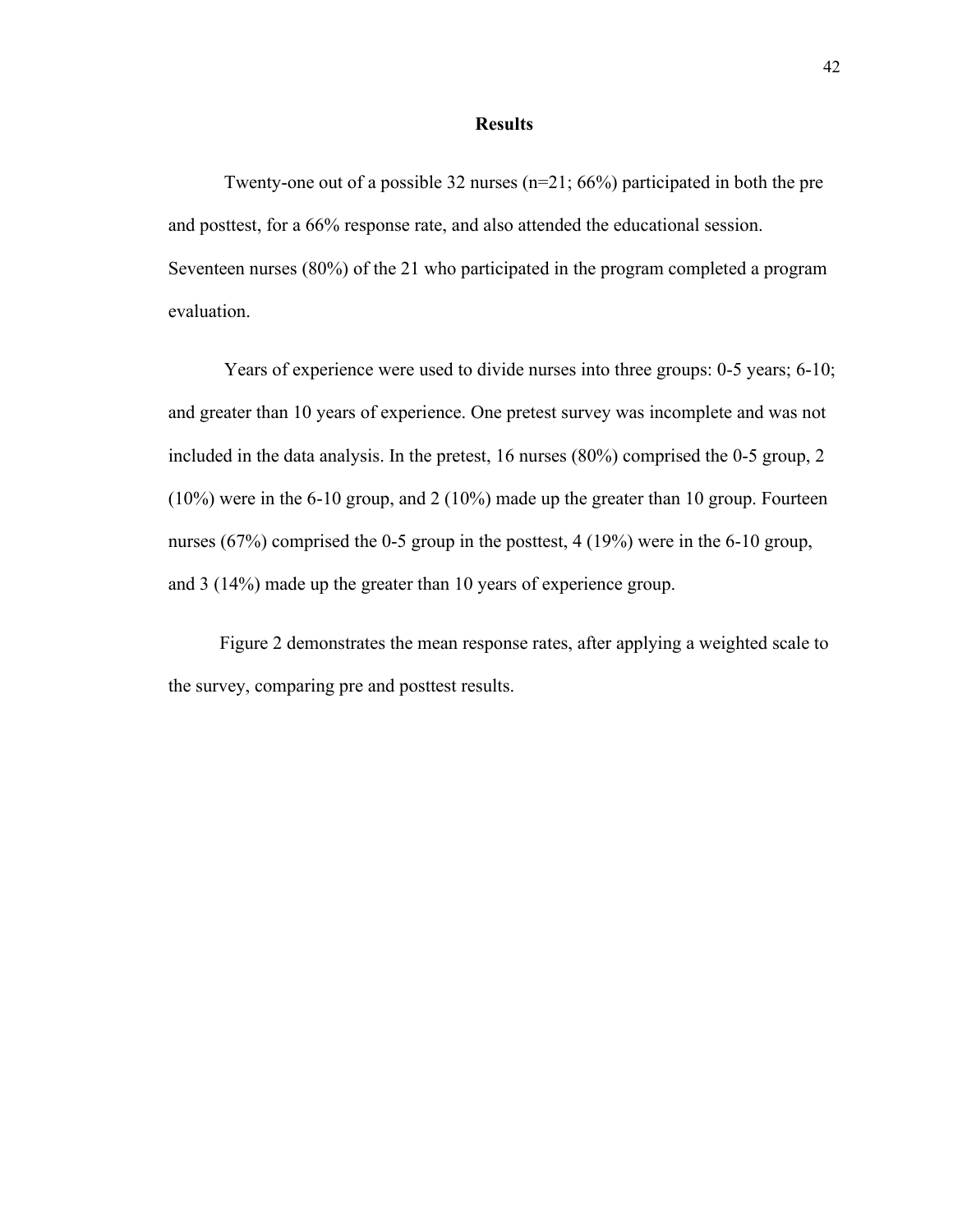

*Figure 2.* Comparing pretest and posttest mean response rates

There was an overall improvement in posttest scores compared to pretest scores. Pretest scores ranged from 2.4 to 4.2 out of a possible 5 points for each question, with a mean response rate of 3.6. In comparison, posttest scores ranged from 3.5 to 4.6, with a mean response rate of 4.3. The average posttest response rate increased by 0.7 points.

Three questions showed the greatest improvement in the posttest analysis. Question one had a mean response rate of 3.1 in the pretest, compared to 4.5 in the posttest. More nurses agreed that they had received formal training on sequential compression devices after the educational session, with a 1.3 increase in response rate. Question four, "I am familiar when to use foot pumps as an SCD device," improved by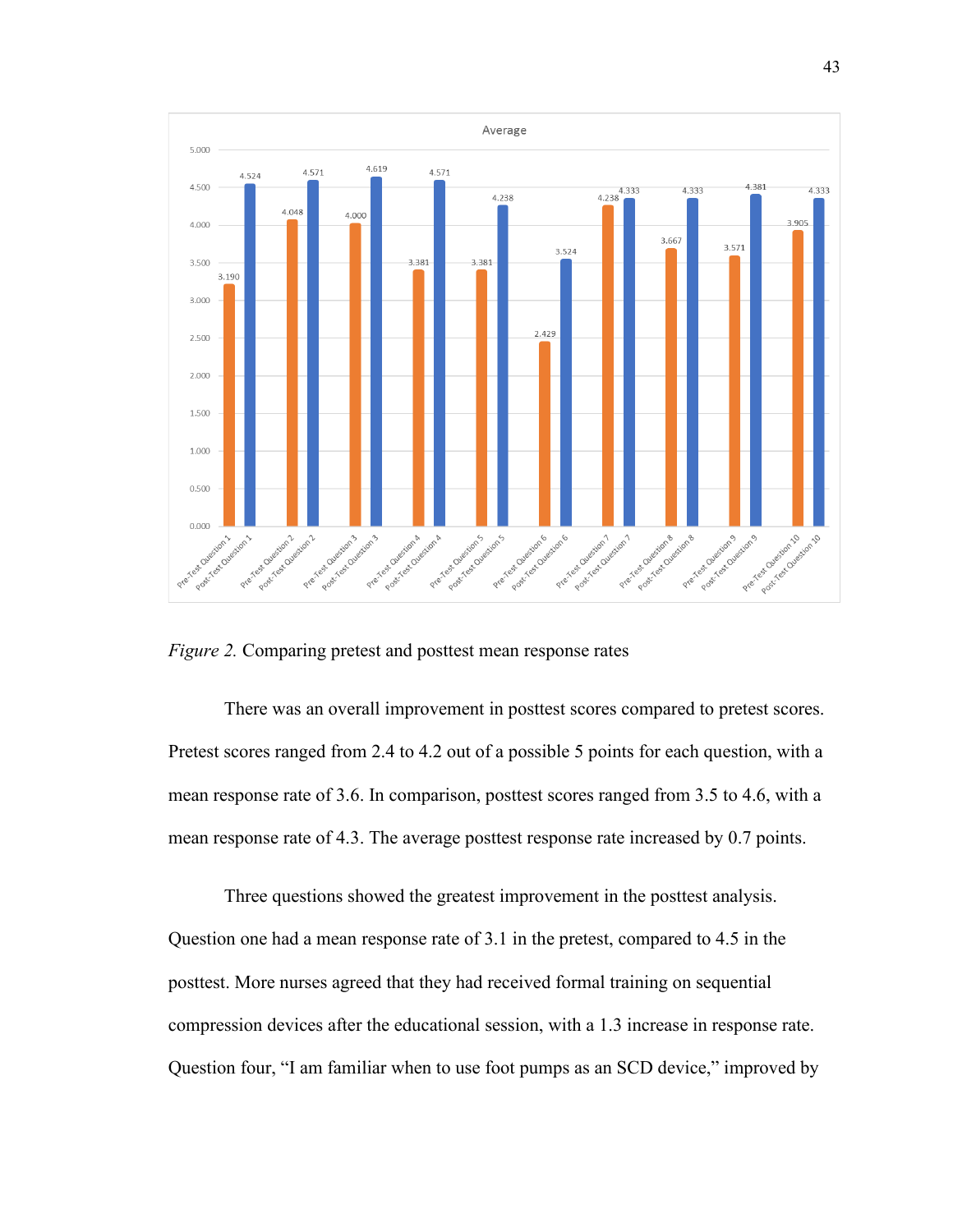1.2. Pretest response rates averaged 3.4 while posttest rates illustrated improved learning with a mean response rate of 4.6. Lastly, question six was noteworthy for enhanced learning. The mean pretest response rate was 2.4, compared to 3.5 in the posttest. After the educational sessions, nurses were more likely to agree that patients sitting in the chair should have their SCD device maintained. This change was signified by the 1.1 increase in the posttest average.

Figure 3 and Figure 4 illustrate the pre and posttest response rates by the number of nurses who answered strongly disagree, disagree, neutral, agree, and strongly disagree for each question.



*Figure 3.* Pretest response rate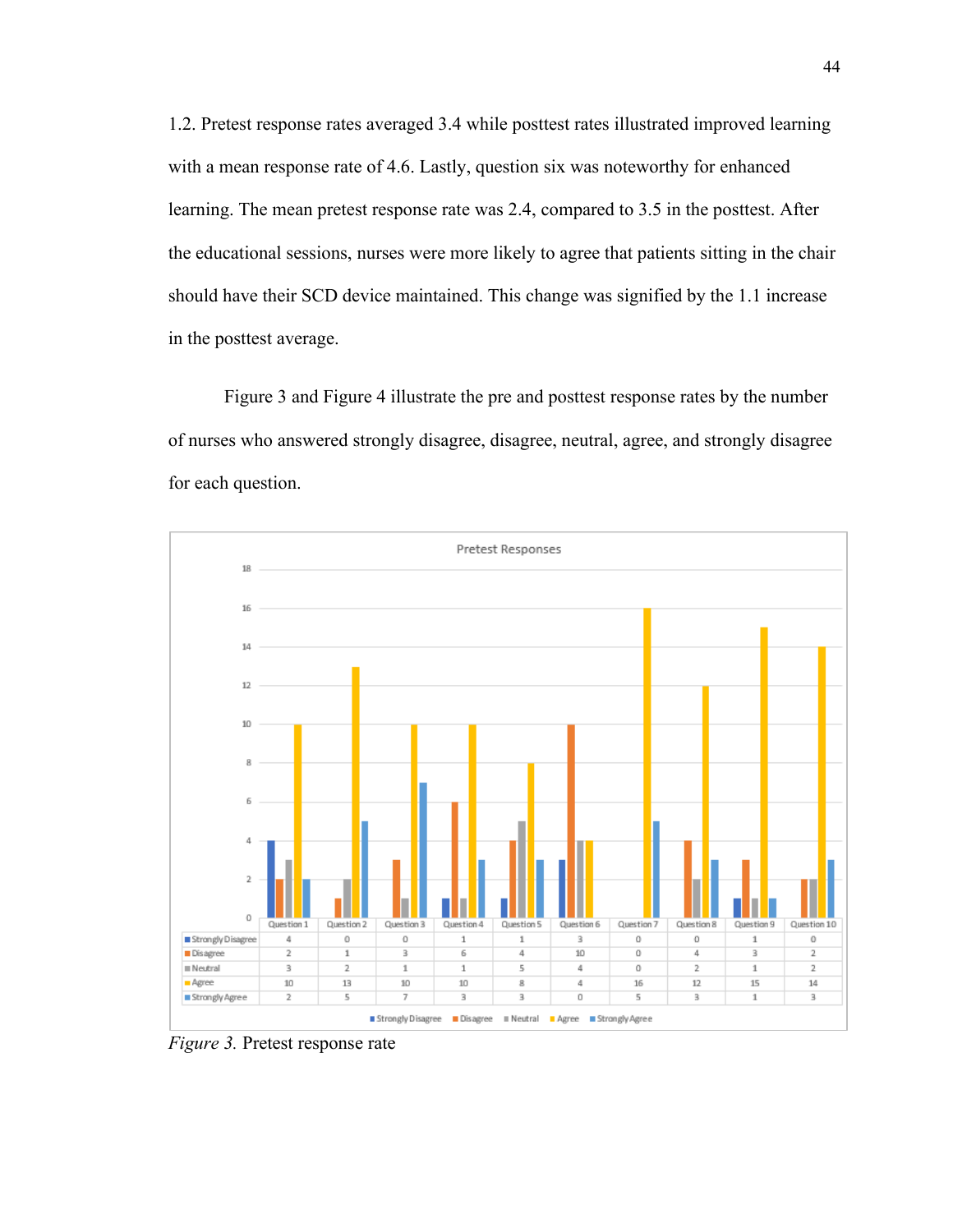

*Figure 4.* Posttest response rates

The pretest responses illustrate nursing practice prior to implementing education on mechanical prophylaxis. In survey question one, 19% of nurses (n=4) strongly disagreed that they had been formally trained on the use of sequential compression devices, while 47% (n=10) agreed and 10% (n=2) strongly agreed. Fourteen percent (n=3) were neutral on this topic. In the posttest, none of the nurses surveyed had strongly disagreed or disagreed that they were formally trained on SCD devices. Thirty-eight percent (n=8) and 57% (n=12) agreed and strongly agreed that they had received formal training after the education sessions. Nurses in the 0-5 years of experience group demonstrated the greatest increase in competency. Half of the nurses (n=9; 56.3%) had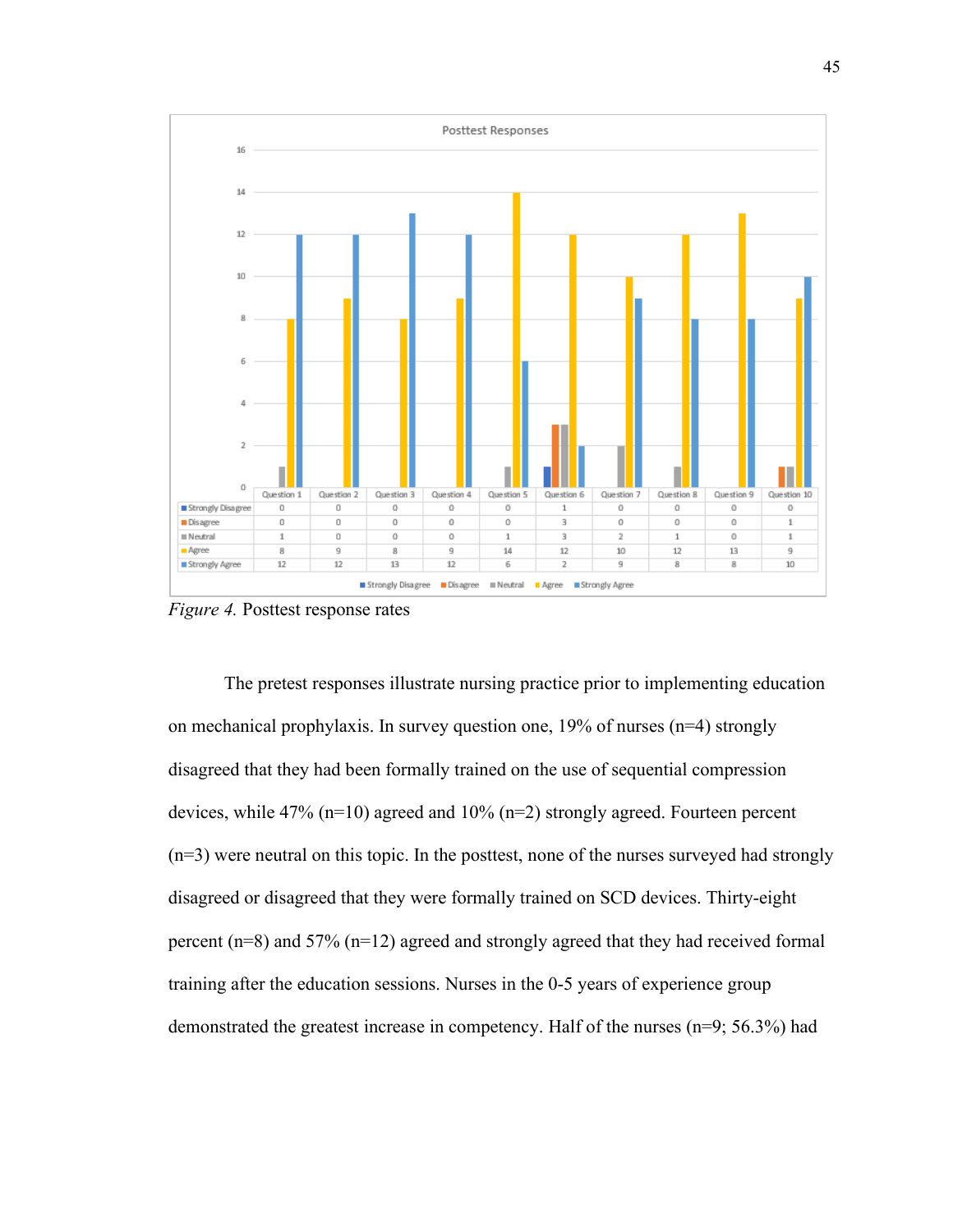agreed responses in the pretest, while  $100\%$  (n=14) agreed in the posttest that they were formally trained on the use of compression devices.

Question four provided an even greater divide between agree and disagree responses. Thirty-three percent of nurses  $(n=7)$  had disagree responses while 62%  $(n=13)$ had agreed that they were familiar when to use foot pumps as an SCD device. In the posttest,  $100\%$  (n=21) of the nurses either agreed (n=9, 43%) or strongly agreed (n=12, 57%) that they were familiar with foot pumps as an SCD device. When compared to the 0-5 years of experience group, nurses in the 6-10 and >10 groups had greater experience with foot pumps prior to the education sessions. All nurses surveyed in groups 6-10 ( $n=2$ , 100%) and >10 (n=2; 100%) had agreed in the pretest that they were familiar with foot pumps as an alternative compression device compared to only 56.3% (n=9) of the 0-5 group having knowledge of the therapy.

In pretest survey question six,  $63\%$  (n=13) of nurses had disagree responses whereas 19% (n=4) either agreed or strongly agreed that patients sitting in a chair should have resumption of compression therapy. Four nurses (19%) were neutral on this practice. Despite education,  $19\%$  ( $n=4$ ) continued to either disagree or strongly disagree, 14% ( $n=3$ ) remained neutral, and 67% ( $n=14$ ) either agreed or disagreed on question six. In all experience groups, nurses were more divided on this topic as there were more neutral and disagree responses in the posttest compared to questions one and four.

Three themes were derived after analyzing the program evaluation form completed by 80% of the participating nurses. Fourteen nurses answered in open ended responses as to how they will change their professional practice after receiving the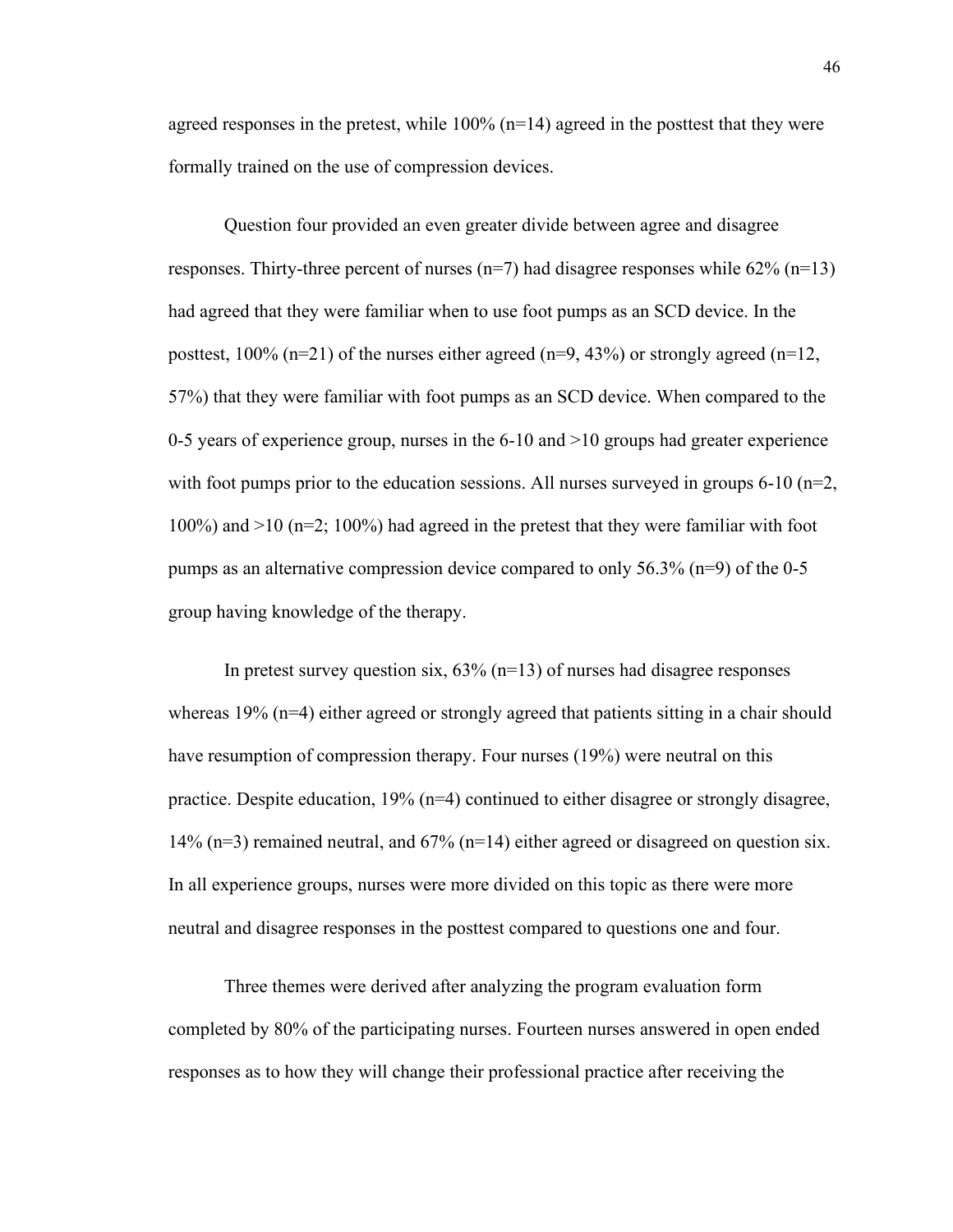education. Two nurses (14%) responded that they will give patients written information on the purpose of mechanical prophylaxis and advocate its use. Six (43%) stated they will utilize foot pumps as an alternative device and the remaining six (43%) of nurses responded that they will maintain compression therapy while patients are sitting in the chair. As a result, three themes emerged; 1) educating patients on the importance of mechanical prophylaxis and advocating its use, 2) knowledge of the A-V foot pump as an alternative compression device, and 3) defining immobility and adequate timing for mechanical prophylaxis.

Next, the summary and conclusions will be discussed.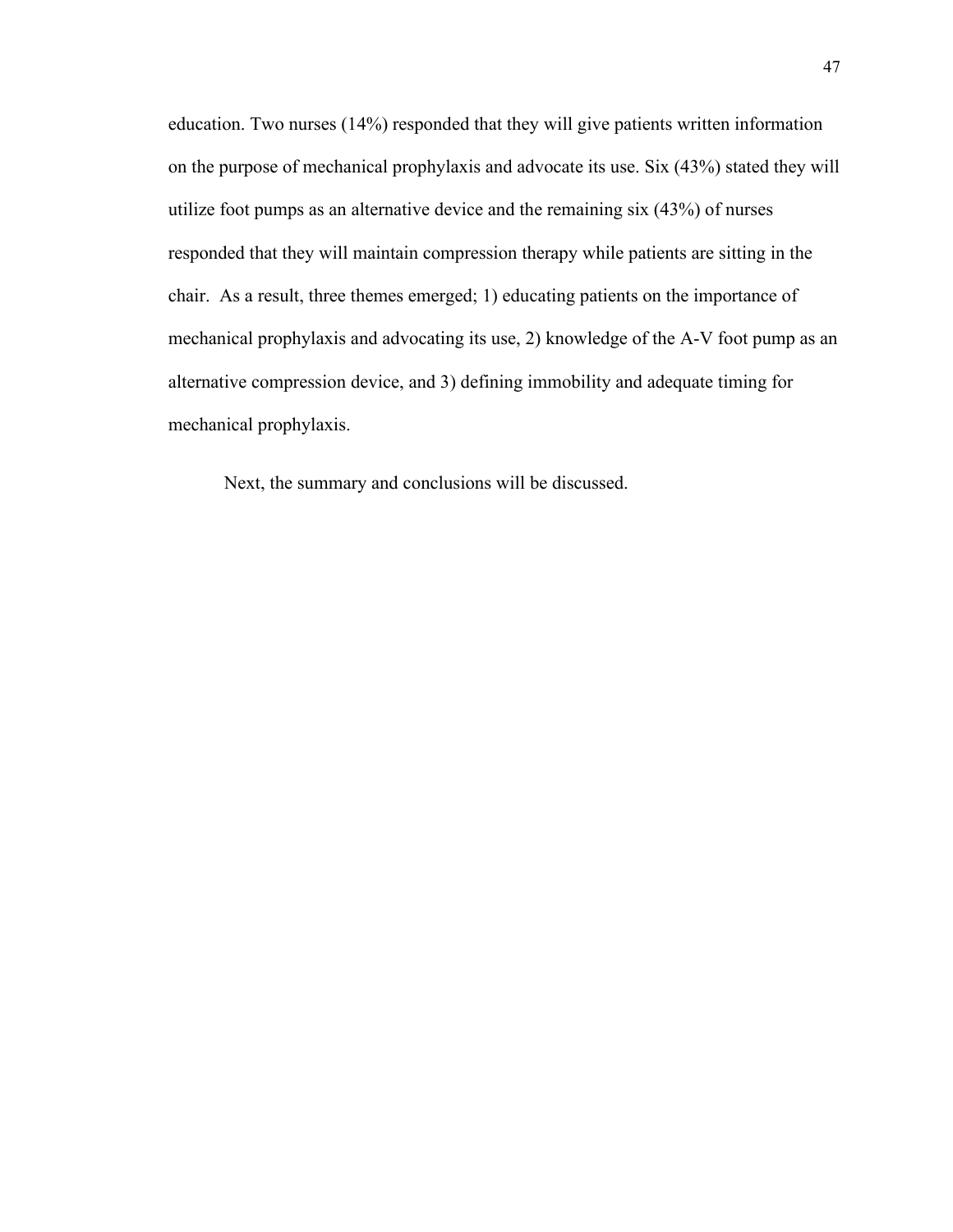#### **Summary and Conclusions**

The literature has revealed that compliance with mechanical prophylaxis among patients and nurses is variable (Brady et al., 2007). Nursing knowledge and attitudes have been found to influence adherence to VTE prophylaxis therapies (Elder et. al, 2016). Preventable complications can be averted by educating nurses on the importance of mechanical prophylaxis, including highlighting at-risk patients and appropriate timing of therapy. In addition, the economic burden and lifelong pain and suffering caused by DVT and PE could potentially be avoided. Prior research indicated that nurses desired to know more information on the appropriate and minimum application time of mechanical devices, the effectiveness of devices in preventing DVTs, and the difference in effectiveness between devices (Kim  $\&$  Lee, 2015). The purpose of this project was to assess nurse understanding on the use and function of mechanical prophylaxis in VTE prevention.

This quality improvement project was created in response to a need for education on VTE prevention on a surgical unit at Rhode Island Hospital. This unit was identified as having poor compliance with mechanical prophylaxis by unit leadership. The Logic Model Framework, developed by the Kellogg Foundation, guided this quality improvement project. The framework allows the researcher to formulate and direct a transparent program where resources, activities, and intended outcomes are displayed in a diagram. As the program develops, the framework permits the program developer to adjust goals as organizational needs change.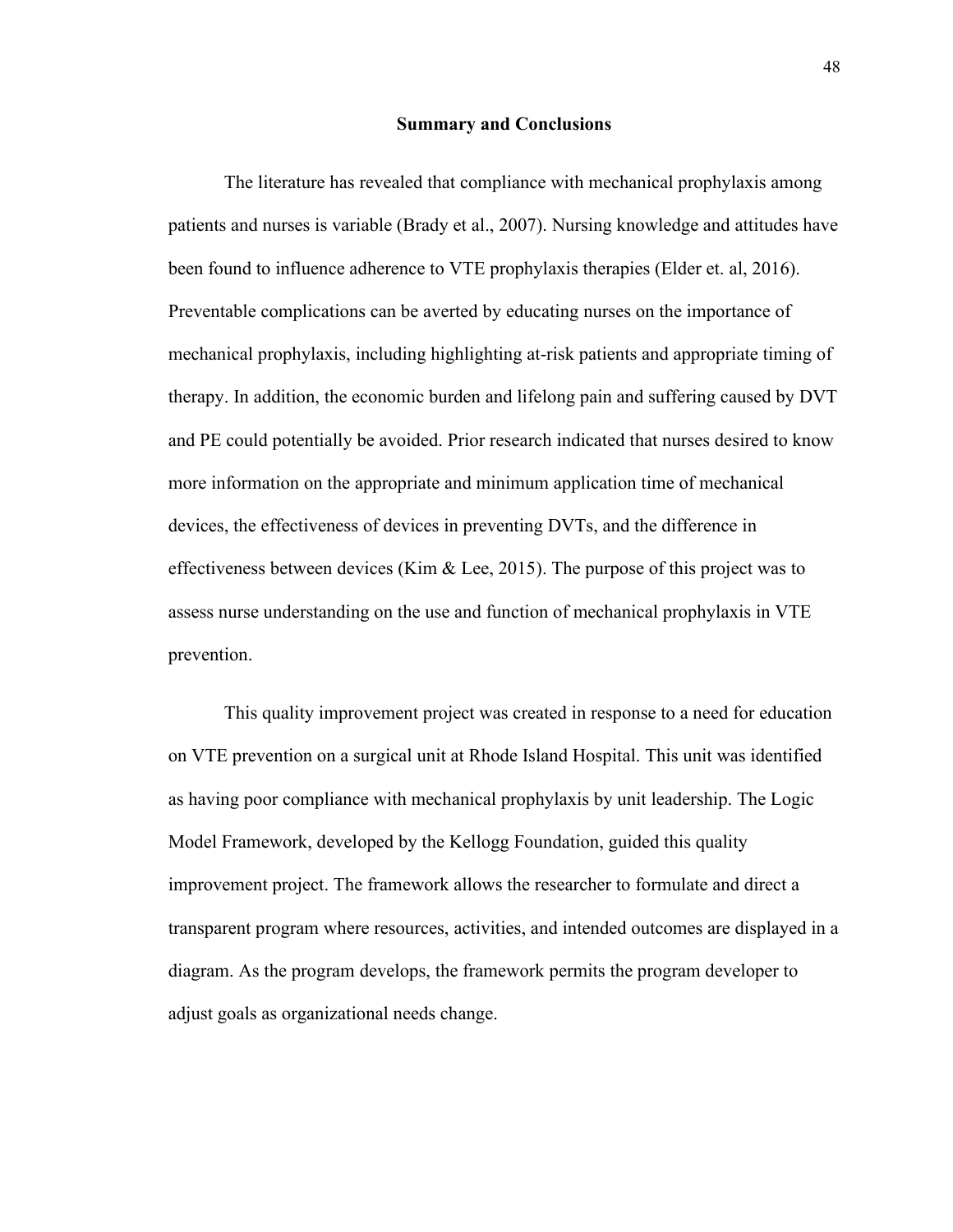A quality improvement project was developed using a pretest, intervention, posttest design. Institutional Review Board approval was obtained through Rhode Island College. An informational letter explaining the purpose of the program was delivered to the nurses in an e-mail one week before the pretest. Pretests were then made available to nurses to complete in the staff break room. The nurses were surveyed for one week and completed surveys were stored in a locked box to ensure confidentiality. The educational sessions began the following week and occurred twice daily for 30-35 minutes. The program learning objectives are outlined in Table 1. Immediately following the education, the nurses were surveyed using the posttest. The mean response rates of the pretest and posttest were analyzed to determine if the education enhanced understanding on the use and function of mechanical prophylaxis for nurses.

A total of 21 nurses participated in the pre and posttest for a 66% response rate. The mean response rate in the pretest was 3.6 compared to 4.3 in the posttest. The response rate increased by 0.7 points overall in the posttest, demonstrating increased understanding on the use and function of mechanical prophylaxis in VTE prevention. Portable information cards that included a sizing chart for both SCD and foot impulse boots and common alarm symbols with troubleshooting techniques were given to nurses at each education session.

After completing the education sessions, nurses were more likely to agree that they were formally trained on the use and function of mechanical prophylaxis. In addition, nurses who previously were not familiar with A-V foot pumps as a compression device now reported an understanding of this therapy including activation, troubleshooting, and sizing patients correctly. Nurses were also familiarized on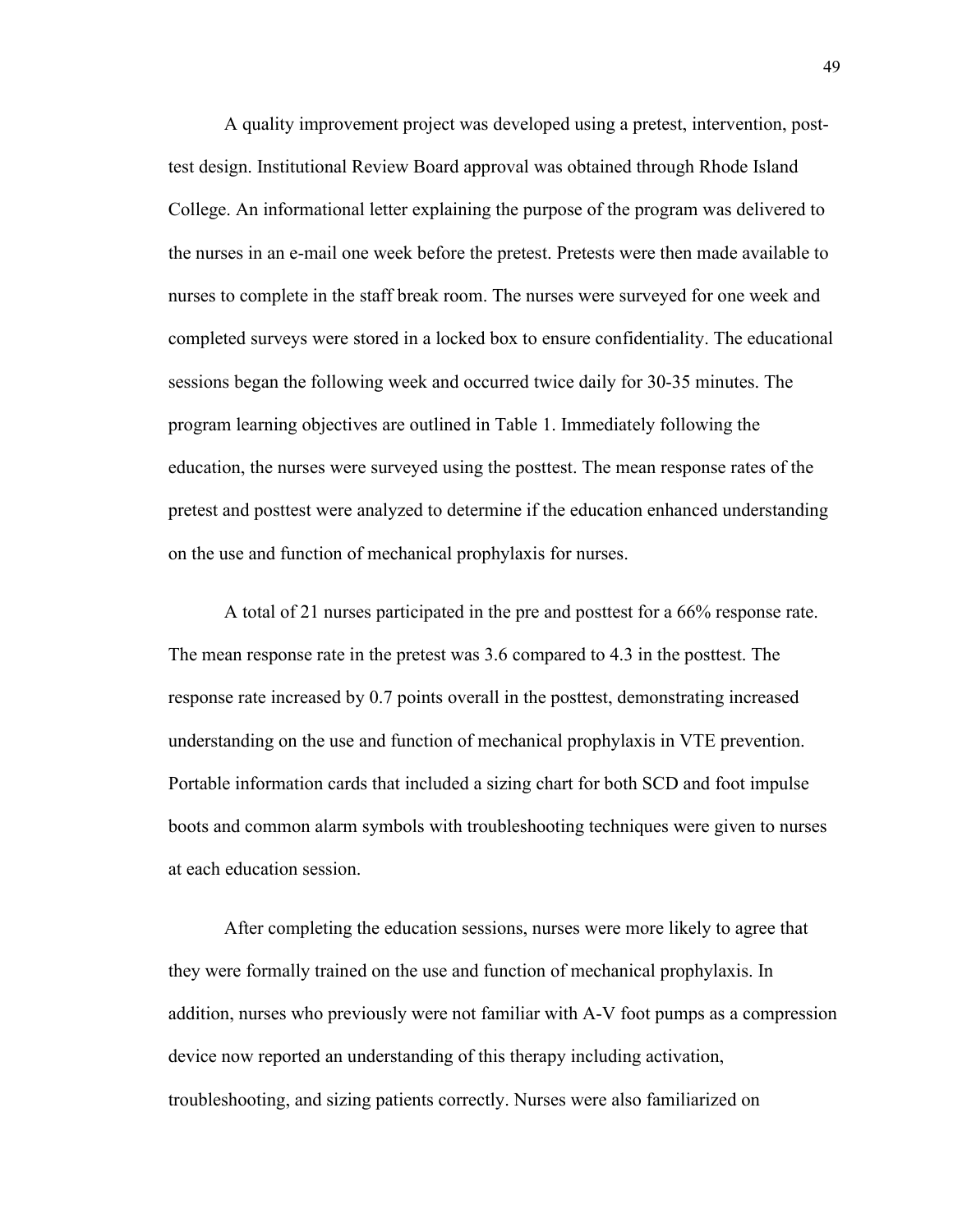contraindications to the device and appropriate timing of therapy, which proved to be the greatest learning need for nurses with 0-5 years of experience. Lastly, although nurses were more likely to agree that patients sitting in a chair should have their compression device maintained in the posttest, more nurses remained neutral after the education was provided. Nurses with less than 10 years of experience were more likely to agree that they will maintain compression therapy while patients are sitting in a chair.

While the participation in the program and the pre and posttest was satisfactory, there were limitations to the program. The program occurred during the week of a hospital-wide Joint Commission survey. This proved to be less than an optimal time to conduct an educational program as nurse leadership and nurses were preoccupied with survey preparation. As a result, two afternoon sessions were cancelled by nurse management. In addition, patient census throughout the hospital was high and remains continuously high, putting greater demands on staffing. Most nurses could not allot 30-35 minutes of their time to the education. Some sessions had to be condensed to meet scheduling constraints. In the future, it may be necessary to designate free time for nurses to attend education on this topic, such as in annual clinical competencies which tend to be mandatory and held during non-work time. The number of nurses who were out on leave of absences and the effect attendance had on the participation rate is also unknown. Lastly, the results of this program reflect the experience of nurses on one unit. Further research is needed to determine nurse understanding on the use and function of mechanical therapy hospital-wide to understand the larger impact on patient outcomes.

Despite the small sample size, this quality improvement project demonstrated improved nurse understanding on the use and function of mechanical prophylaxis after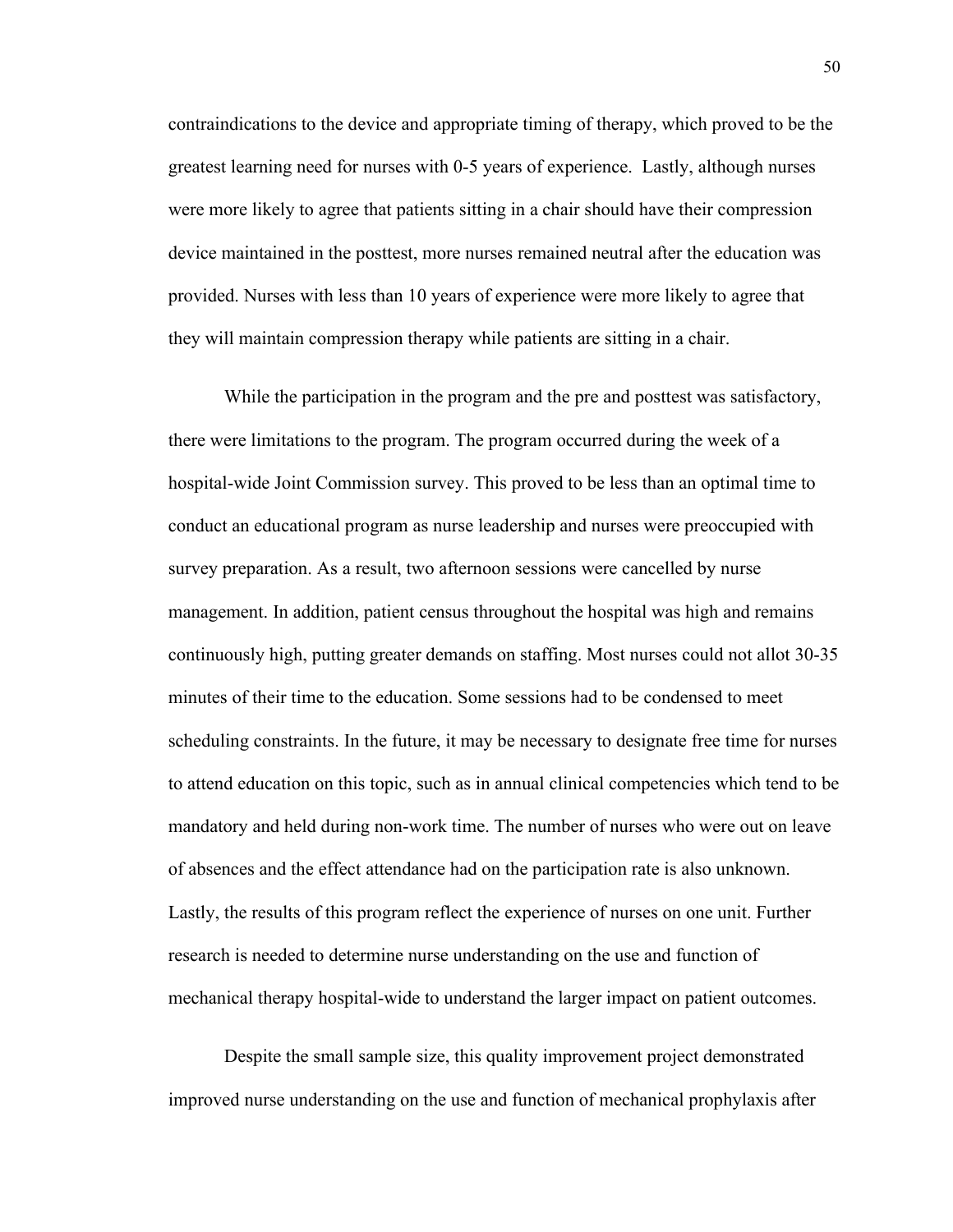participating in the program. Further research is needed to determine if providing nurse education using this program will increase compliance with sequential compression devices (SCD) and foot pumps. Providing this education to supportive staff, such as certified nursing assistants with direct patient care contact, could also promote greater compliance and should be explored.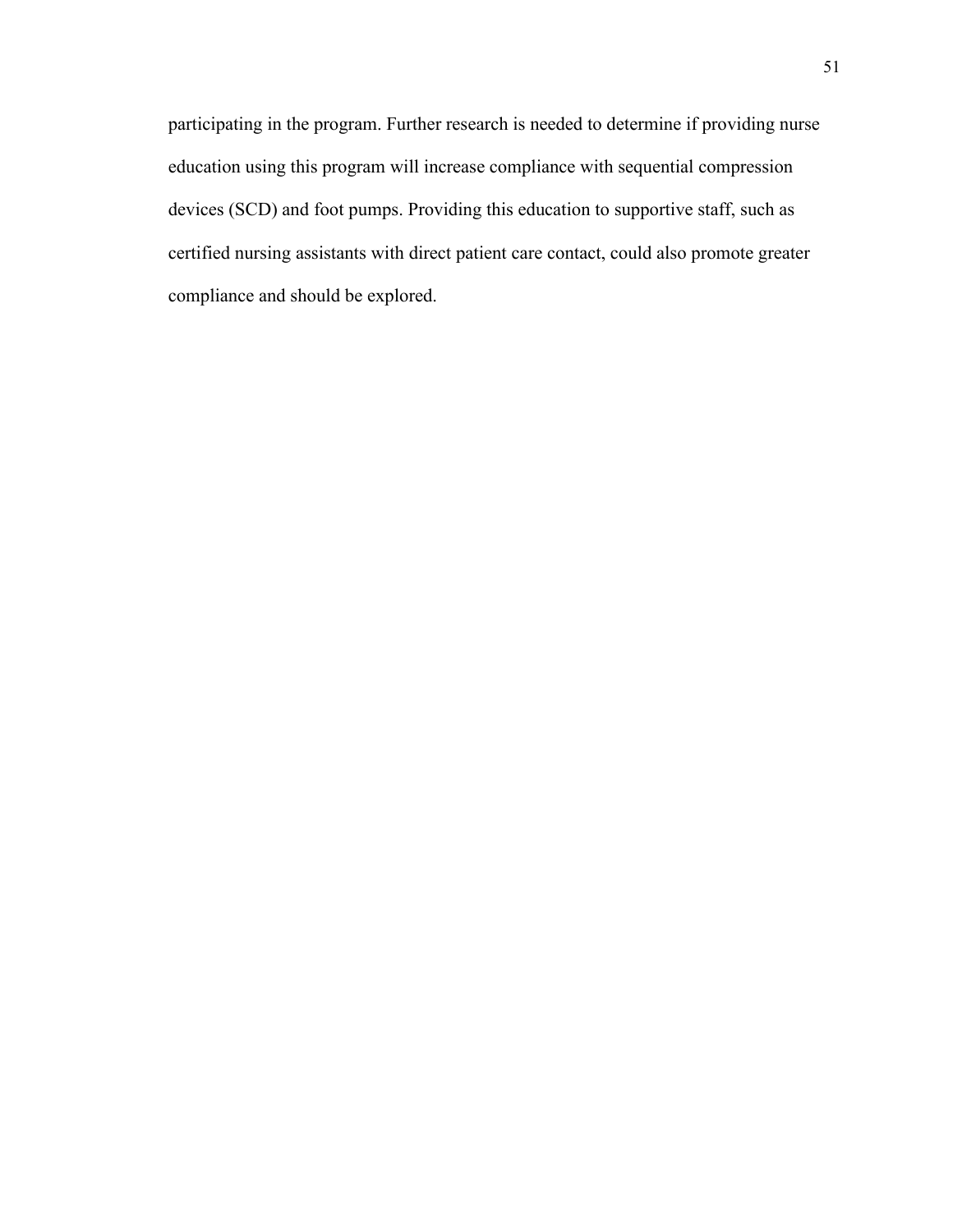#### **Recommendations and Implications for Advanced Nursing Practice**

As an advanced practice nurse, the Adult/Gerontology Acute Care Nurse Practitioner (AGAC-NP) is positioned to care for complex patients, anticipate potential complications, and prevent unnecessary harm. In the advanced practice role, the nurse practitioner (NP) must stay up-to-date with current practice recommendations and analyze modern research to improve his/her own practice standards. Translating research into daily practice is challenging and takes the concerted effort of a team. While the NP's role as an educator may not be as evident to some, NPs must support RNs caring for patients in the acute care setting by acting as role models in bringing evidence-based practice (EBP) to the bedside.

Nurse practitioners can reduce hospital-acquired events by participating in protocol development and education. To meet national patient-safety goals, VTE prevention protocols are necessary to support positive patient outcomes, reduce hospitalizations and expenses. Nurse practitioners serving the medical-surgical population must be in tune to patient risk factors for VTE and advocate for prophylactic therapy. They should also participate in root cause analysis to determine the original contributor of VTE events within an organization and provide quality and safety personnel with the current practice recommendations to guide education. Nurse practitioners can be involved in creating order sets, which clearly state goals of therapy, including minimal application time and indications for removal. An order may state to maintain compression therapy for 18 hours during waking hours, as recommended by the AHRQ and to remove at night to promote sleep hygiene. Removing therapy during nighttime hours may increase patient comfort and compliance with mechanical therapy.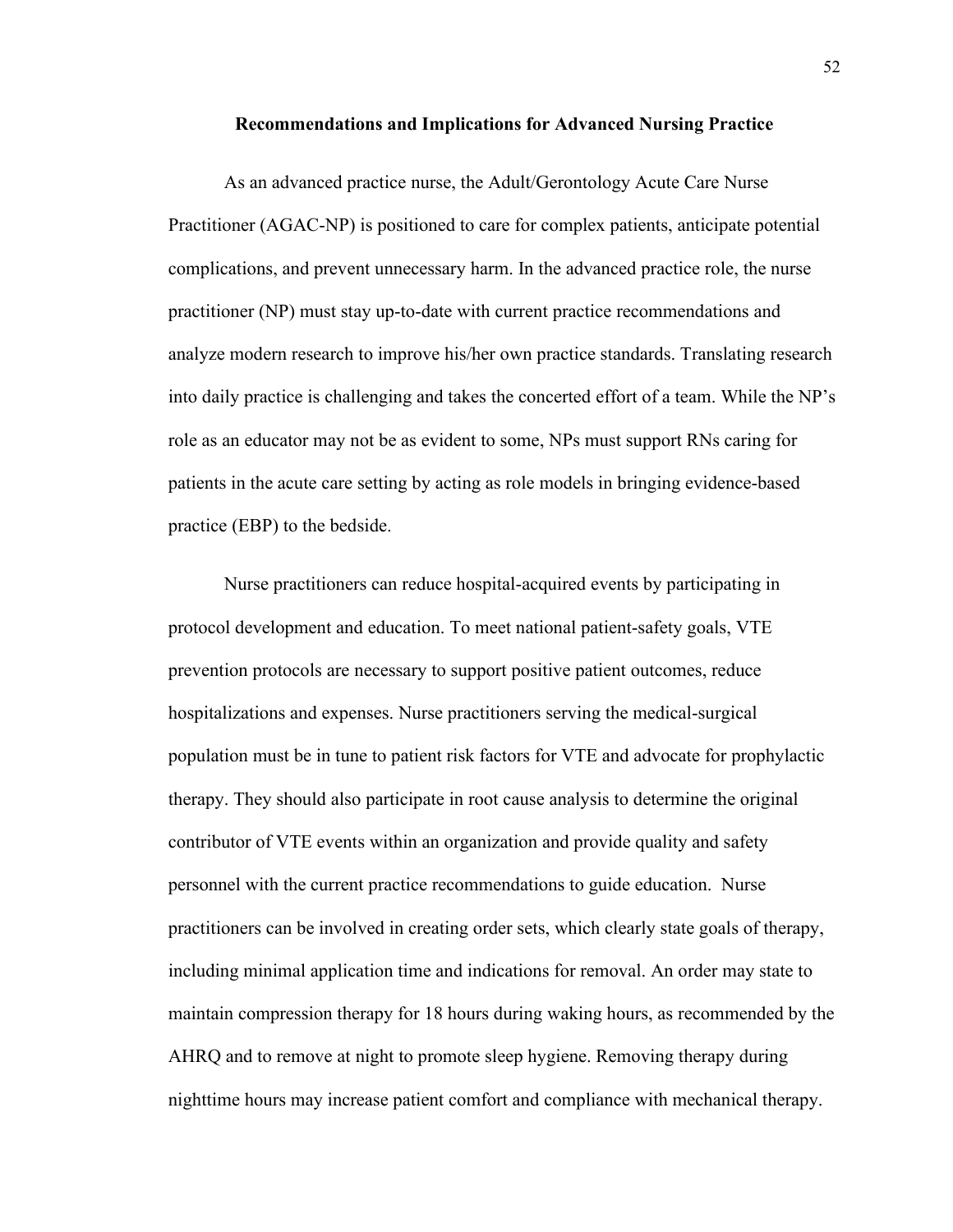The lack of nursing policy on the use and function of mechanical prophylaxis at Lifespan may be contributing to reduced compliance among nurses. Ultimately, nursing practice inconsistencies directly affect patient outcomes. Incorporating technology such as automated practice reminders for nurses within the electronic charting systems could promote mechanical therapy usage. In addition, screening patients for risk factors upon admission can alert nurses to make patient VTE prevention a priority. To encourage patient use, hospitals can invest in newer technologies that support patient comfort. Kendall's new, soft compression sleeve is designed to give patients greater range-ofmotion and maximum breathability. Policy efforts at the national level must also push for public safety awareness on the seriousness of VTE. Campaigning initiatives that identify persons at high risk, such as having a family member with a history of VTE or undergoing surgery, can alert the public on the importance of prevention. A more informed population will advocate for proactive care and in return will help minimize complications and help reduce the economic burden of VTE.

The goal of this quality improvement project was to assess surgical nurses' understanding on the use and function of mechanical prophylaxis. Nurses with 0-5 years of experience made up the majority of those caring for patients at the bedside. More hospitals are mandating a baccalaureate degree for entry level positions, as recommended by the National Academy of Medicine. Current research supports defining the Bachelor of Science in Nursing (BSN) as the minimal education requirement for nurses. BSNprepared nurses and those with higher degrees, are more likely to have experience interpreting and implementing research into daily practice. As the average lifeexpectancy of Americans rises, more people are living with chronic illnesses. Nurses with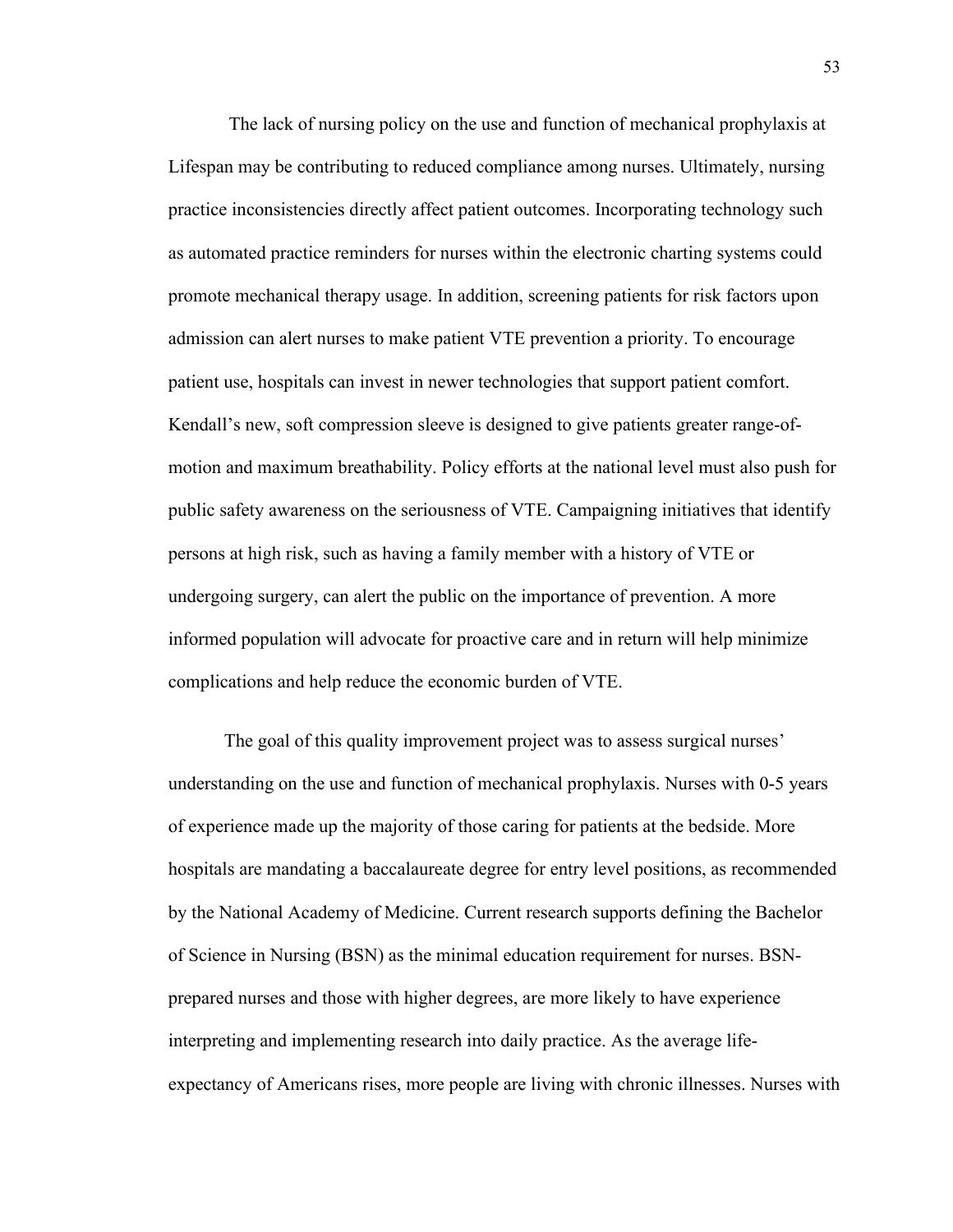advanced degrees are needed to care for the growing number of older, more complex patients.

 The nursing profession is often chosen as a second career and is comprised of people of all age groups, cultures and educational backgrounds. Additional research is needed to understand the various learning styles among members of different generations. Educational programs must be built to meet the needs of a diverse nursing population and must encompass multiple approaches to maximize comprehension. Further research is needed to determine if by mandating such a program during new hire orientation or in yearly competencies would increase compliance with mechanical prophylaxis and decrease VTE events hospital-wide. The benefits of educating physicians and advanced practice providers (APP) practitioners on mechanical delivery systems are unknown. Educating all team members involved removes the burden of preventative care on a sole provider and creates a shared responsibility among members of the interdisciplinary team.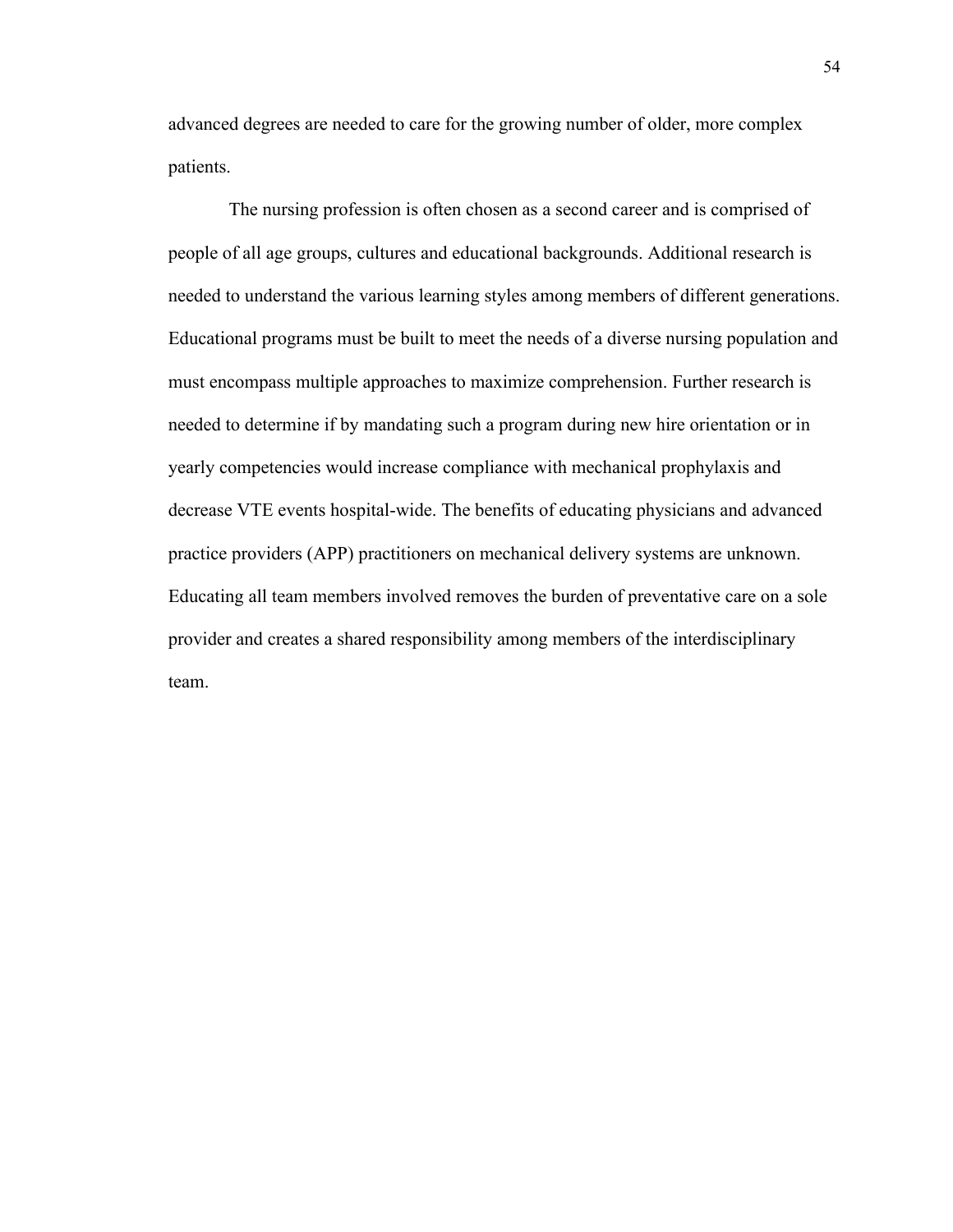#### **References**

- Agency for Healthcare Research and Quality (2015, November). *Incidence of hospitalacquired conditions in the partnership for patients: Estimates and projected and measured impact.* Retrieved from http://www.ahrq.gov/professionals/quality-patientsafety/pfp/interimhac2014-ap1.html
- Agency for Healthcare Research and Quality (2016, August). *Preventing hospitalassociated venous thromboembolism: A guide for effective quality improvement.*  Retrieved from www.ahrq.gov/sites/default/files/publications/files/vteguide.pdf
- Ambrosetti, M., Salerno, M., Zambelli, M., Mastropasqua, F., Tramarin, R., & Pedretti, R. F. (2004). Deep vein thrombosis among patients entering cardiac rehabilitation after coronary artery bypass surgery. *CHEST Journal*, *125*(1), 191-196.
- Anthony, M. (2013). Nursing assessment of deep vein thrombosis. *MedSurg Nursing*, *22*(2), 95.
- Bonner, L. & Johnson, J. (2014). Deep vein thrombosis: Diagnosis and treatment. *Nursing Standard*, *28*(21), 51-58.
- Boulton, A., Fenton, M., Loka, T., Sharif, Z., & Greenfield, S. (2015). Public knowledge of deep vein thrombosis (DVT): A street survey in the suburbs of birmingham, uk. *Quality in Primary Care*, *23*(1).
- Brady, D., Raingruber, B., Peterson, J., Varnau, W., Denman, J., Resuello, R., ... & Mahnke, J. (2007). The use of knee-length versus thigh-length compression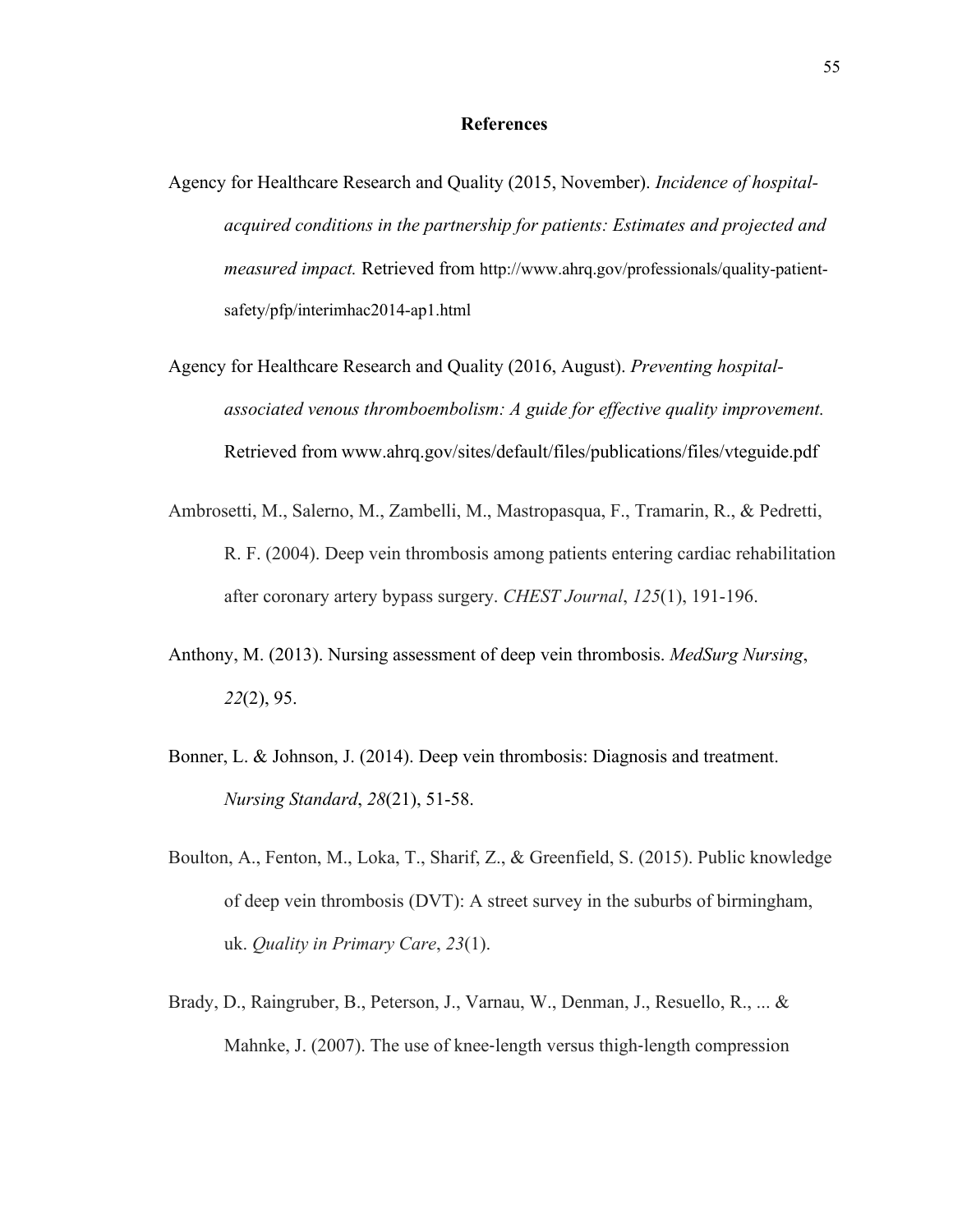stockings and sequential compression devices. *Critical Care Nursing Quarterly*, *30*(3), 255-262.

- Centers for Disease Control and Prevention (2016, February). *Preventing healthcareassociated venous thromboembolism (vte): a public health and patient safety challenge.* Retrieved from https://www.cdc.gov/ncbddd/dvt/features/keyfindingpba-vte.html
- Centers for Disease Control and Prevention. (2016, October). *Healthcare-associated thromboembolism.* Retrieved from https://www.cdc.gov/ncbddd/dvt/ha-vte.html

Covidien. (2011a). *Anti-embolism stockings knee length: User manual.*

Covidien. (2011b). *A-v impulse 6060 controller and accessories: User manual.*

- Davenport, D. L., Vargas, H. D., Kasten, M. W., & Xenos, E. S. (2012). Timing and perioperative risk factors for in-hospital and post-discharge venous thromboembolism after colorectal cancer resection. *Clinical and Applied Thrombosis/Hemostasis*, *18*(6), 569-575.
- Dunn, N. & Ramos, R. (2017). Preventing venous thromboembolism: There role of nursing with intermittent pneumatic compression. *American Journal of Critical Care*, *26*(2), 164-167.
- Elder, S., Hobson, D. B., Rand, C. S., Streiff, M. B., Haut, E. R., Efird, L. E., ... & Shermock, K. M. (2016). Hidden barriers to delivery of pharmacological venous thromboembolism prophylaxis: the role of nursing beliefs and practices. *Journal of Patient Safety*, *12*(2), 63-68.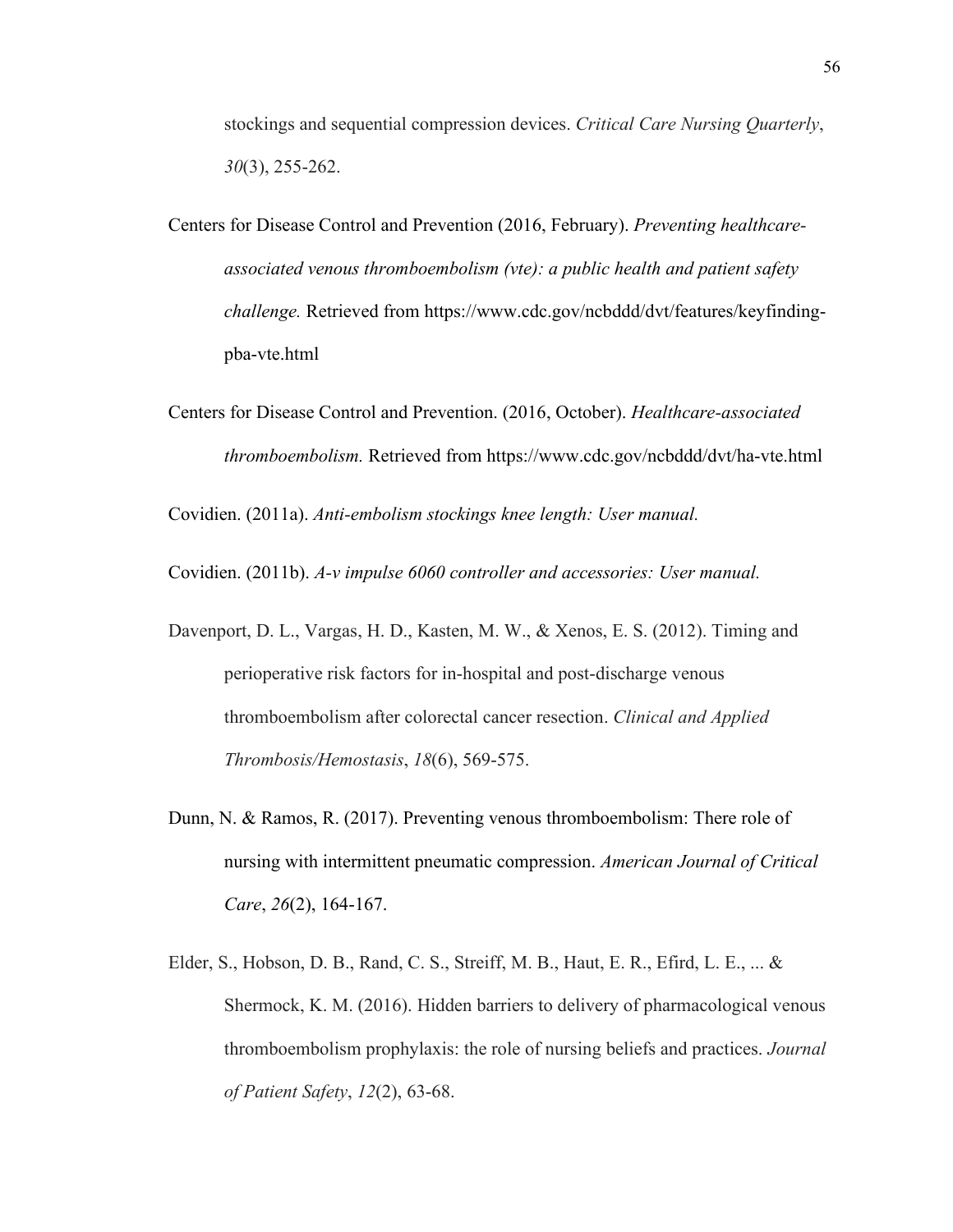- Geerts, W.H., Bergqvist, D. & Pineo G.F. (2008). American College of Chest Physicians. Prevention of venous thromboembolism: American college of chest physicians evidence-based clinical practice guidelines. (8th ed.). *Chest Physicians*, 133(6).
- Goldhaber, S. Z. & Fanikos, J. (2004). Prevention of deep vein thrombosis and pulmonary embolism. *Circulation*, *110*(16), e445-e447.
- Grossman, S. C. & Porth, C. M. (2014). *Porth's Pathophysiology Concepts of altered health states* (9<sup>th</sup> ed.). Philadelphia, PA: Lippincott Williams & Wilkins
- Ho, K. M., & Tan, A. J. (2013). Stratified meta-analysis of intermittent pneumatic compression to the lower limbs to prevent venous thromboembolism in hospitalized patients. *Circulation*, CIRCULATIONAHA-113.
- Ibrahim, M., Ahmed, A., Mohamed, W. Y., & Abduo, S. E. S. A. (2015). Effect of compression devices on preventing deep vein thrombosis among adult trauma patients: a systematic review. *Dimensions of Critical Care Nursing*, *34*(5), 289- 300.
- Kachroo, S., Boyd, D., Bookhart, B. K., LaMori, J., Schein, J. R., Rosenberg, D. J., & Reynolds, M. W. (2012). Quality of life and economic costs associated with postthrombotic syndrome. *American Journal of Health-System Pharmacy*, *69*(7).
- Kaur, M., Yadav, K., Yadav, V., Gupta, B., Kamble, S., & Misra, M. C. (2012). Deep vein thrombosis (DVT) prophylaxis: Awareness or ignorance amongst staff personnel. *International Journal of Nursing Education*, *4*(1).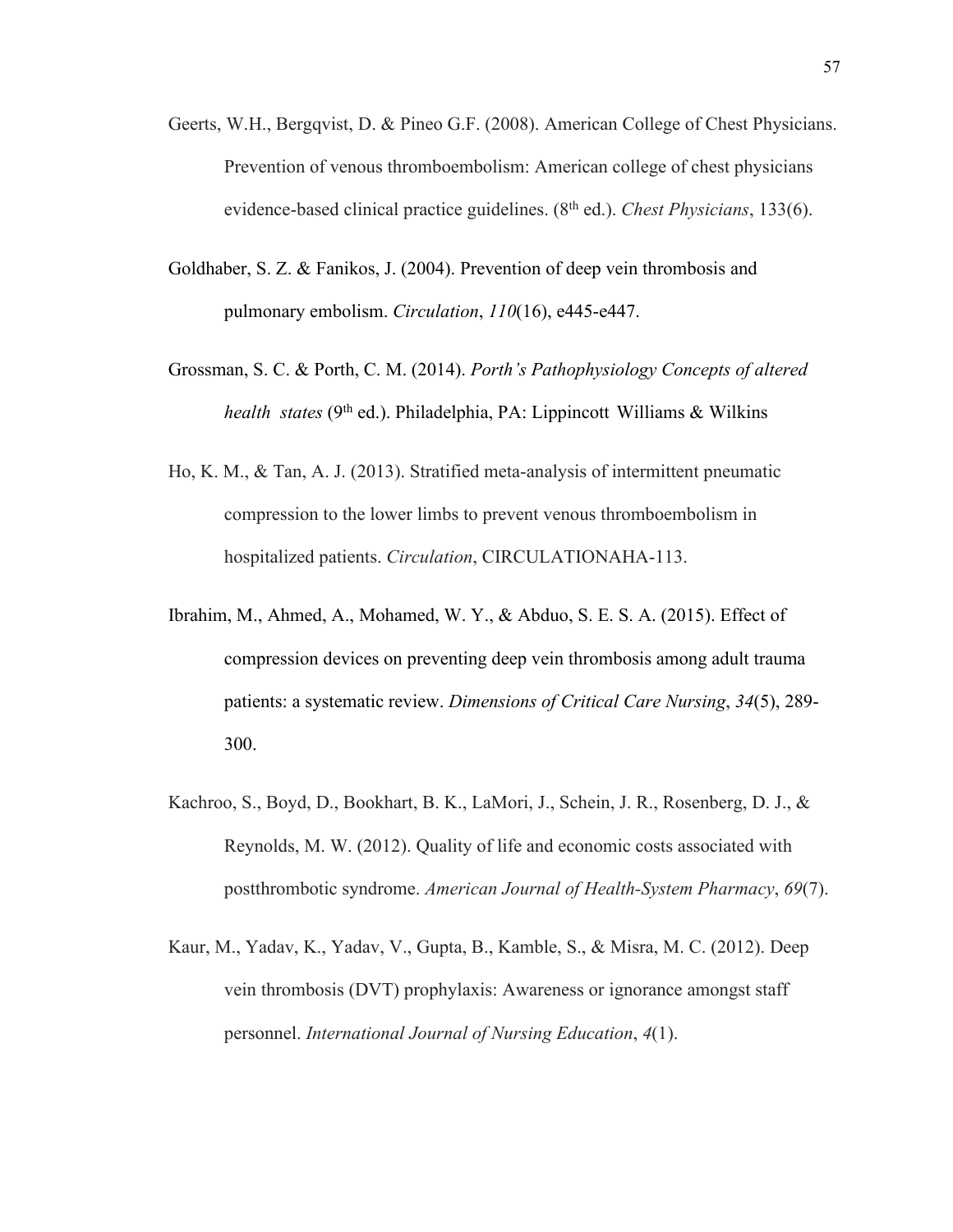Kellogg, W. K. (2004). Using logic models to bring together planning, evaluation, and action: Logic model development guide. *Michigan: WK Kellogg Foundation*. Retrieved from http://www.wkkf.org/Pubs/Tools/Evaluation/Pub3669.pdf

Kendall. *SCD express compression system: operation and service manual.*

- Kim, H. & Lee E. S. (2015). Major difficulties and information needs recognized by nurses in applying graduated compression stockings and intermittent pneumatic compression for deep vein thrombosis prophylaxis. *Journal of Clinical Nursing*, 24(1-2), 308-311.
- LaMori, J. C., Shoheiber, O., Mody, S. H., & Bookhart, B. K. (2015). Inpatient resource use and cost burden of deep vein thrombosis and pulmonary embolism in the United States. *Clinical therapeutics*, *37*(1), 62-70.
- Le Sage, S., McGee, M., & Emed, J. D. (2008). Knowledge of venous thromboembolism (VTE) prevention among hospitalized patients. *Journal of Vascular Nursing*, *26*(4), 109-117.
- MacDougall, D. A., Feliu, A. L., Boccuzzi, S. J., & Lin, J. (2006). Economic burden of deep-vein thrombosis, pulmonary embolism, and post-thrombotic syndrome. *American Journal of Health-System Pharmacy*, *63*(20).

National Institute for Health and Care Excellence. (2010, January). *Venous thromboembolism: Reducing the risk for patients in the hospital.* Retrieved from https://www.nice.org.uk/Guidance/CG92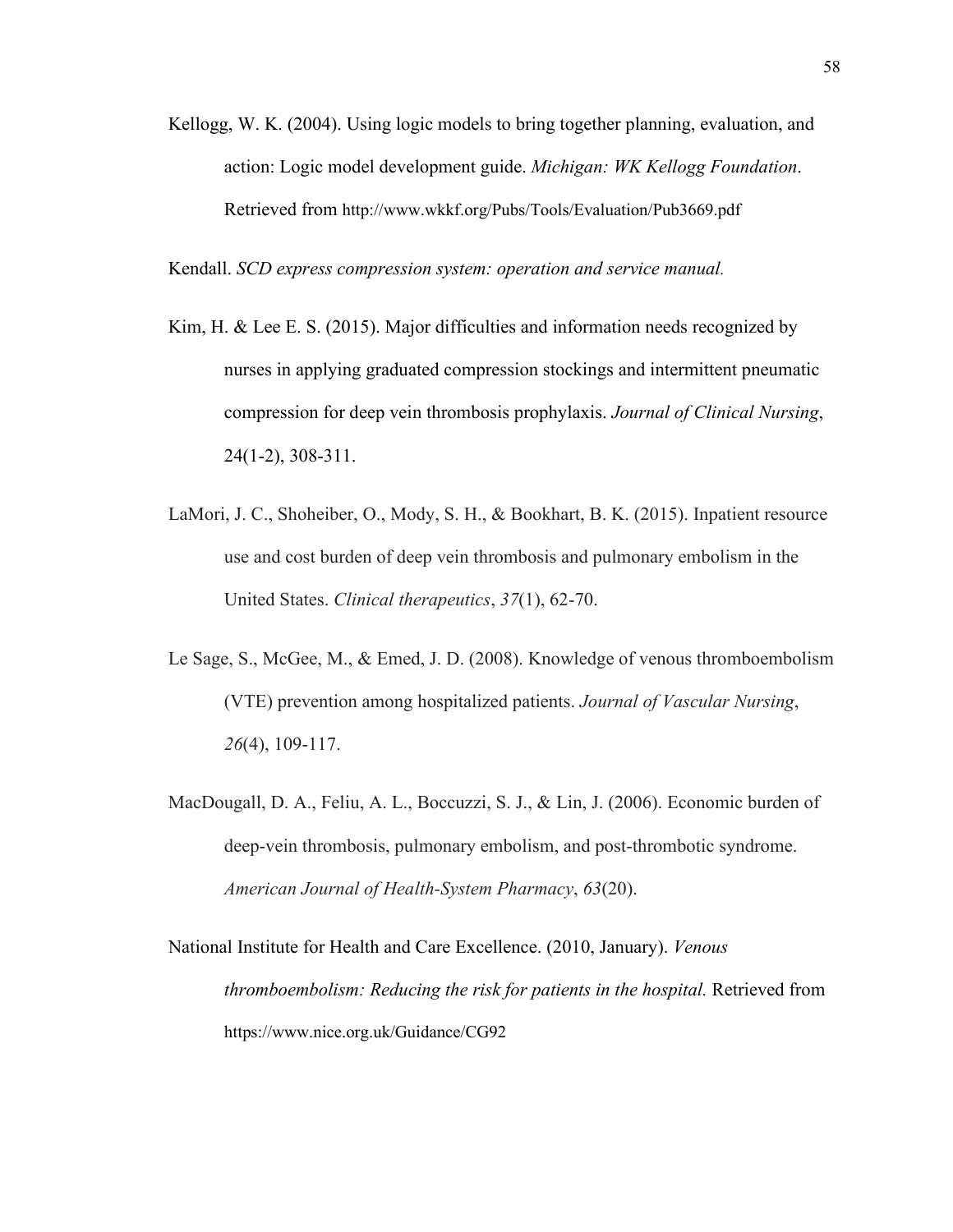- Nettina, S.M. (2010). *Lippincott manual of nursing practice* (9<sup>th</sup> ed.). Ambler, PA: Lippincott Williams & Wilkins.
- Pitto, R. P. & Young, S. (2008). Foot pumps without graduated compression stockings for prevention of deep-vein thrombosis in total joint replacement: Efficacy, safety and patient compliance. *International Orthopedics*, *32*(3), 331.
- Race, T. K & Collier, P. E. (2007). The hidden risk of deep vein thrombosis—The need for risk factor assessment: Case reviews. *Critical Care Nursing Quarterly*, *30*(3), 245-254.
- Rhode Island State Nurses Association. *Individual educational activity evaluation tool.* Retrieved from http://www.risna.org/.
- Sprizza, L., & Witko, A. (2003). The ABCs of DVT. *Medsurg Nursing*, *12*(6), 403.
- Stewart, D., Zalamea, N., Waxman, K., Schuster, R., & Bozuk, M. (2006). A prospective study of nurse and patient education on compliance with sequential compression devices. *The American Surgeon*, *72*(10), 921-923.
- Van Wicklin, S. A. (2011). Implementing AORN recommended practices for prevention of deep vein thrombosis. *AORN Journal*, *94*(5), 443-454.
- Wei, J., Li, W., Pei, Y., Shen, Y., & Li, J. (2016). Clinical analysis of preoperative risk factors for the incidence of deep venous thromboembolism in patients undergoing posterior lumbar interbody fusion. *Journal of Orthopedic Surgery and Research*, *11*(1), 68.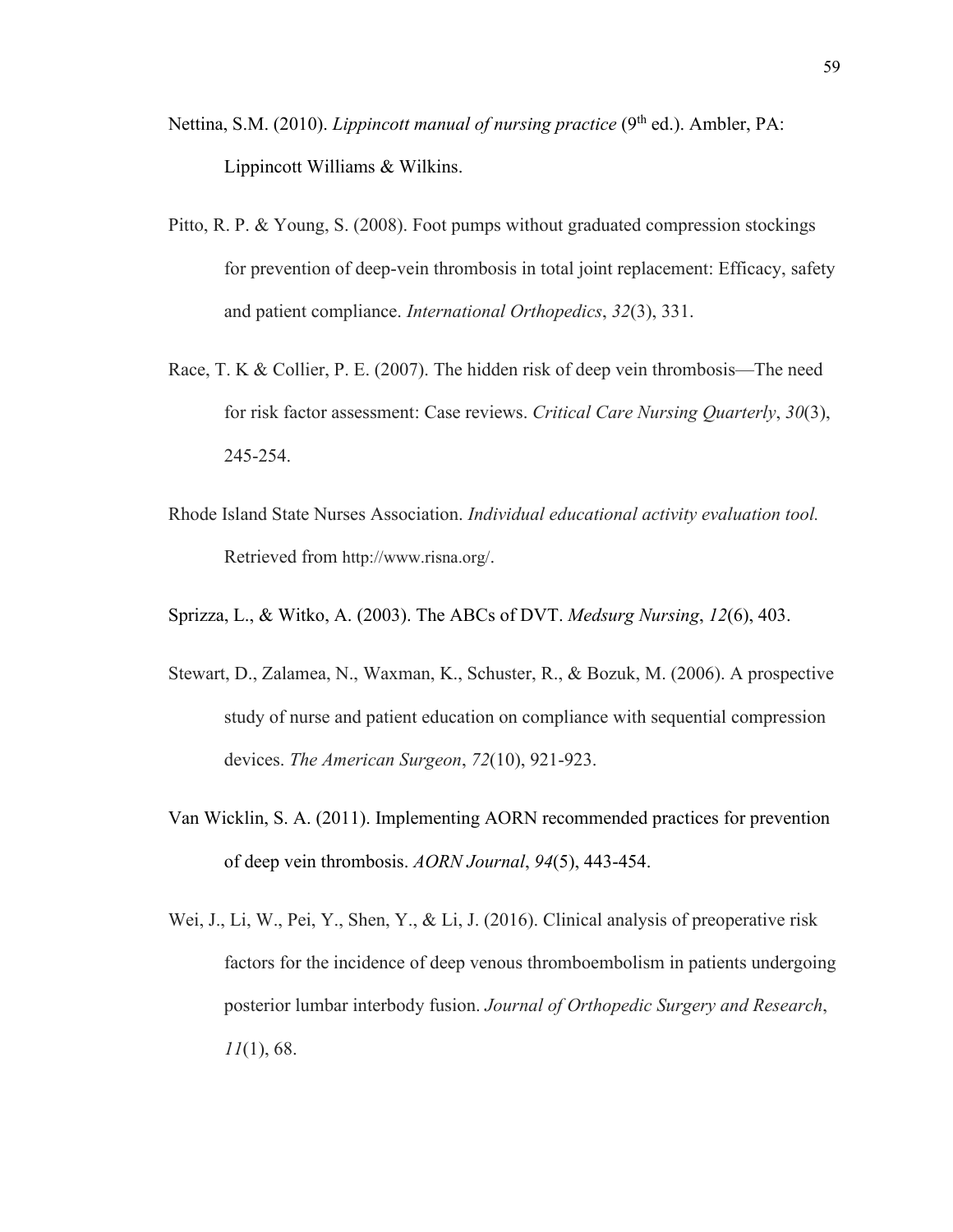## **Appendix A**

## **(Pretest)**

How long have you been an RN?

**How long have you been on your current nursing unit?** \_\_\_\_\_\_\_\_\_

| I have been formally trained on the use of sequential compression devices (SCD).               |                                                            |                                                                         |       |                       |  |
|------------------------------------------------------------------------------------------------|------------------------------------------------------------|-------------------------------------------------------------------------|-------|-----------------------|--|
| <b>Strongly Disagree</b>                                                                       | Disagree                                                   | Neutral                                                                 | Agree | <b>Strongly Agree</b> |  |
|                                                                                                |                                                            | I am confident in my knowledge on when it is appropriate to use an SCD. |       |                       |  |
| <b>Strongly Disagree</b>                                                                       | Disagree                                                   | Neutral                                                                 | Agree | <b>Strongly Agree</b> |  |
|                                                                                                | I can state at least one contraindication to using an SCD. |                                                                         |       |                       |  |
| <b>Strongly Disagree</b>                                                                       | Disagree                                                   | Neutral                                                                 | Agree | <b>Strongly Agree</b> |  |
|                                                                                                | I am familiar when to use foot pumps as an SCD device.     |                                                                         |       |                       |  |
| <b>Strongly Disagree</b>                                                                       | Disagree                                                   | Neutral                                                                 | Agree | <b>Strongly Agree</b> |  |
|                                                                                                | I routinely check for an order for mechanical prophylaxis. |                                                                         |       |                       |  |
| <b>Strongly Disagree</b>                                                                       | Disagree                                                   | Neutral                                                                 | Agree | <b>Strongly Agree</b> |  |
| When a patient is sitting in the chair, I maintain the SCD.                                    |                                                            |                                                                         |       |                       |  |
| <b>Strongly Disagree</b>                                                                       | Disagree                                                   | Neutral                                                                 | Agree | <b>Strongly Agree</b> |  |
| I educate my patients on the purpose of SCD therapy.                                           |                                                            |                                                                         |       |                       |  |
| <b>Strongly Disagree</b>                                                                       | Disagree                                                   | Neutral                                                                 | Agree | <b>Strongly Agree</b> |  |
| I am confident in determining when a patient no longer requires SCD therapy.                   |                                                            |                                                                         |       |                       |  |
| <b>Strongly Disagree</b>                                                                       | Disagree                                                   | Neutral                                                                 | Agree | <b>Strongly Agree</b> |  |
| I discontinue the SCD when my patient is able to ambulate down the hallway, three times a day. |                                                            |                                                                         |       |                       |  |
| <b>Strongly Disagree</b>                                                                       | Disagree                                                   | Neutral                                                                 | Agree | <b>Strongly Agree</b> |  |
| I consistently document the use of SCD at a minimum of 24 hours.                               |                                                            |                                                                         |       |                       |  |
| <b>Strongly Disagree</b>                                                                       | Disagree                                                   | Neutral                                                                 | Agree | <b>Strongly Agree</b> |  |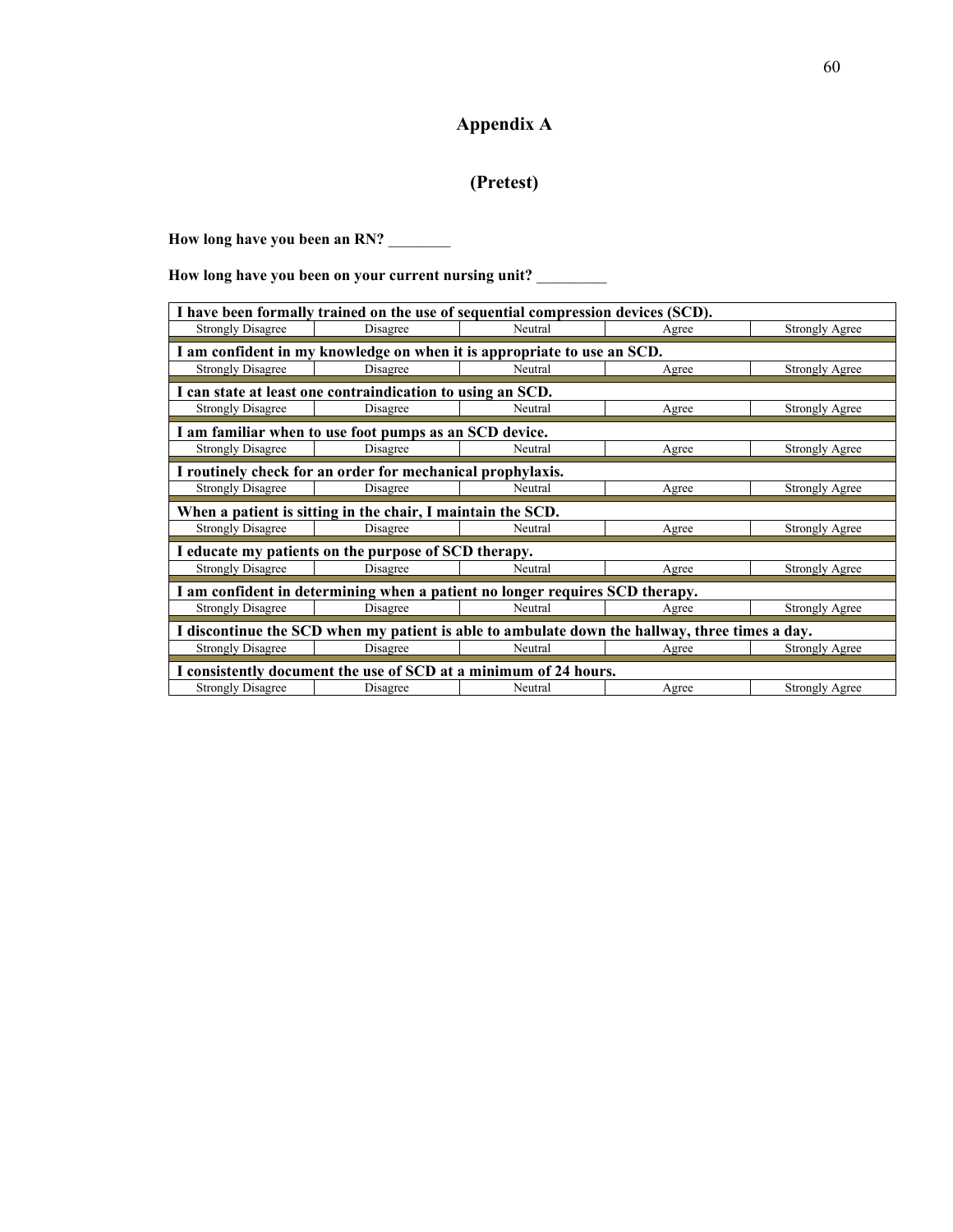### **Appendix B**

### **(Posttest)**

How long have you been an RN? \_\_\_\_\_\_\_\_

**How long have you been on your current nursing unit?** \_\_\_\_\_\_\_\_\_

**I completed the first survey before participating in this educational program. Yes or No**

| I have been formally trained on the use of sequential compression devices (SCD).               |                                                                         |         |       |                       |  |
|------------------------------------------------------------------------------------------------|-------------------------------------------------------------------------|---------|-------|-----------------------|--|
| <b>Strongly Disagree</b>                                                                       | Disagree                                                                | Neutral | Agree | <b>Strongly Agree</b> |  |
|                                                                                                | I am confident in my knowledge on when it is appropriate to use an SCD. |         |       |                       |  |
| <b>Strongly Disagree</b>                                                                       | Disagree                                                                | Neutral | Agree | Strongly Agree        |  |
|                                                                                                | I can state at least one contraindication to using an SCD.              |         |       |                       |  |
| <b>Strongly Disagree</b>                                                                       | Disagree                                                                | Neutral | Agree | <b>Strongly Agree</b> |  |
|                                                                                                | I am familiar when to use foot pumps as an SCD device.                  |         |       |                       |  |
| <b>Strongly Disagree</b>                                                                       | Disagree                                                                | Neutral | Agree | <b>Strongly Agree</b> |  |
| I routinely check for an order for mechanical prophylaxis.                                     |                                                                         |         |       |                       |  |
| <b>Strongly Disagree</b>                                                                       | Disagree                                                                | Neutral | Agree | <b>Strongly Agree</b> |  |
| When a patient is sitting in the chair, I maintain the SCD.                                    |                                                                         |         |       |                       |  |
| <b>Strongly Disagree</b>                                                                       | Disagree                                                                | Neutral | Agree | <b>Strongly Agree</b> |  |
| I educate my patients on the purpose of SCD therapy.                                           |                                                                         |         |       |                       |  |
| <b>Strongly Disagree</b>                                                                       | Disagree                                                                | Neutral | Agree | <b>Strongly Agree</b> |  |
| I am confident in determining when a patient no longer requires SCD therapy.                   |                                                                         |         |       |                       |  |
| <b>Strongly Disagree</b>                                                                       | Disagree                                                                | Neutral | Agree | <b>Strongly Agree</b> |  |
| I discontinue the SCD when my patient is able to ambulate down the hallway, three times a day. |                                                                         |         |       |                       |  |
| <b>Strongly Disagree</b>                                                                       | Disagree                                                                | Neutral | Agree | Strongly Agree        |  |
| I consistently document the use of SCD at a minimum of 24 hours.                               |                                                                         |         |       |                       |  |
| <b>Strongly Disagree</b>                                                                       | Disagree                                                                | Neutral | Agree | <b>Strongly Agree</b> |  |